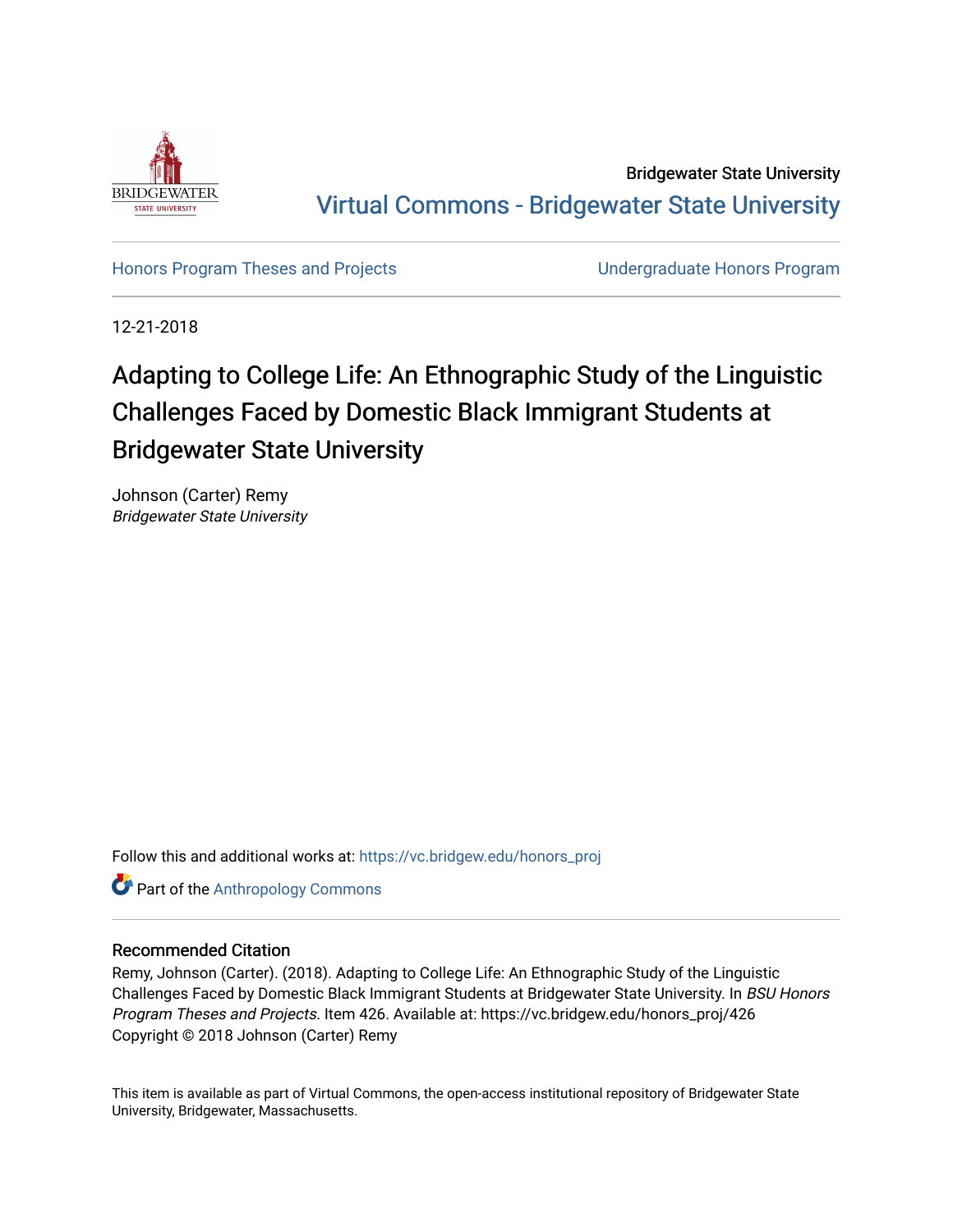## **Adapting to College Life: An Ethnographic Study of the Linguistic Challenges Faced by Domestic Black Immigrant Students at Bridgewater State University**

Johnson (Carter) Remy

Submitted in Partial Completion of the

Requirements for Departmental Honors in Anthropology

Bridgewater State University

12/21/18

Dr. Diana Fox, Thesis Advisor

Dr. Badiane Louise, Committee Member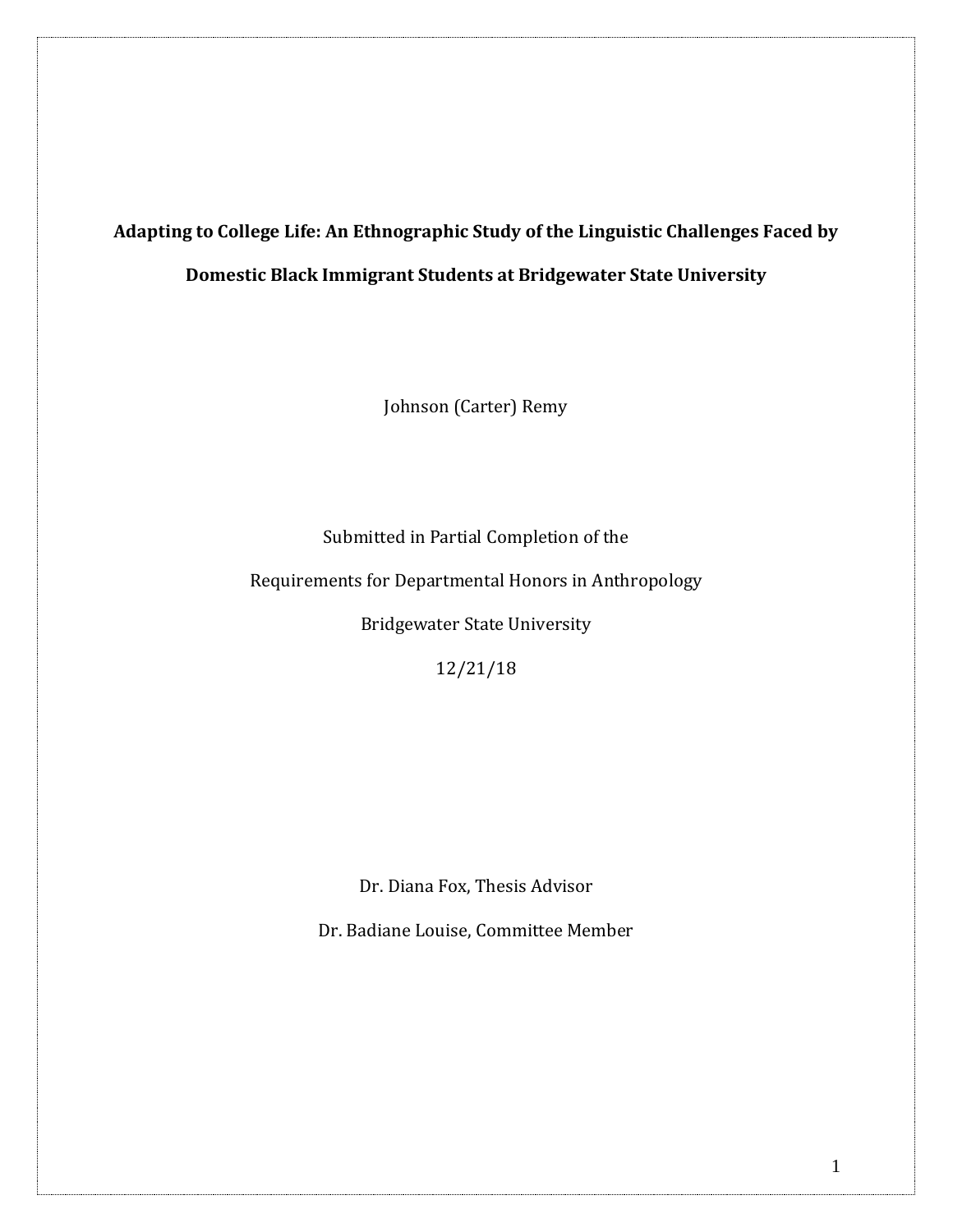## Acknowledgement

First and foremost, I would like to express my genuine gratitude to my thesis advisor, Dr. Diana Fox. Her continuous dedication, support, and leadership were crucial from helping me refine the vision of my work to facilitating a rigorous process that allowed me to attain my very first publication in the Undergraduate Review journal at Bridgewater State University. I also would like to thank my thesis committee members, Dr. Badiane Louise as well as Dr. Diana Fox. Their continuous support has gone unmatched.

Additionally, I am forever grateful for the Adrian Tinsley Program coordinators Dr. Jenny Shanahan, Dr. Thayaparan Paramanathan, Kacey O'Donnell, the program's board members, the IRB members as they allowed me the chance to dive into an unknown realm which I've fallen in love with and hope to use to make changes in the world in the upcoming years; Research. A huge thank you to my classmates, friends and family members but more importantly my former significant other, Kara Rock. Ever since the beginning stages of this project, Kara has supported me without question and helped to motivate me in moving forward with this project and my undergrad career. Kara alongside others helped me push forward and supported me mentally, emotionally amongst many other ways throughout my undergrad career and this project.

Moreover, I would like to acknowledge the Anthropology Department here at Bridgewater State University for welcoming me into the discipline, providing me with many opportunities to further my studies and personal research interest in the profession and molding me into a future anthropologist. The skills that I have acquired in the department will not go unused.

2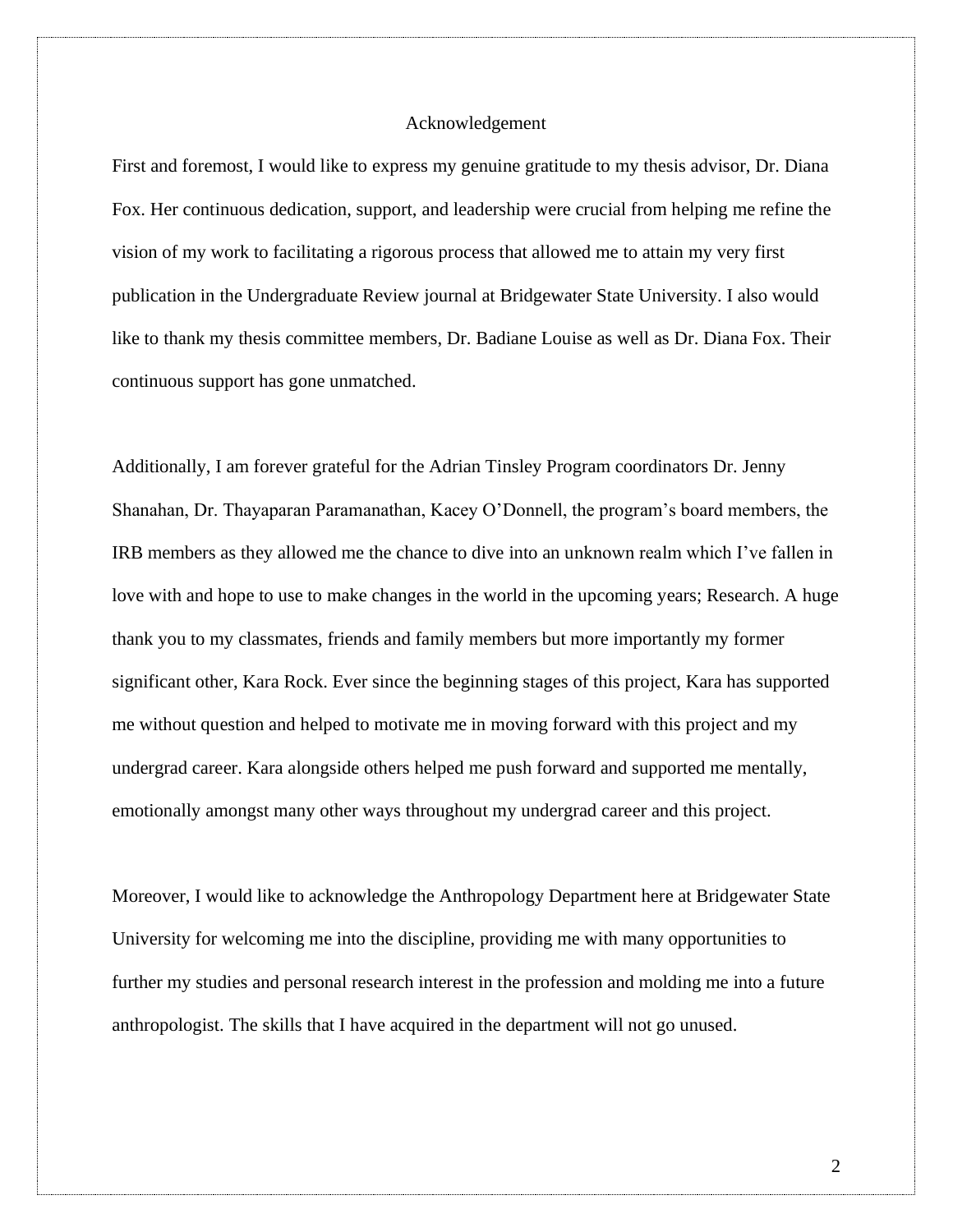Lastly and more importantly, this project is dedicated to my biological mother, Lucia Clement, who did not get a chance to finish her secondary education let alone attain an undergraduate degree. This work is dedicated to her, a polyglot like myself, who is not only my role model but also an advocate in how education is a passport. Her unwavering love and care and passion and encouragement will always nurture my love for working with the youth and underrepresented, underserved, and unresearched marginalized populations.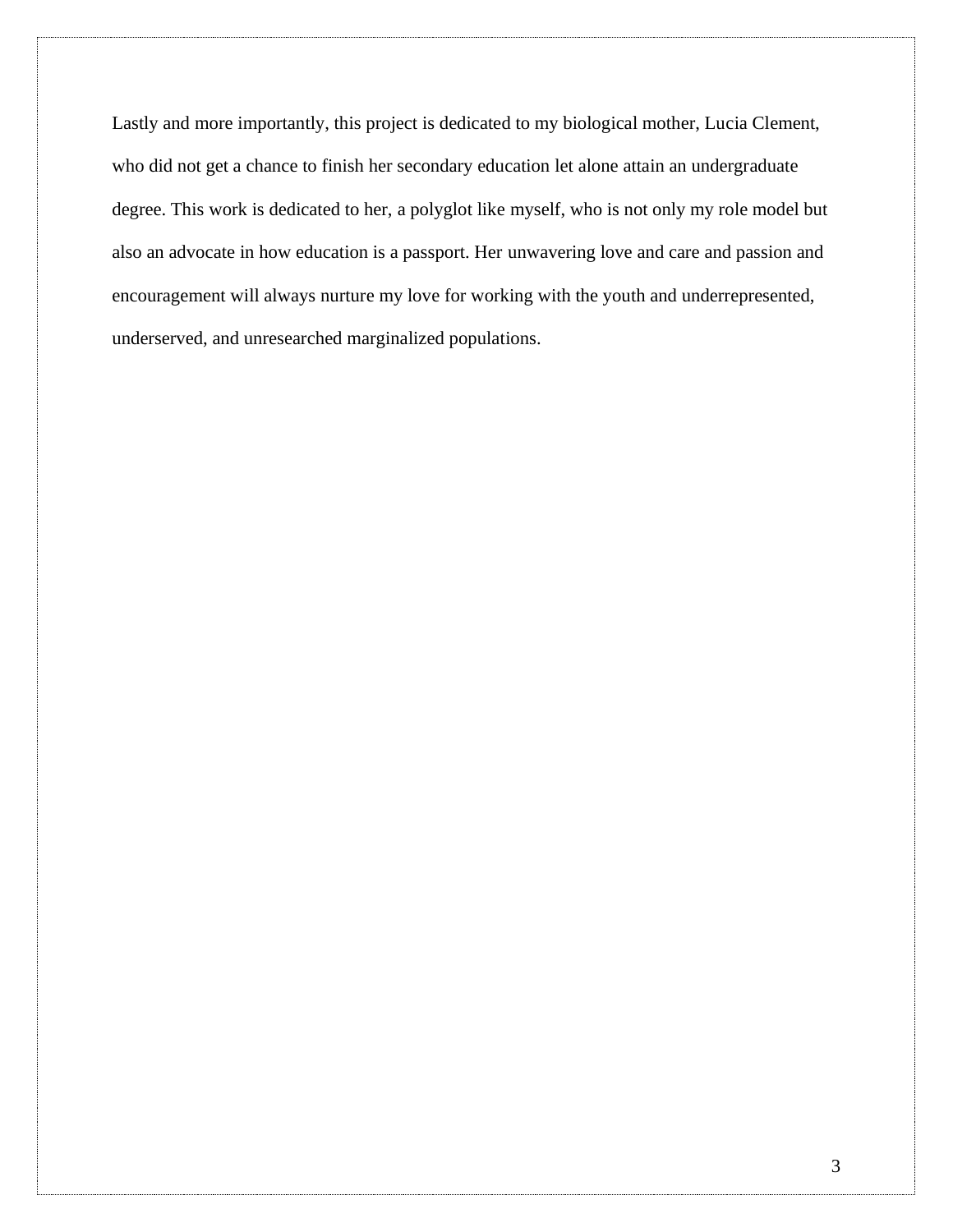## **Table of Contents**

| Chapter I                              |
|----------------------------------------|
| Section I                              |
|                                        |
|                                        |
|                                        |
| <b>Section II-Literature Review</b>    |
|                                        |
|                                        |
|                                        |
| Chapter II                             |
| Section I – Methodology                |
|                                        |
|                                        |
| Chapter III                            |
| Section I – Data Analysis and Findings |
|                                        |
|                                        |
|                                        |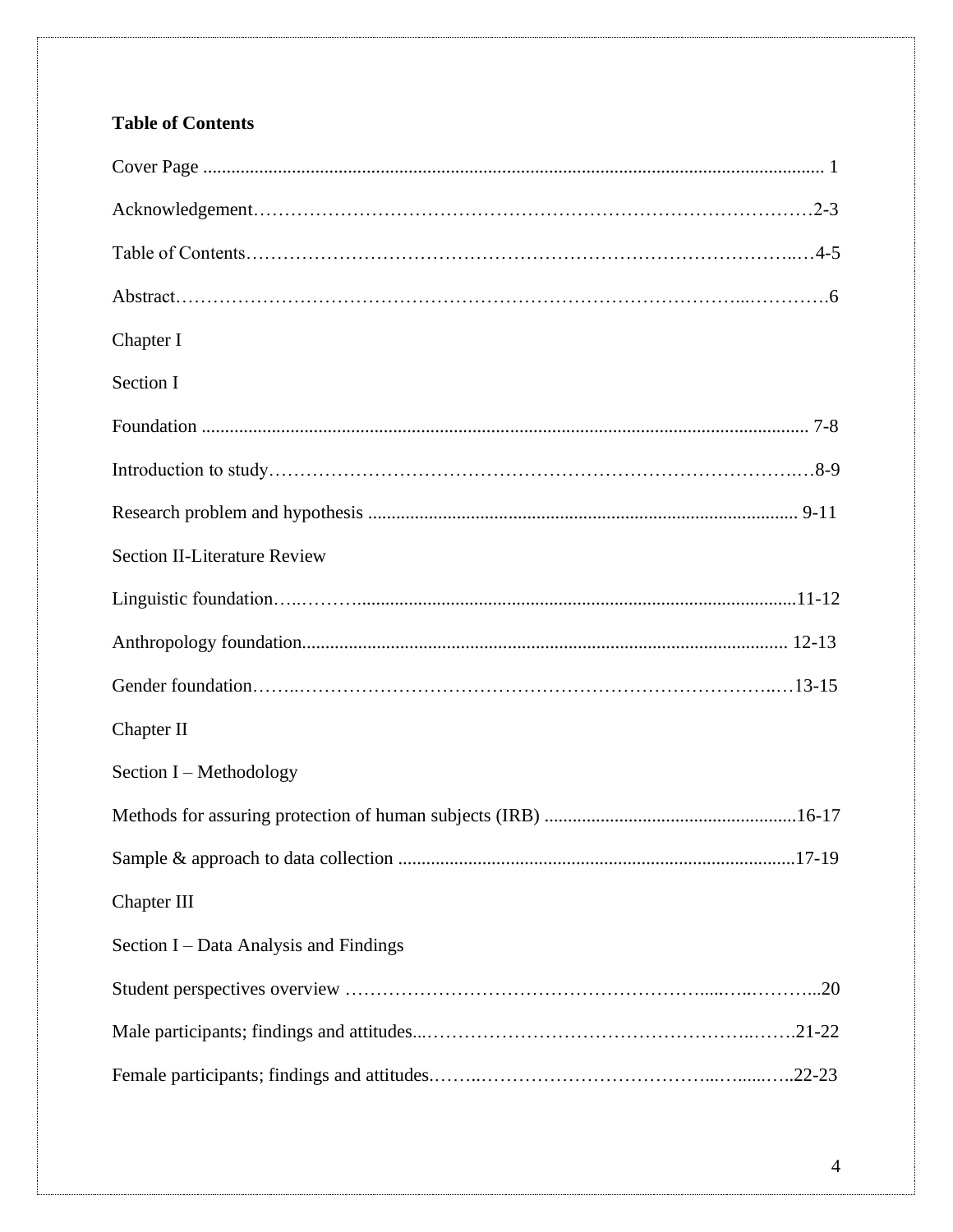| Additional Findings--Seeking help at the Academic Achievement Center and Writing |
|----------------------------------------------------------------------------------|
|                                                                                  |
|                                                                                  |
|                                                                                  |
| <b>Section II</b>                                                                |
| Limitations and future studies                                                   |
|                                                                                  |
|                                                                                  |
| Chapter IV                                                                       |
| Section I                                                                        |
|                                                                                  |
| Appendix                                                                         |
| Appendix A: Glossary: linguistic terms used and terms of interest40-42           |
| Appendix B- Consent forms                                                        |
|                                                                                  |
| $\ldots \ldots \ldots \ldots 45-46$                                              |
|                                                                                  |
| Appendix C - Interview Questions                                                 |
|                                                                                  |
|                                                                                  |
|                                                                                  |
|                                                                                  |
|                                                                                  |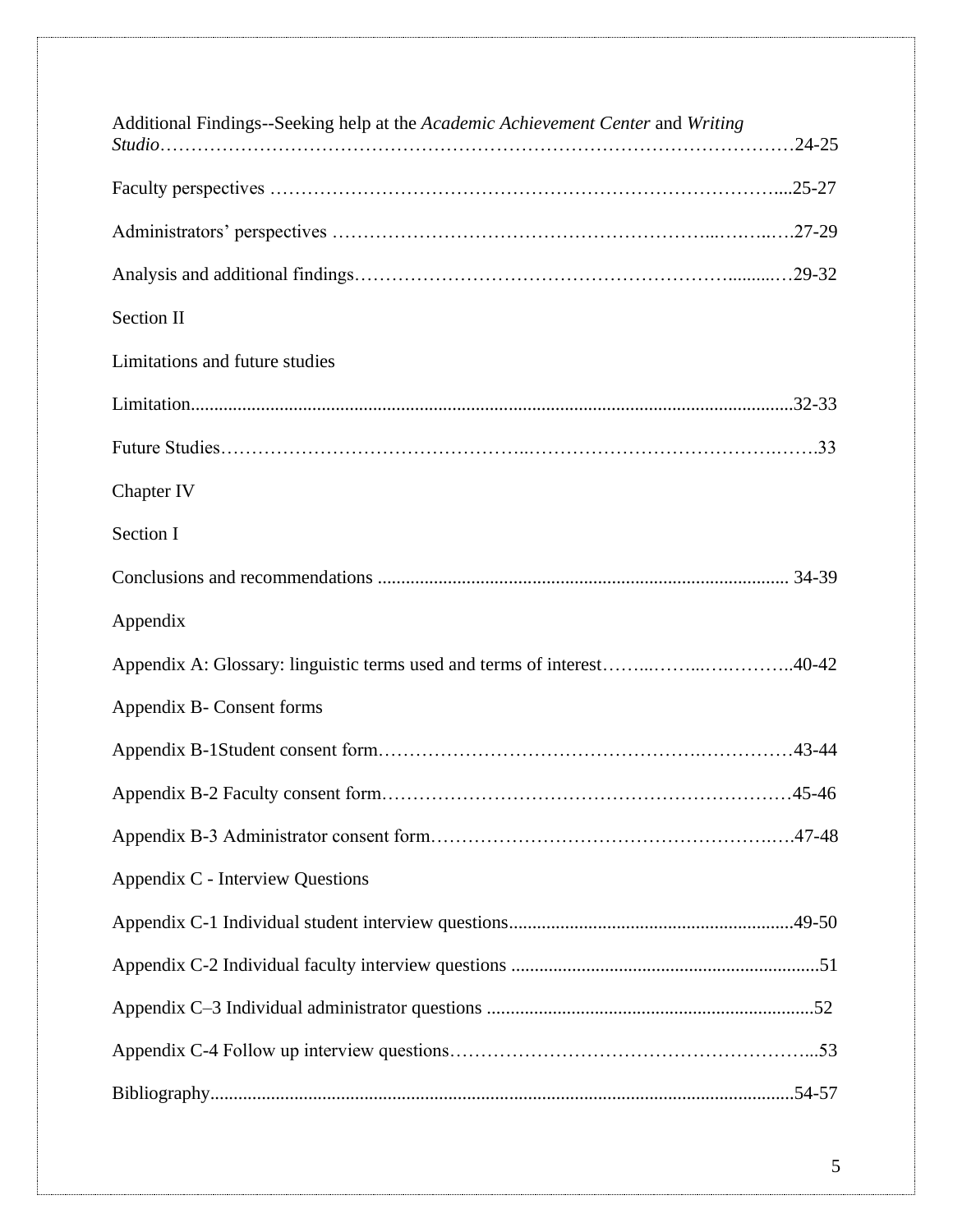## *Abstract*

This linguistic qualitative ethnographic study sought to understand whether domestic and international, Black, English second language learning (ESL), immigrant students, who have completed their first year of college at BSU, perceive themselves as linguistically prepared for college life. Linguistic preparedness is critical for successful participation in the classroom and completion of required work. The research seeks to identify and analyze the programs BSU has established to assist this population in their adaptation to college life and in acquiring linguistic proficiency. The study employs a multi-tiered methodology beginning with semi-structured interviews with diversity administrators, ESL and Global Language faculty, informal interviews and interactions with members of the domestic and international, Black, ESL, immigrant population as well as interviews with research informants that are/were staff members of important resources at BSU, followed by rapport-building, participant and naturalistic (nonparticipatory) observations; semi-structured interviews with male immigrant students, female immigrant students who completed their first year of college. Selected by purposive sampling, the resulting case study of Bridgewater State University with respect to linguistic readiness for ESL immigrant students will offer emic (insider) perspectives of students' own linguistic preparedness and contribute to a further understanding of the role of gender in linguistic readiness in the Black immigrant student population. Results offer insights into this population and generate recommendations that cater to struggling ESL students.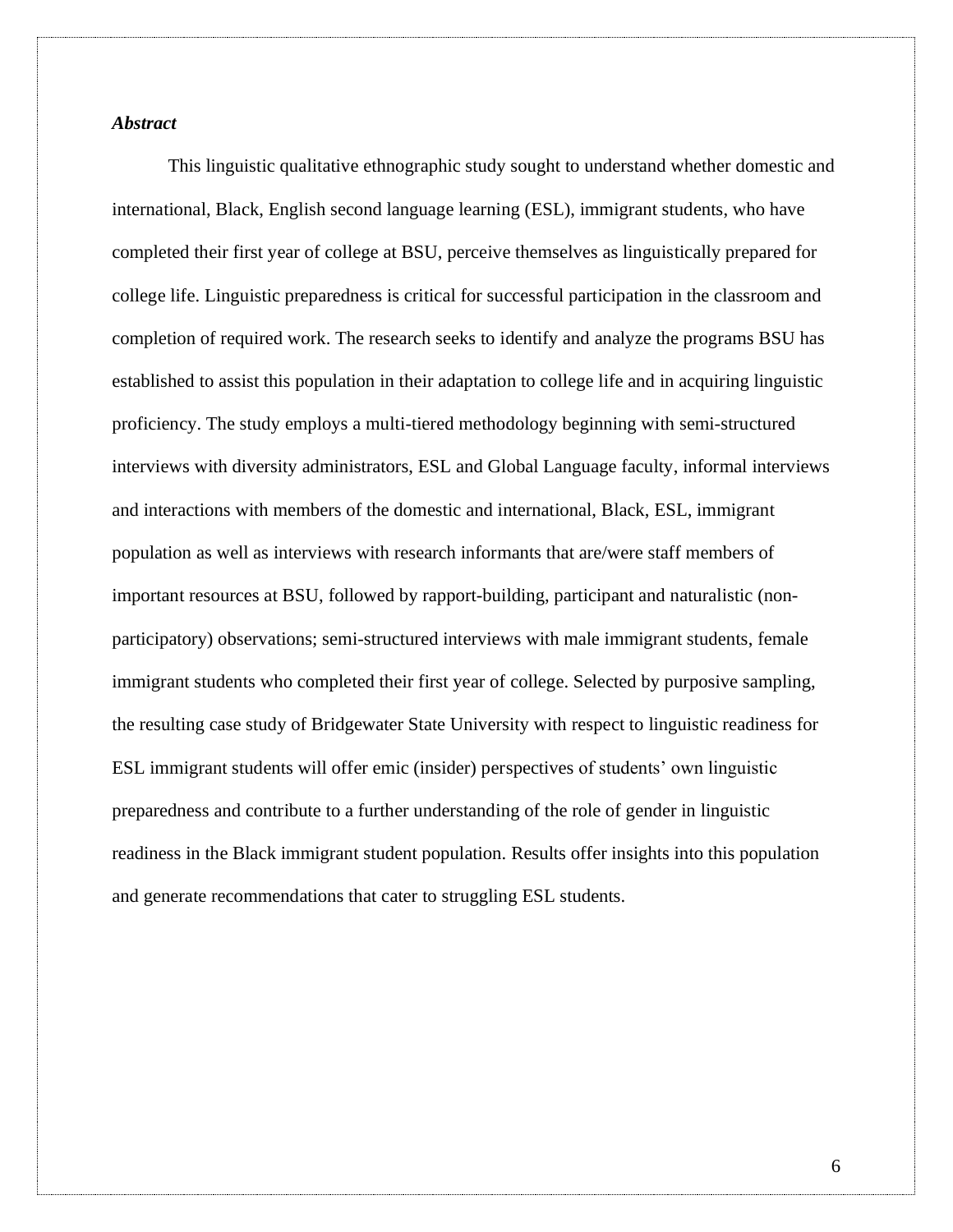## **CHAPTER I:**

#### **Section I**

## *Foundation*

The moon is shining, the stars glimmering. In the midst of a soccer game on the beautiful island of Haiti, following the funeral of a senior citizen in the community, momentarily I am mesmerized by the beauty of the night. Turning back to the game, I look across the field to see who is open, so I can make my next cross as our team is down one. Unable to do so, I swiftly and beautifully dribble my way through two guys of the opposing team followed by a diagonal pass to find my teammate. My teammate with one hand in the air yells, "blode mwen ouvri, banm pass lan" telling me to pass the ball, jokingly cussing at me saying that he is open as I was in the middle of performing my move to lose my defenders. Our attack is cut short as one of the defenders anticipates the move and sweeps the outgoing pass. Again, my teammate shouts and jokingly cusses at me in Haitian Creole for not passing the ball much sooner and quicker. I retort, yelling as loudly as I can "ou pa tap fe anyen avek boul la", telling him that he won't do anything with the incoming pass.

Growing up in Haiti as a kid, I never imagined being able to speak another language other than Haitian Creole let alone seeking to be linguistically competent in more than one language. However, my life course has offered me this opportunity, emigrating to the US at age 12, I faced the challenge of becoming competent in English, so I could be successful in school and life. Thinking back on that soccer game all those years ago, I realize that part of the fun of the game was the banter with my peers in a comfortable setting. This is what linguistic anthropologists refer to as a "speech community" (individuals who share specific rules for speaking and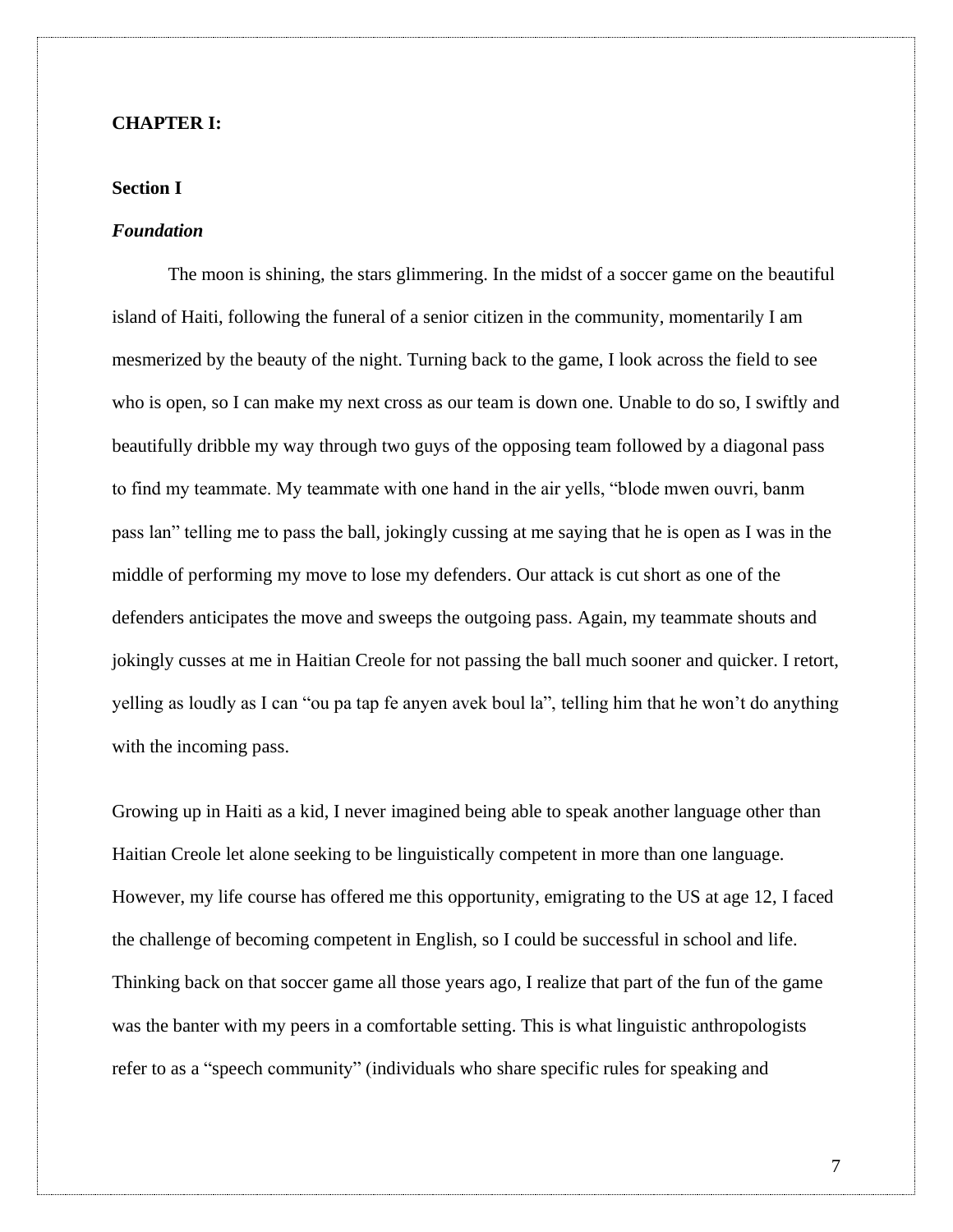interpreting speech in a community) (Salzmann, et al, 2015, 266). Studying anthropology has allowed me to think about my past and my current challenges through the lens of the many speech communities I navigate in daily life, and it is because of my personal experience that I realized others face a similar struggle. This research highlights these struggles that are significant because the immigrant population deserves to be a focus of all universities' student success efforts. At Bridgewater State University, while the student success is highlighted as one of the university's strategic goals, the specific definition of student success is not readily available to students on the BSU website; my research indicates that it is student-oriented, defined as learning and applying knowledge and skills through a vast array of curricular activities, degree completion, and post-degree educational goals. (https://www.bridgew.edu/theuniversity/strategic-plan, accessed: January 2018).

## **INTRODUCTION TO THE STUDY**

As a continuation of a linguistic ethnographic in-house BSU Adrian Tinsley Program (ATP) grant-funded study that sought to understand whether Black immigrant, ESL men who have completed their first year of college at BSU, perceive themselves as linguistically prepared for college life, this project adds to the existing data by seeking women's perspectives. In other words, the ATP project became a basis for the current project, which is an ethnographic study that seeks to understand whether Black immigrant, ESL women who have completed their first year of college at BSU, perceive themselves as linguistically prepared for college life. The project then compares data and analyses from the ATP project with the current data. The research seeks to identify and analyze the programs BSU has established to assist this population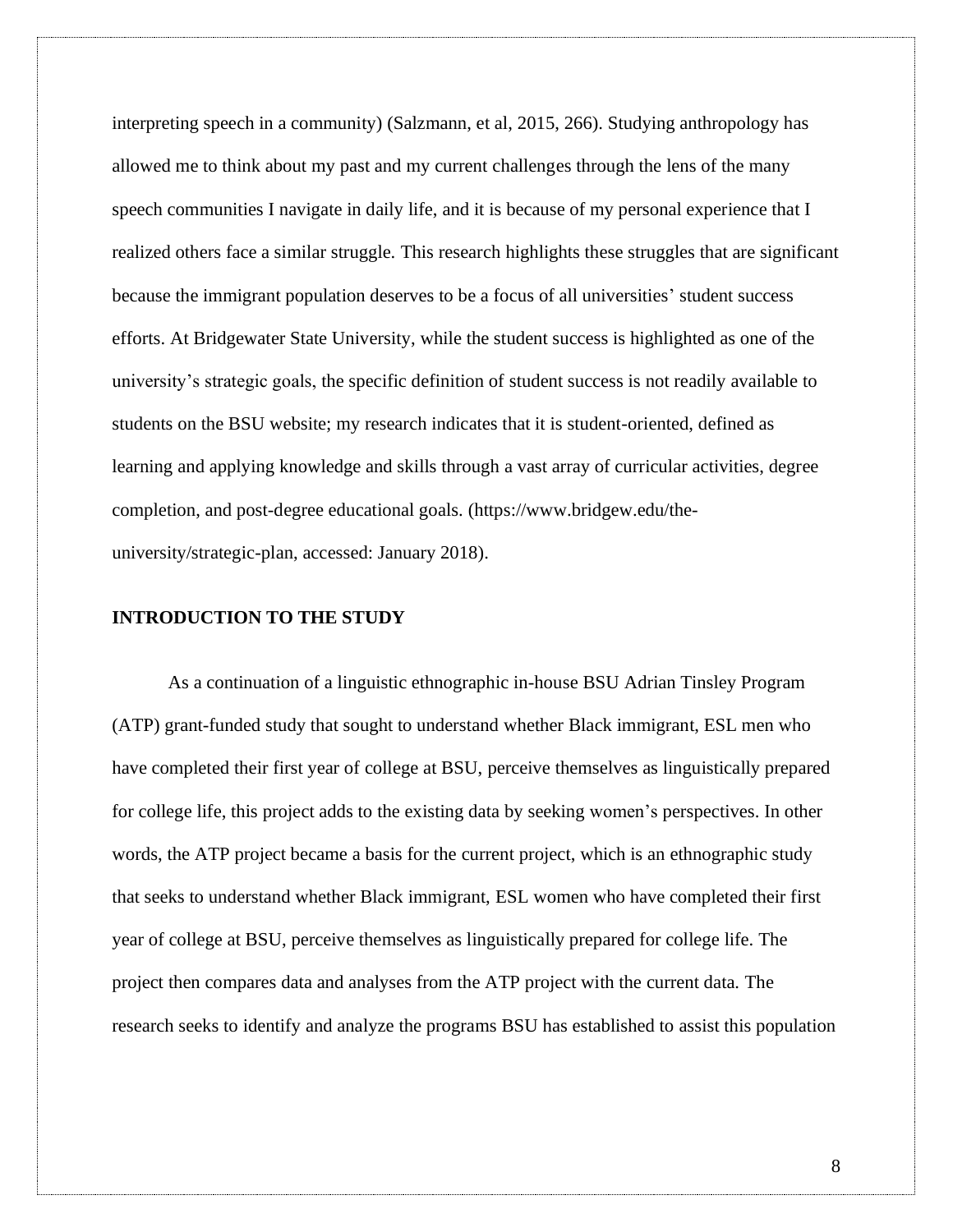(Black immigrant ESL students) in their adaptation to college life and in acquiring linguistic proficiency, followed by recommendations.

My goal is to understand if gender plays a role in Black immigrant students' process of becoming linguistically ready. The issue of linguistic readiness may not necessarily change for women students, but it might look different from their perspective. It is also possible that there may be Black immigrant students who identify as gender diverse, and if there are, issues of gender diversity may render even more complex the intersectional identities of race, ethnicity, immigration status and language proficiency. There are already issues of stigma and discrimination related to language, race and immigrant status. How gender weaves into this is critical to explore. Selected by purposive sampling, the resulting case studies will offer emic (insider) perspectives of students' own linguistic preparedness. It will also allow me to understand the role of gender in linguistic readiness in the Black immigrant population as well as offer insights into this population and generate recommendations that can cater to struggling ESL immigrant students.

## *Research problem and hypothesis*

Bridgewater State University prides itself in catering to its students in helping them to become successful. According to BSU's Strategic Plan, the university's "primary purpose is to advance student success" (BSU Strategic Plan, 2017). To what extent is this goal achieved with respect to the population at hand, specifically Black male and female immigrant students? BSU has sought to help young men in particular tackle obstacles that hinder their capacity to excel, and in many ways, there has been success, most notably through BSU's Male Student Success interventions with respect to retention and graduation rates (interviews with administrators;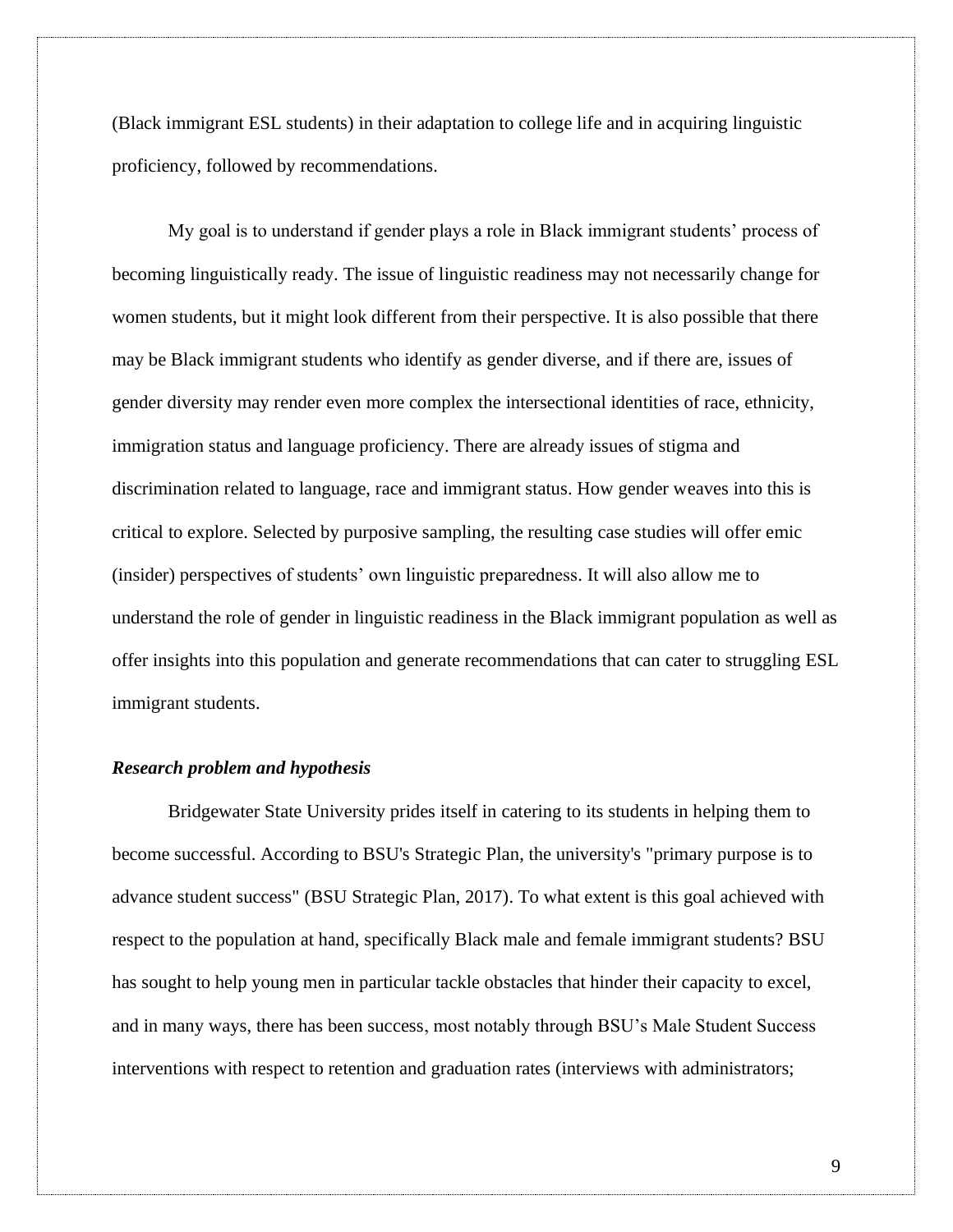July/August 2018). However, there is always room for improvement, and my informal interactions with immigrant men and women ESL students suggest that the University has not focused enough on the linguistic challenges that this population faces linguistically. This has led me to look into the linguistic readiness of domestic and international, ESL Black immigrants at BSU and how the resources that the university offers impact their studies. A study related to my research was conducted by Mauro S. Dos Reis, during the spring of 2016. A former student from BSU, Reis researched the high school performance of Cape Verdean immigrant students who had migrated from Cape Verde to New Bedford. Reis's research adopted a linguistic perspective as she worked to figure out ways to better serve Cape Verdean immigrant students in their acquisition of ESL (Reis 2016).

This research offers what we in Anthropology refer to as an emic perspective, or a cultural insider's point of view, of male immigrant students' own linguistic readiness. I have analyzed the data I obtained from my observations of my study group—their emic perspectives—drawing from the linguist James Cummins' proposal of his lower and higher threshold levels that are needed in order to achieve linguistic competence, which I explain in more details below. In brief, these levels build on one another and are interdependent with each other, indicating that there are degrees of readiness rather than only two levels. Cummins outlines an introductory level and a fully competent level. This idea of stages challenged my initial thinking when I began the research. Initially, I shared Cummins' view. However, now after my research, I have determined that my data indicates that there are many stages of linguistic readiness and that they vary with each student's prior knowledge of English, as well as other factors such as individual attitude, the nature of the student's speech communities, and mentorship experiences. There is much more than simply stating that, yes or no, immigrant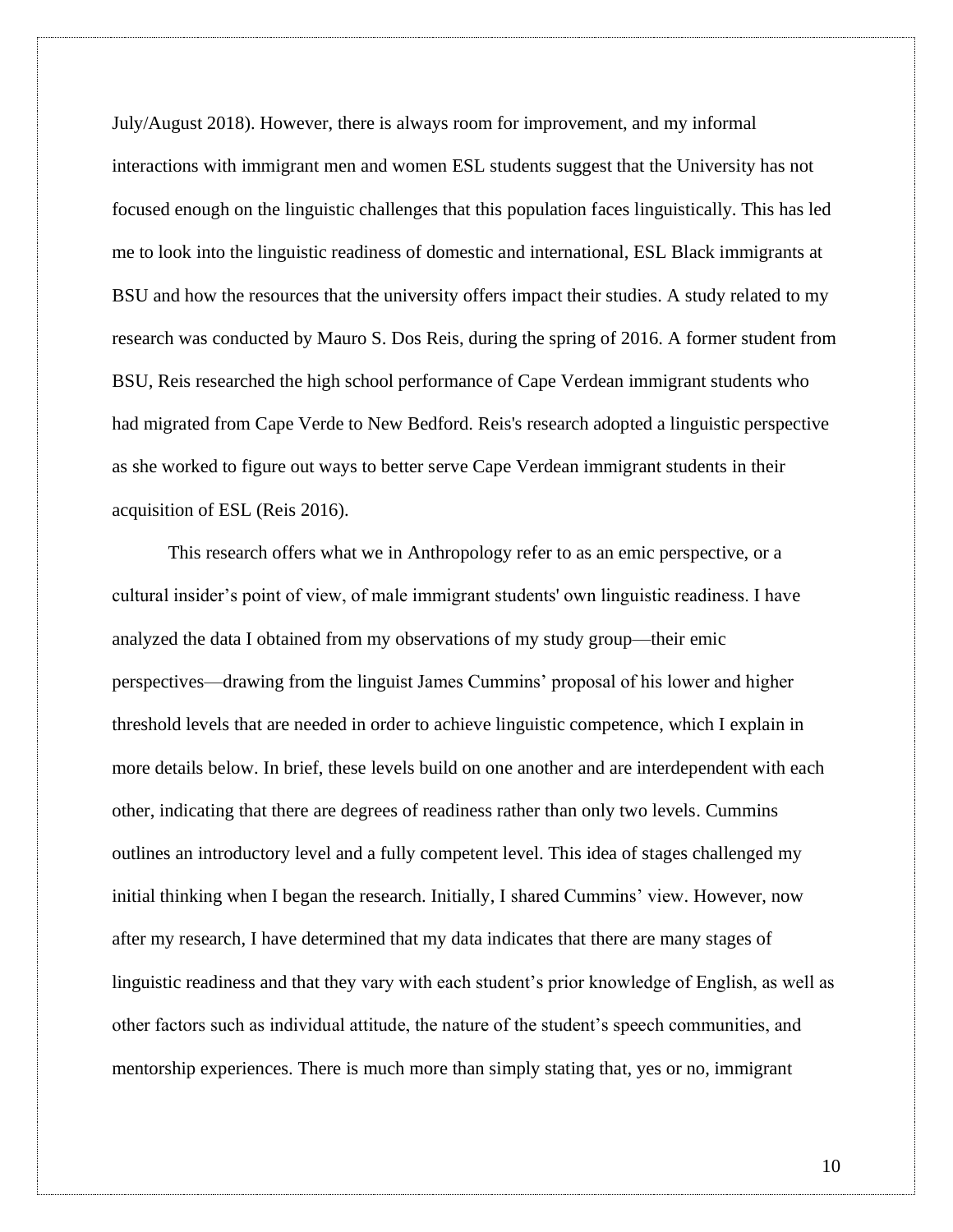students are, or aren't linguistically ready for college. Having said this, the current article does not detail Cummins' hypothesis or present challenges, but instead focuses on responses to interviews from all the study participants regarding existing services at BSU and the challenges of acquiring language proficiency for student success. Cummins was useful in helping me to think about stages of acquiring language competency.

## **Section II**

## **Literature review**

#### *Linguistic Foundation*

English is a language that is taking the world by storm—it is currently known as the world's "lingua franca"—the common tongue, since so many countries have adopted the language in many areas such as academia, business, and even everyday life. When immigrants speak English, myself included, we are often looked down upon: we face prejudice, are teased, and mocked for our accents, leading to shame and embarrassment. In a research study conducted by Maureen Snow Andrade in 2009, she found that non-native English speakers, including international students, are heavily challenged by academic language demands. One challenge is with their peers in the classroom. For example, their difficulties with English proficiency may prevent domestic and international students from working with them on projects for classes, due to "their weak writing or presentation skills" (Andrade 2009, 18). Non-native English speakers face two kinds of language proficiency struggles here in the United States. The first is what is referred to as "basic interpersonal communication skills" (BICS) where a student can be well versed colloquially. This means that language skills are developed enough for interpersonal communication with peers outside a formal classroom environment. The second is what is referred to as "cognitive academic language proficiency" (CALP) which is the ability to keep up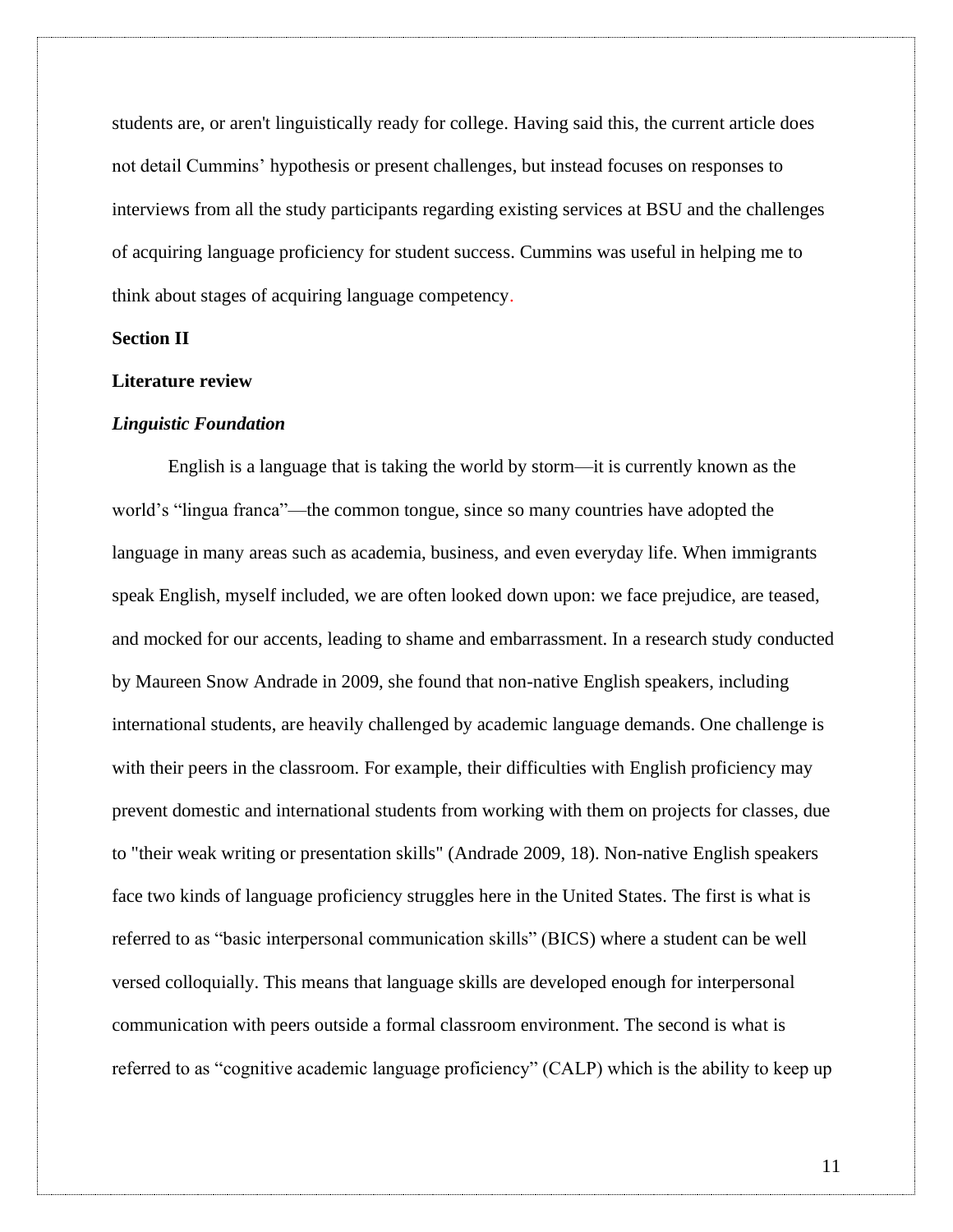with the demands of academia [\(http://esl.fis.edu/teachers/support/cummin.htm;](http://esl.fis.edu/teachers/support/cummin.htm) accessed 2/21/18). Immigrant students often struggle with keeping up with the demands of their CALP skills but more easily master their BISC skills.

## *Anthropological foundation*

Linguistic Anthropology, the scientific study of language and its relationship to thought, semantics (meaning), and behavior, offers the theoretical framework that guides my study. According to the early 20th century linguist Edward Sapir who laid the foundation for the anthropological subfield of linguistic anthropology, "language is a guide to 'social reality'...human beings do not live in the objective world alone, nor alone in the world of social activity...but are very much at the mercy of the particular language that has become the medium of expression for their society" (Sapir, cited in Salzmann, et al 2015, 312). This understanding of the semantic role of language—the fact that the world around us is given meaning in large part through language, rooted in the Sapir-Whorf Hypothesis, offers the linguistic anthropological theory that shapes my work. As indicated above, James Cummins is another linguist who has heavily shaped my work. One of his hypotheses proposed that there is a potential for levels of "linguistic competence" that need to be acquired in order to avoid cognitive loss and have access to cognitive growth (Cummins 1979, 229). He called this The Threshold Hypothesis, and in it, he highlighted two levels of learning. The lower level is not too rigorous and doesn't require significant mastery of cognitive language skills. However, the higher level needs to be attained in order to grow cognitively and perform well academically. The lower level varies according to a child's stages of development and academic requirements, but essentially the lower threshold of bilingual competence as Cummins refer to it, proposes that a bilingual child's competency in a language may be weak to the point where it impacts their interactions in an educational setting.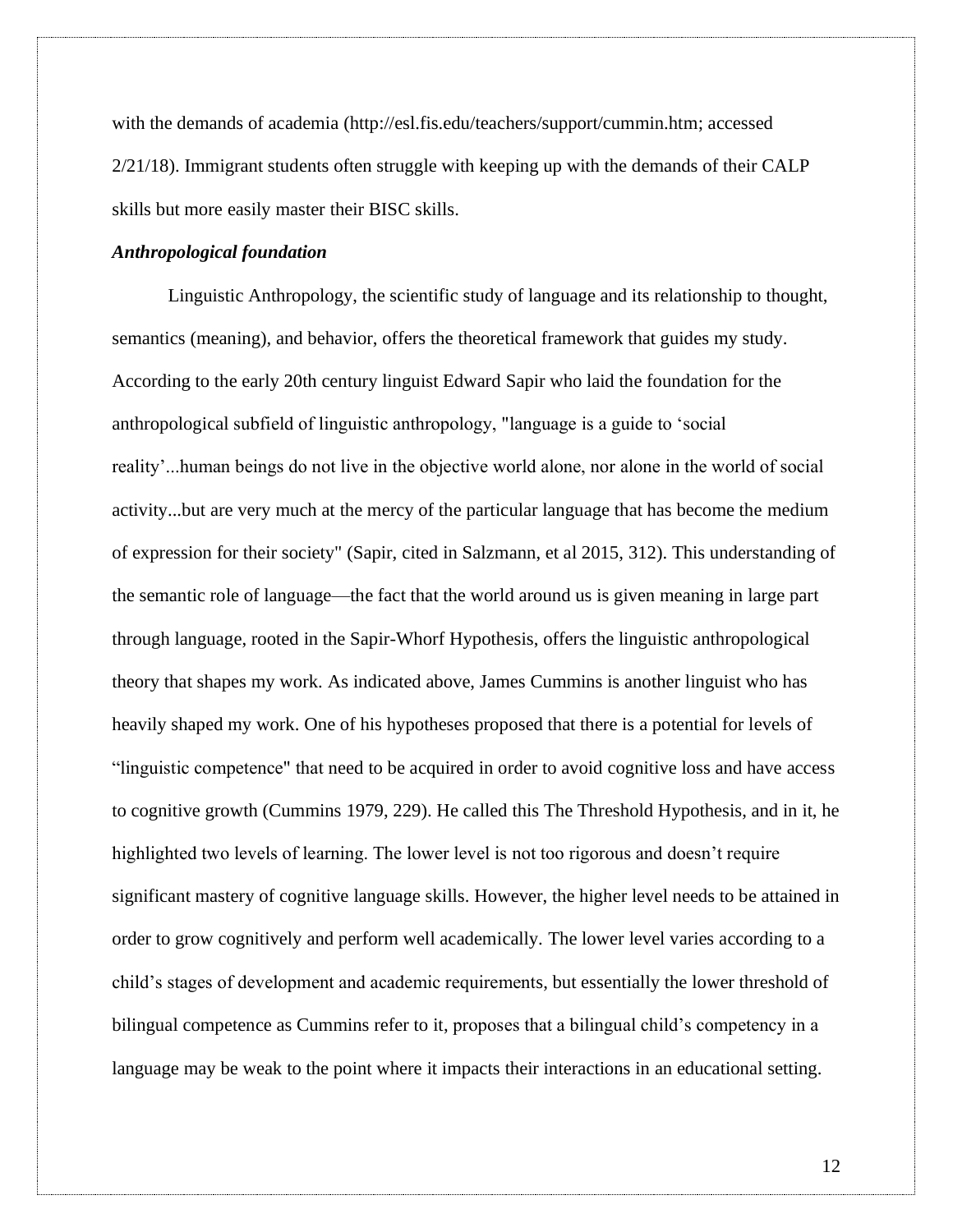The higher-level builds upon the lower level and as immersion increases within programs in a second language, there should be cognitive benefits. Through the lens of these levels within the threshold hypothesis I was able to analyze the interviews and observation data. Previous studies have reported that bilingualism has had negative effects on scholastic progress. However, Cummins' research indicates that negative impacts can be largely resolved by addressing language proficiency through students' access to support and resources. Bilingualism itself isn't an obstacle to academic success; in fact, studies demonstrate that people who speak more than one language have increased capabilities in a number of areas such as thinking skills, cognitive functioning and more (Cummins 1976).

## *Gender foundation*

The data collection for this thesis research focused on the linguistic readiness of domestic and international Black immigrant females, and results seem to indicate a relationship between gender and language acquisition experiences, potentially impacting their linguistic readiness. In the discipline of anthropology, the study of the relationship between language and gender began in the 1920s with Edward Sapir, the founder, along with Franz Boas, of the subfield of Anthropological Linguistics, in the United States. Sapir's 1929 publication, *Male and Female forms of Speech in Yana.* In the 1970s, with the rise of feminist anthropology and sociology there began a renewed interest in the relationship between language and gender in an effort to include women's perspectives in culture and society. The study of the relationship between gender and language in sociolinguistics is often said to have begun with Robin Lakoff's 1975 book*, Language and Woman's Place*, was critical in highlighting the relationship between language and sociolinguistics. These efforts continue today.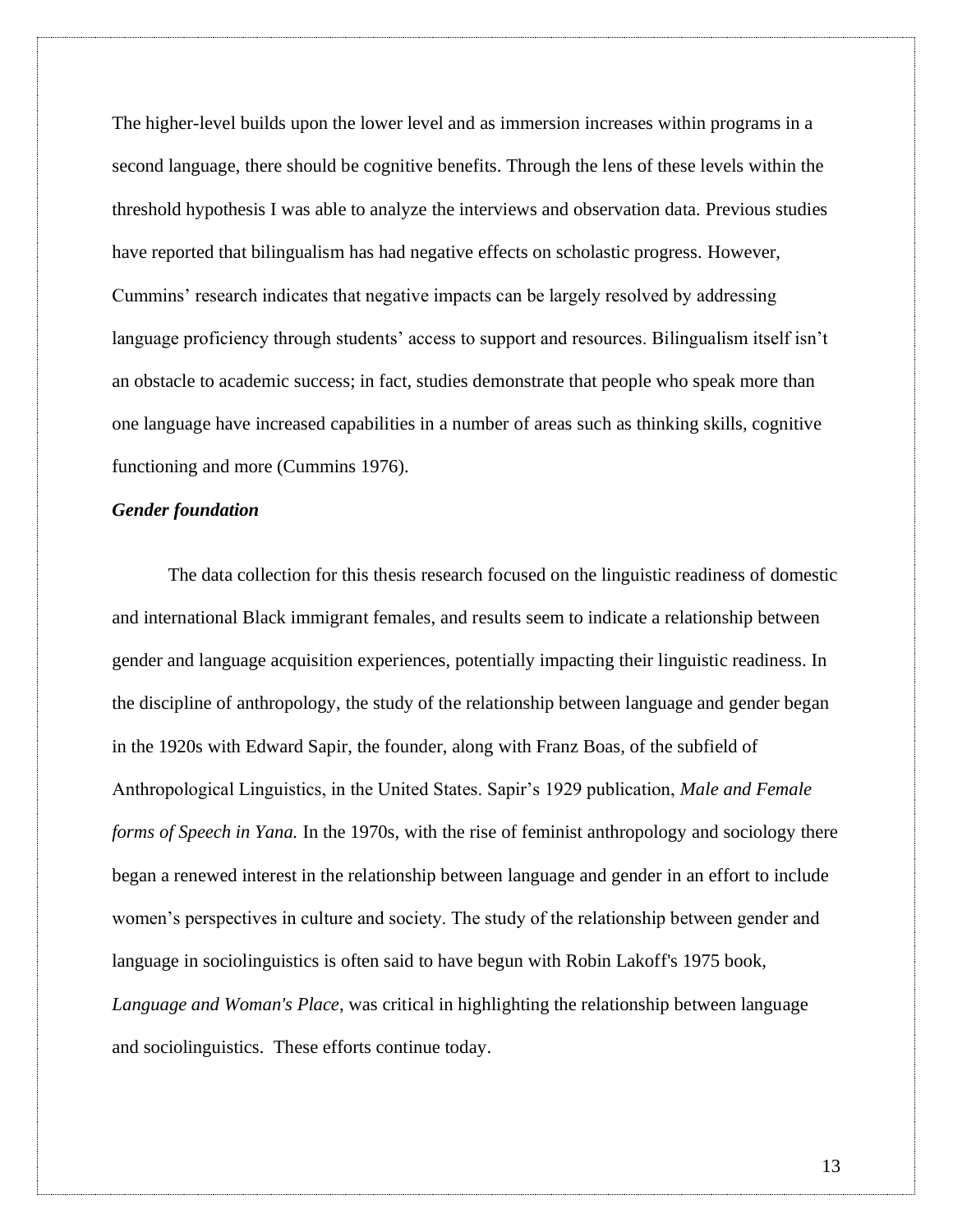In one of Coates' recent sociolinguistic accounts, *Women, Men, and Language,* she explains that the reason why there was a lag in studying the connection between gender and language is that linguists in the past approached this topic through various perspectives such as "the deficit approach", which implied that women's use of language is deficient in relationship to men's use of language. Men's language use was regarded as the norm against which women's patterns of language use were evaluated. Another approach was "the dominance approach", which implied a stark linguistic difference between men and women stating that men's speech terms were dominant, whereas women's speech exhibited patterns of subordination. A third approach that researchers took was "the difference approach", pushing for the idea that men and women belong in opposite if not different linguistic subcultures (Coates, 8: 2016). Empirical conclusive data have led linguistic researchers to posit that women acquire language at a faster rate than men in early language learning. (Coates,618; 2008). Moreover, regarding gender differences, it appears that women tend to use what are referred to as "uncertainty phrases" or "hedge phrases" and "tag questions". This indicates that women are more polite than men and often attempt not to impinge their views on others: "Uncertainty verb phrases, especially those combining first-person singular pronouns with perceptual or cognitive verbs (e.g., "I wonder if"), have been found more often in women's writing" (Mulac & Lundell, 1994) and speech (Hartman, 1976; Poole, 1979). "A related interpretation of women's use of hedge phrases is that women are more reluctant to force their views on another person" (Matthew, et. Al, 213: 2008). Additionally, one aspect of language use that plays a key role in language acquisition is positionality. Often times, women acquiring a second language, feel uneasy and are reluctant to speak according to my data (Norton & Mckinney, 84: 2010). However, immigrant women often do position themselves in different avenues that benefit them and ease them into learning a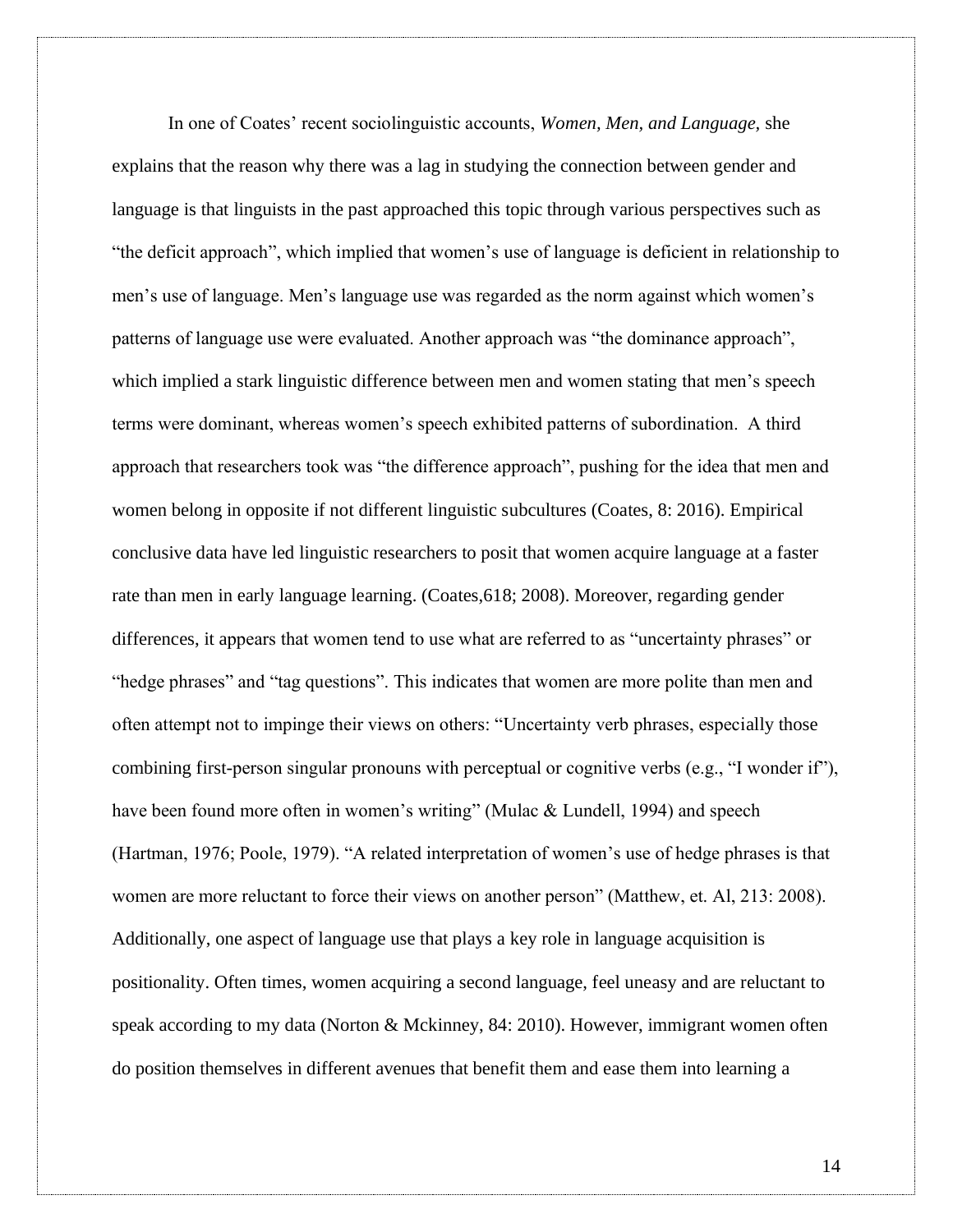second language. In a manuscript by Norton and Mckinney, the case of a Czech immigrant was introduced where the Czech immigrant in question, Martina, who was working at a fast food restaurant re-positioned herself as more than an immigrant to her co-workers: a mother figure (Norton & Mckinney, 84: 2010). Immigrant women take on roles in their new work and social lives that are often found in families such as mother figures, aunts, and so forth in order to not be dehumanized and looked down upon, as they are learning a new language. If anything, this selfconscious positioning allows them to be revered and helped in learning a new language, while it also reinforces gender roles.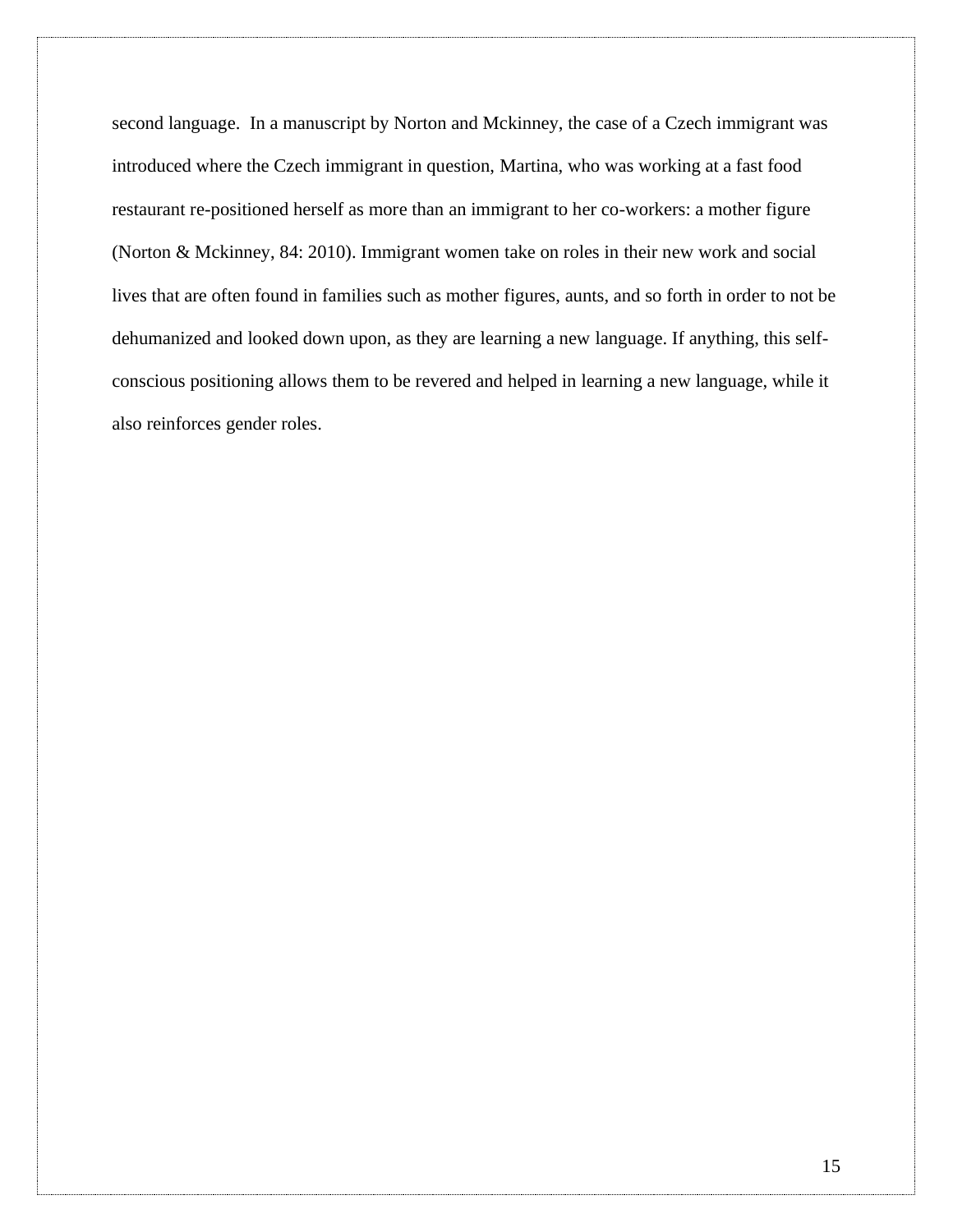## **CHAPTER II**

#### **Section I**

## **Methodology**

## *Methods for assuring protection of human subjects (IRB)*

This project was very sensitive for each of the case study participants. The project was approved following the completion of the ATP project by the IRB, as various precautionary measures had to be taken. The first IRB application for the ATP project submitted was denied because the Board was seeking further clarification about the nature of the project with respect to the safety of the immigrant population. The second application submitted was again denied for its lack of emphasis on how the identity of the participants, especially the student participants, would be protected. The Board was worried about their identity being revealed and used throughout the research project even with pseudonyms. Most importantly the Board was concerned about the student participants' immigration status being revealed through the process of the research which required involvement of participants' speech communities and so consent forms had to be redrafted with greater specificity for their protection. This research includes participant observation, rapport building, community engagement and other forms of anthropological naturalistic observation. These processes are explained in detail below in the approach to data collection section. However, given the severity of the current immigration crisis, I, as the researcher, was not allowed to travel to the homes of the student participants. This restriction limited the many possible communicative strategies used in their respective speech communities that typically occur in the homes of the student participants. The IRB worries were understandable; however, the project start date was very time sensitive. The board did not give their approval until everything was thoroughly explained and carefully examined and it was just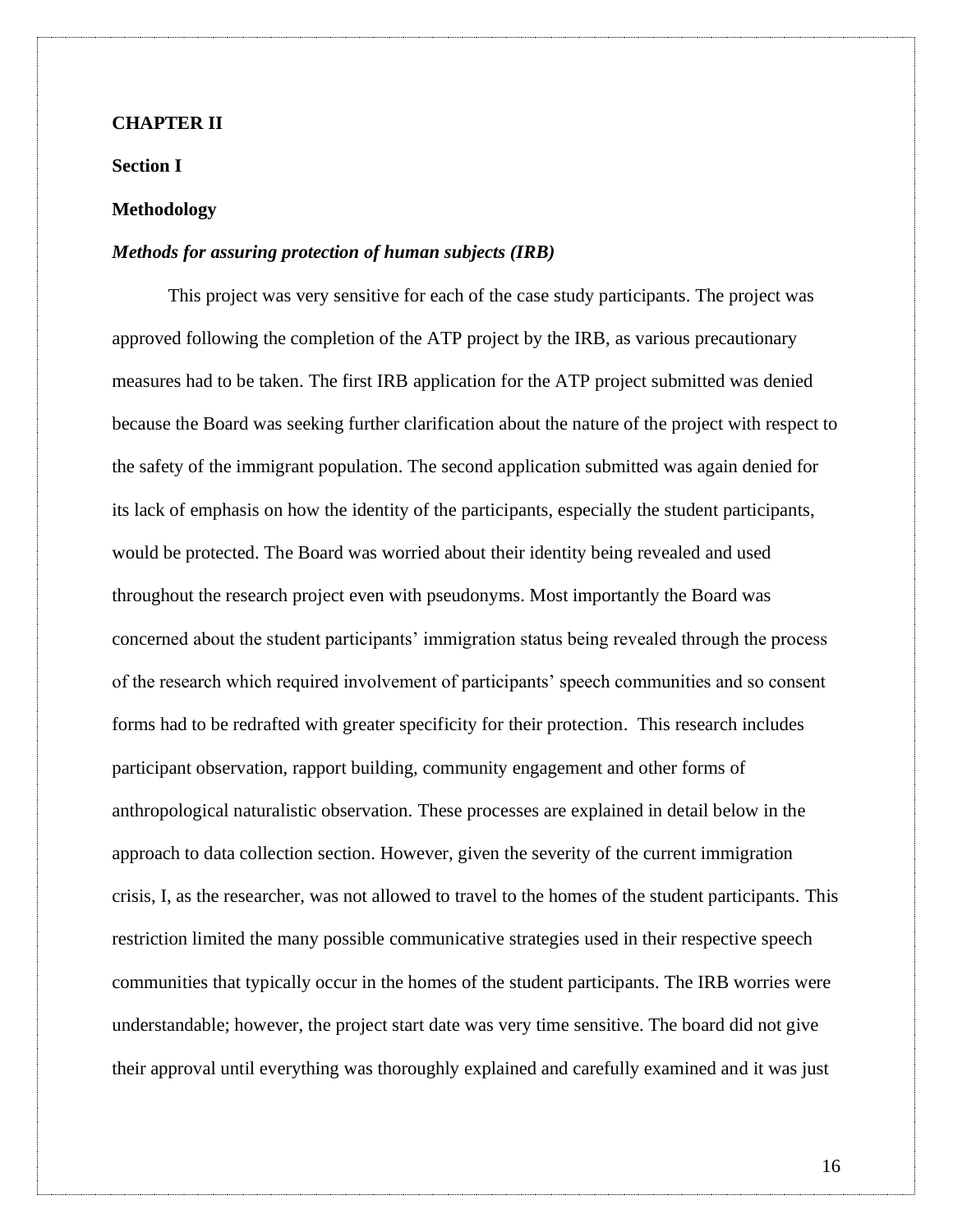in time to begin conducting field work which was about a week before I needed to do so. Following the ATP project, in order to continue this research into an Honors Thesis, an amendment form had to be submitted to the IRB once again to get permission to continue working with student participants. This time around, the amendment form was accepted with no issues.

## *Sample and Approach to data collection*

To provide insight into the domestic and international ESL Black, immigrant student population via the perspectives of students, faculty, and administrators, this study, based on a critical paradigm, draws on a multitiered methodology. It begins with a literature data search, structured and open-ended interviews with diversity administrators, ESL and Global Language faculty, followed by rapport-building —continuous genuine and naturalistic dialogic interaction—participant-observation and naturalistic observations; structured and open-ended and formal interviews with four domestic and international, Black, male, immigrant students followed by four domestic and international, Black, female, immigrant students who had completed their first year of college at BSU.

Selected by purposive sampling, consent forms were created for each individual group with appropriate wording. I began by pursuing a literature search of research conducted on ESL students about their struggles in the academic realm, followed by literature research of what intersectionality looks like when it comes to linguistic readiness, as well as the role of gender and its impact on English Language Learners (ELL). I then met with each student individually, interviewed, participated in some of their daily activities and observed all student participants in their respective speech communities, details, of which I explain below. After this participantobservation followed by interviews and rapport-building, I moved to stage two of my research;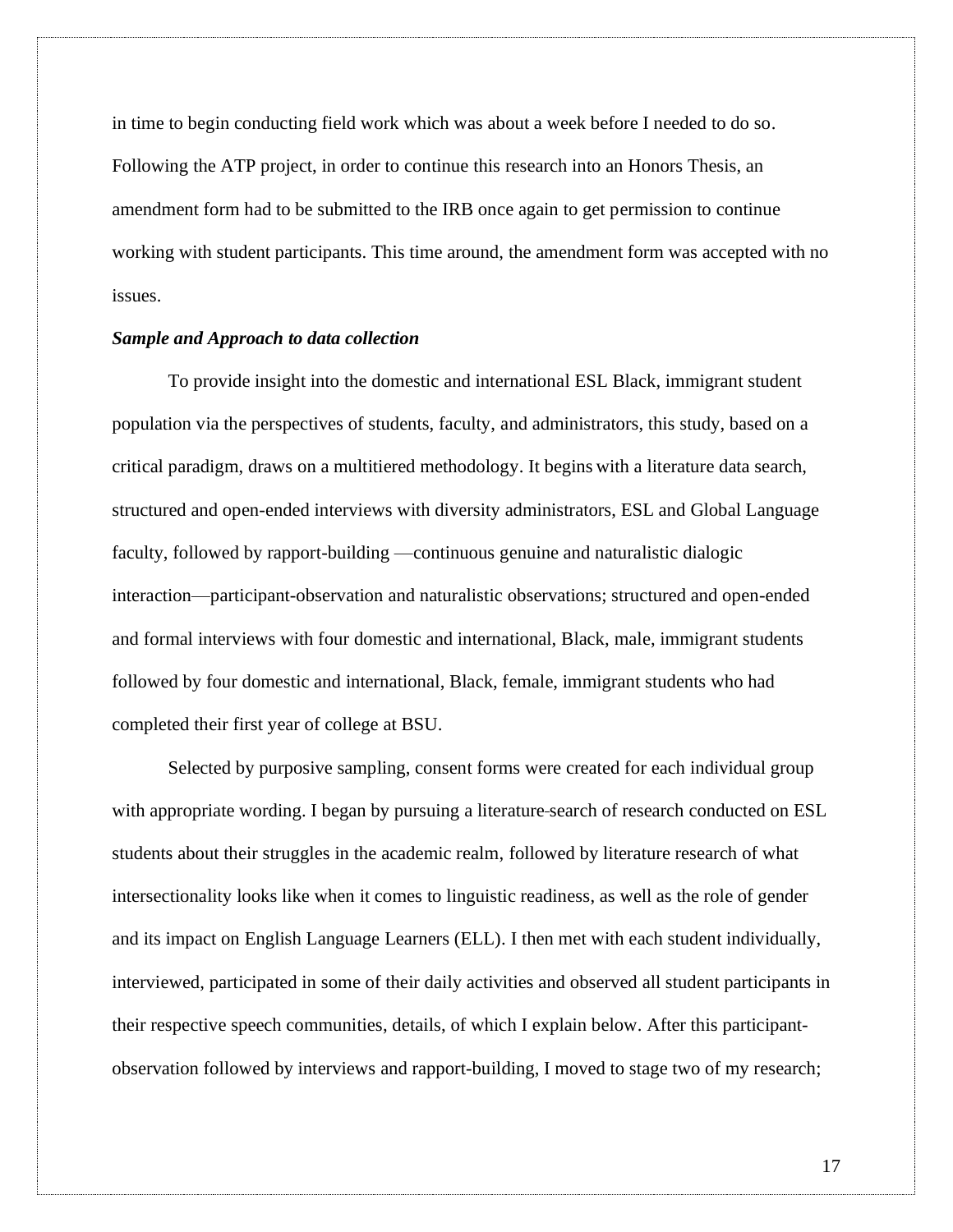conducting hour-long, in-depth interviews with seven administrators and faculty participants from Global Languages and English Departments. These were structured interviews that inquired into the nature of services offered at BSU for ESL/ELL immigrant students, as well as perceptions faculty and administrators held about these students' abilities and challenges. Following the recorded interviews and notes, they were then transcribed. My decision to focus on specific speech communities is informed by Sapir's linguistic anthropology insight, namely that the social context of speech shapes language use in terms of vocabulary and body language, for example. I wanted to understand how well students adapted, linguistically, to distinct speech communities. Once I transcribed the interviews, I then analyzed the data using Cummins' ideas to determine if their level of language represented the lower or upper tiers of linguistic readiness. This is how I determined that these two levels are inadequate to describe the range of levels I noted in my observations.

My sample comprised of students, administrators, and faculty. During the ATP project, I had a sample of four male Black male ESL immigrant students from different countries including Haiti, Jamaica, Cape Verde, and Ghana whom I interviewed and engaged in naturalistic observation and participant observation in their respective speech communities that they often navigate through—with the exception, as noted above, of their homes. My naturalistic participation and participant observation involved me spending a period of two months interacting with the student participants in different settings. For example, with one student, I attended a Church service in English at his Haitian Church and then asked him about his understanding of the sermon. With another student, I joined a game of soccer, paying attention to the verbal exchanges before, during and after the game, and also noting body language.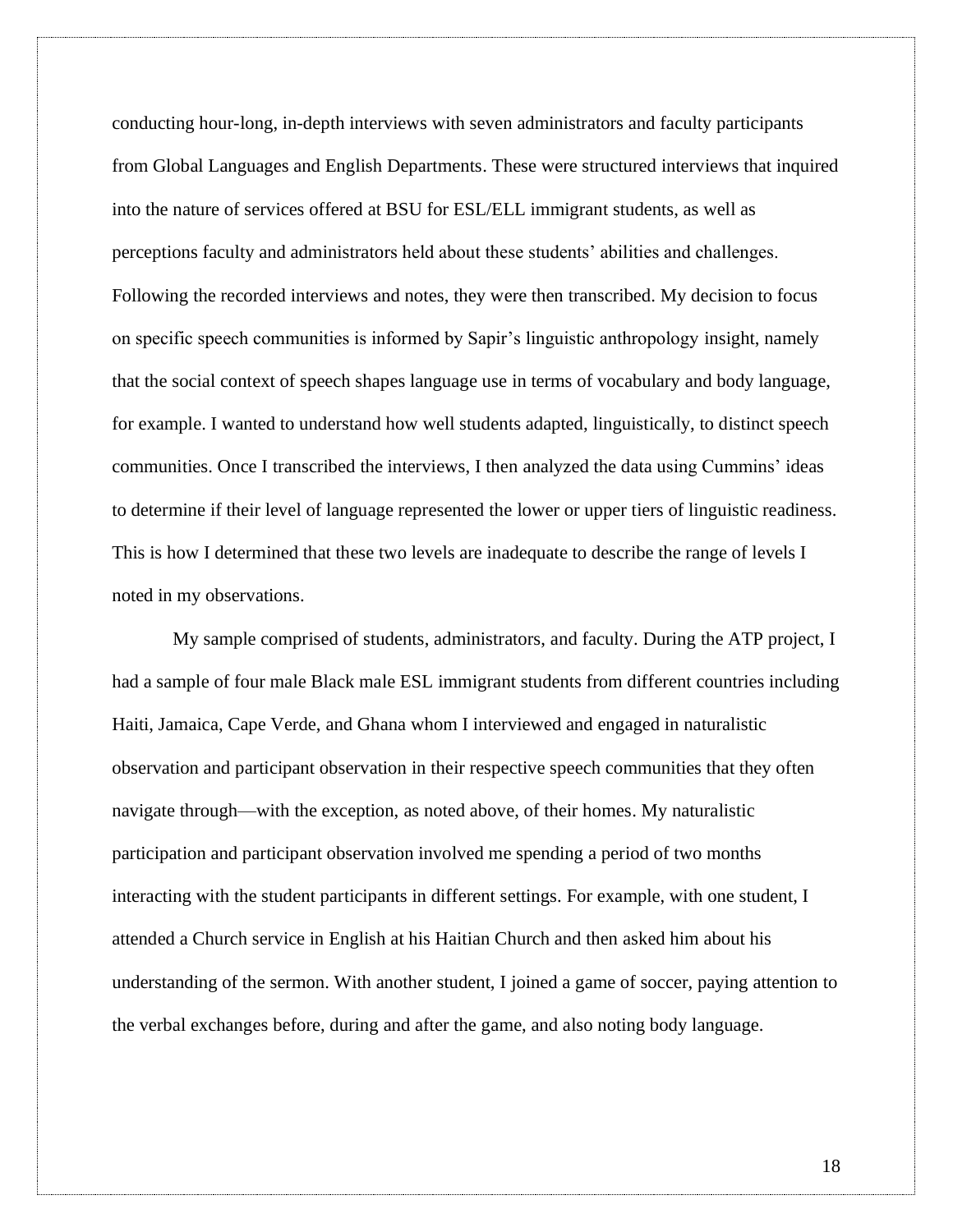Following the ATP project, I had a cohort of four domestic and international, Black, ESL, female immigrant students from different countries as well including Dominican Republic, Haiti, Ghana, Guatemala. I also interviewed and engaged in naturalistic observations and participantobservation with the female participants in their respective speech communities, such as in their friend groups, the clubs and organizations that they routinely attend, as well their places of work that they often navigate through—with the exception, as noted above, of their homes. In addition, I was able to conduct follow-up interviews with the male participants. Given that diversity administrators are in charge of implementing the University diversity's vision, I was able to conduct additional interviews with diversity administrators during the continuation of this study after conducting follow-up interviews with the original participants previously involved in the study. Informal naturalistic observation and interviews were also conducted with four student female participants and additional administrators. Additional diversity administrators were also added to the continuation of this study.

As they linguistically navigate these communities, individuals engage in what linguistic anthropologists refer to as "code switching" (Salzmann et al, 2015, 313). Each community contains its own codes—patterns of speech represented by grammatical constructions, lexicon (vocabulary), kinesics (body language), as well as other variables including intonation, communication levels (loudness), and the proximity of one speaker to another (proxemics). I also interviewed three administrators from different department and offices, including the Office of Institutional Diversity and English Language Learning office. Interviewing the administrators allowed me to see how they view the programs created for student success compared to how the students view those programs, and whether they are useful to the immigrant students' academic growth from the students' point of view.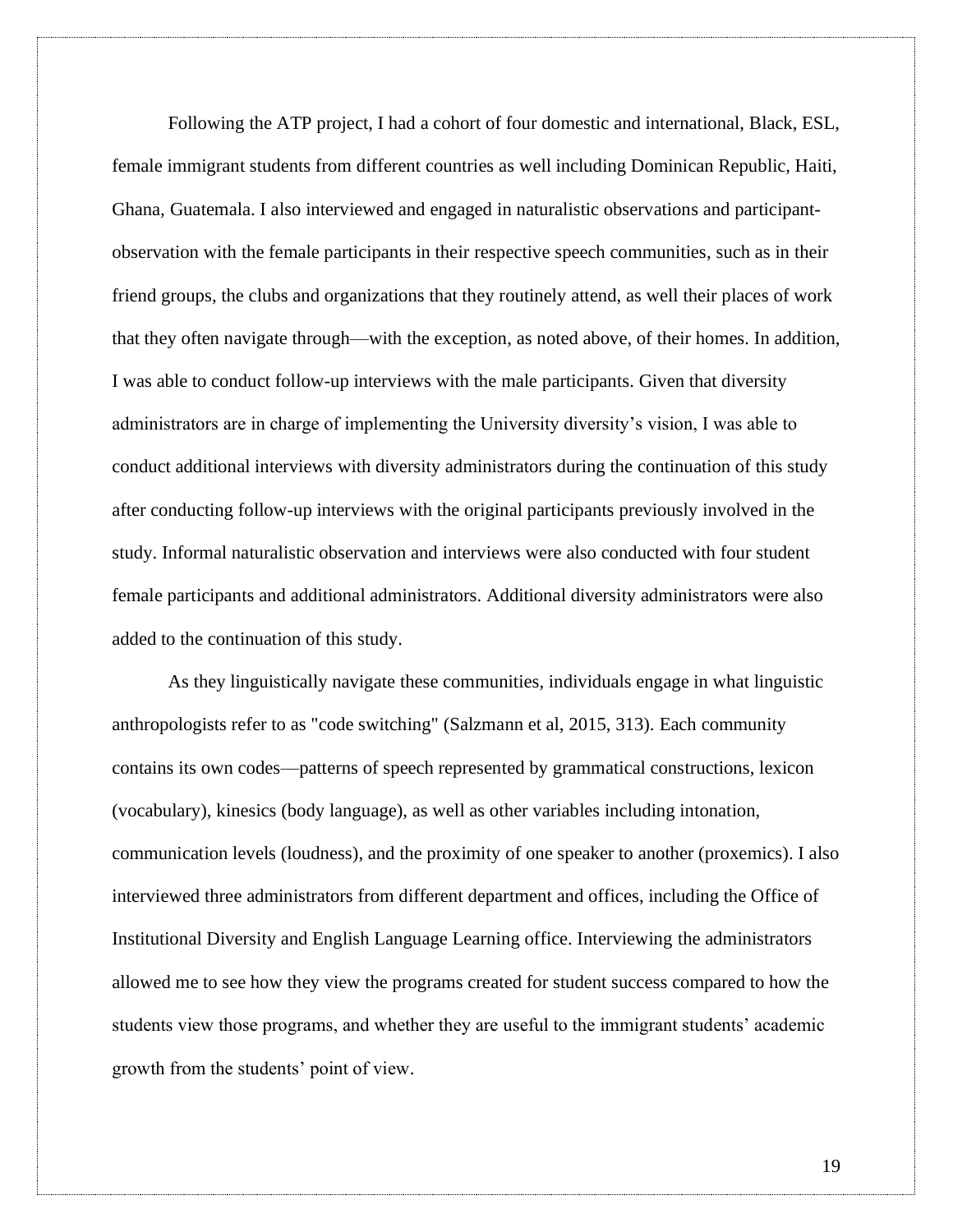## **CHAPTER III**

#### **Section I**

#### **Data Analysis and findings**

## *Student perspectives*

The population at Bridgewater State University is very diverse. In a recent survey conducted by the University, the ethnic make-up population includes Asians, American Indian Hispanics, and more, although notably, the survey did not include African Americans, Latinos, Hispanics or Cape Verdeans by name (CIRP Freshman survey 2017). In addition, it is important to note that the University does not collect data on a student's immigration status, such as which countries domestic and international immigrant students are from, nor does the university specify percentages of ESL students. Moreover, even for ethnically diverse students who are counted, said population is rarely a focus of conversations about diversity with respect to linguistic challenges. The student participants were eager to be part of a project that would allow them to use their voice and speak for themselves. The student participants echoed many like-minded attitudes. They all agreed that as undergraduate students, immigrant, domestic and international students are expected to have a certain proficiency, in fact a level of mastery of the English language to succeed academically. They all mentioned how they had to seek language acquisition via unorthodox forms such as watching anime. For example, one participant stated, "Yeah a lot of big words I learned from anime, I learned a lot from Dragon Ball and movies" (interview July 1, 2018). Music was another unorthodox approach to language learning: "Cause like me personally, one of the reasons why I learn English was because of music" (Interview, Oct  $16^{th}$ , '18).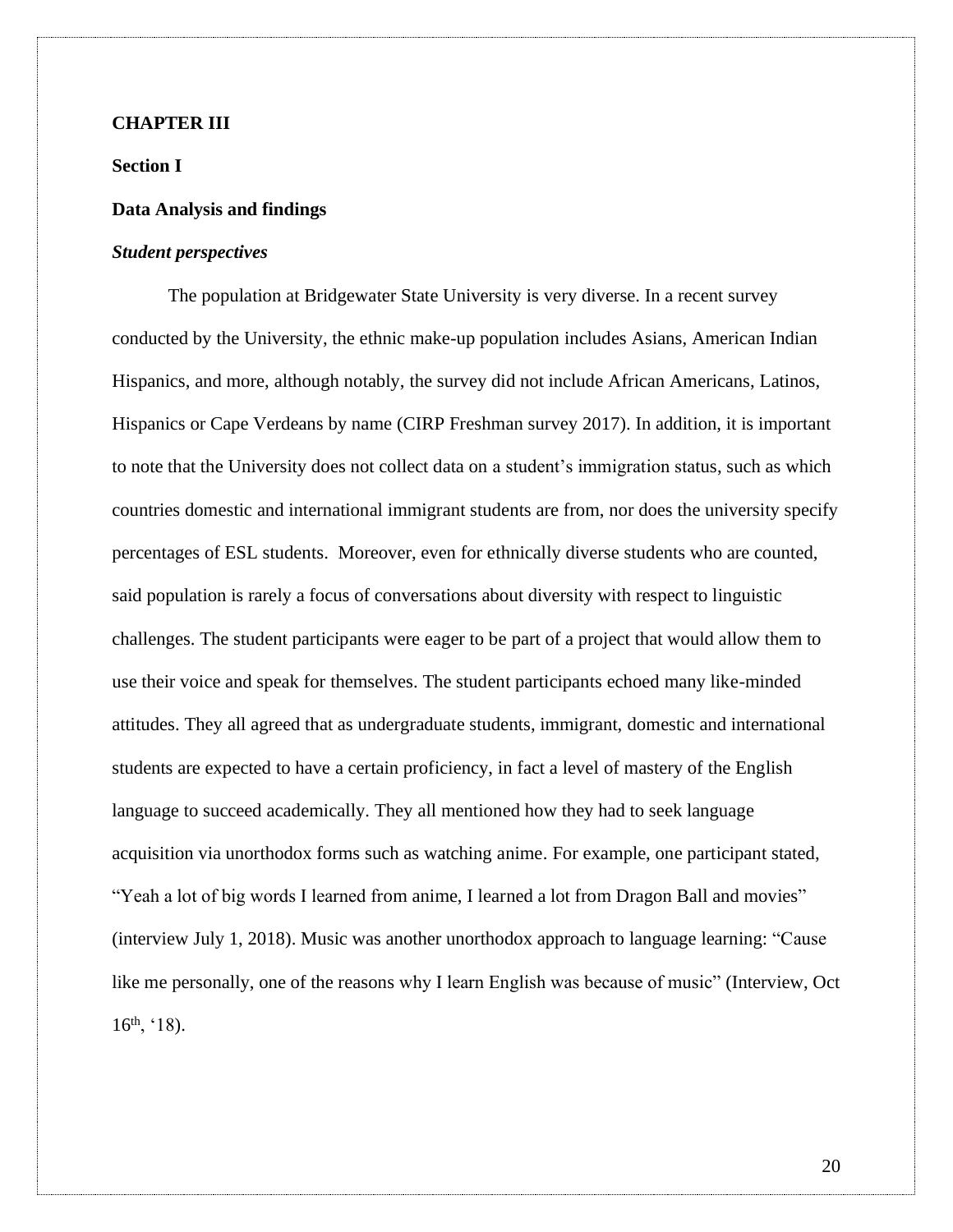## *Male participants: findings and attitudes*

Another sentiment offered was through the male participants, on some of the many resources that the university has to offer, as well as students' own perceptions of how they use those resources and whether they are helpful to the students. One resource that all the men participants referred to was the Academic Achievement Center. As many of us know this is a place where students go to receive help with their academic coursework. Within that Center, there are multiple different resources available such as the Writing Studio (WS), second language services, and more. The WS is a resource on campus that most faculty and administrators think is helpful to the student body, but which the student participants asserted was not helpful to them. This was the one resource that was mentioned through all the student participants' interviews as well as the professors' and one of the three administrator's interviews as well. The WS provides additional assistance, mainly with writing, to help students with their classroom assignments. However, the student participants saw the WS in a different light. One participant stated, "For me, I feel like it (the AAC) didn't help" said one of the participants (Interview with student participant, July 1, 2018). I quickly asked a follow up question: "Going to the AAC, do you see that happening with other immigrant students on campus where they've done the same thing that you have, stopped going to the AAC?" He replied, "Yeah definitely, most of my friends, from the same high school, sometimes we joke about our writing. You could ask why you don't go to the WS and they would say, 'nah I stopped going because every time I never get the help that I needed.' It's not only me" (Interview with student participant, July 1, 2018). This sentiment highlights that this issue is present amongst other students. Later, the student elaborated that "three or four people have said the same thing." This was a sentiment expressed across the board with all the student participants that I conducted observations with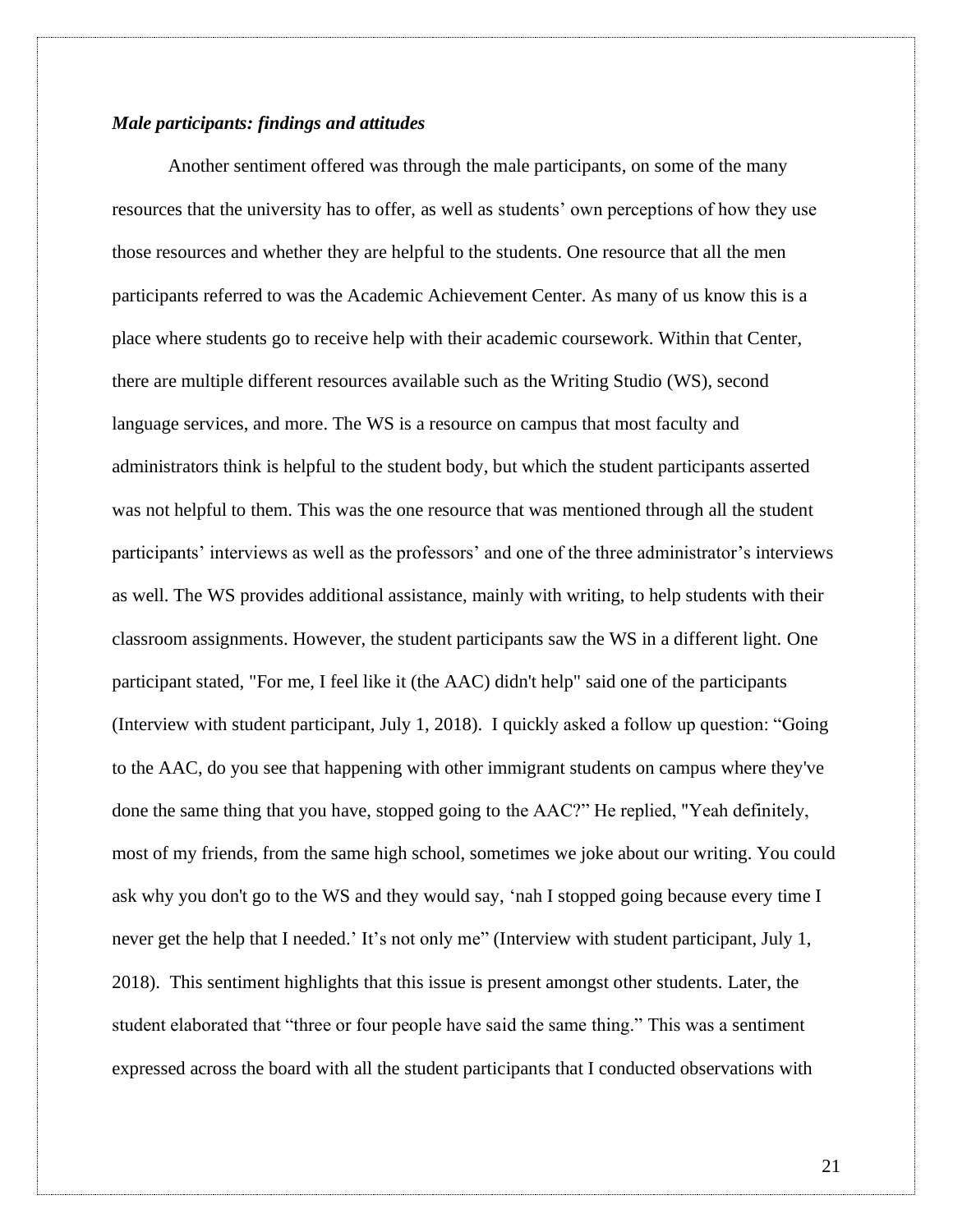and interviewed. For example, I asked one of the student participants if he felt like the WS molded his writing to help him achieve the level of writing he was seeking and his response was as follows: "So for the first semester, I went there, talked to them… they helped me with my writing and they told me it was fine, but then I brought it to the teacher and I got a low grade on it. That kind of stopped me from going back there, because I feel like they weren't much help" (Interview with student participant, July 2, 2018) Another student expressed that he was getting help with writing his papers when the tutor would make the corrections, but not with becoming a better writer. This indicates that the students perceive that they are not getting the help they need and that not all immigrant male students can be helped the same way. Also, it seems that the tutors themselves are not sure how to guide the students with these ESL challenges.

## *Female participants: findings and attitudes*

The women participants echoed the same issues as the men with respect to the resources that the university has to offer to help their student population succeed such as the AAC and the WS. Three out of the four women interviewed stated that the WS was not providing adequate help to their needs. One woman participant noted "I always ask my friends to peer review my essays before I go to the AAC" (Interview, October 2018). She went on to say that "Every time I go to the AAC, it's not mostly about the ideology behind the paper but more the grammar and sometimes it's not enough because I want to make sure my process is being understood" (interview, October '18). This sentiment was repeated not only by the women but by the men as well. These interviews lead me to conclude that Black immigrant students require assistance in learning how to express complex ideas in English, not only a focus on grammatical corrections in their work.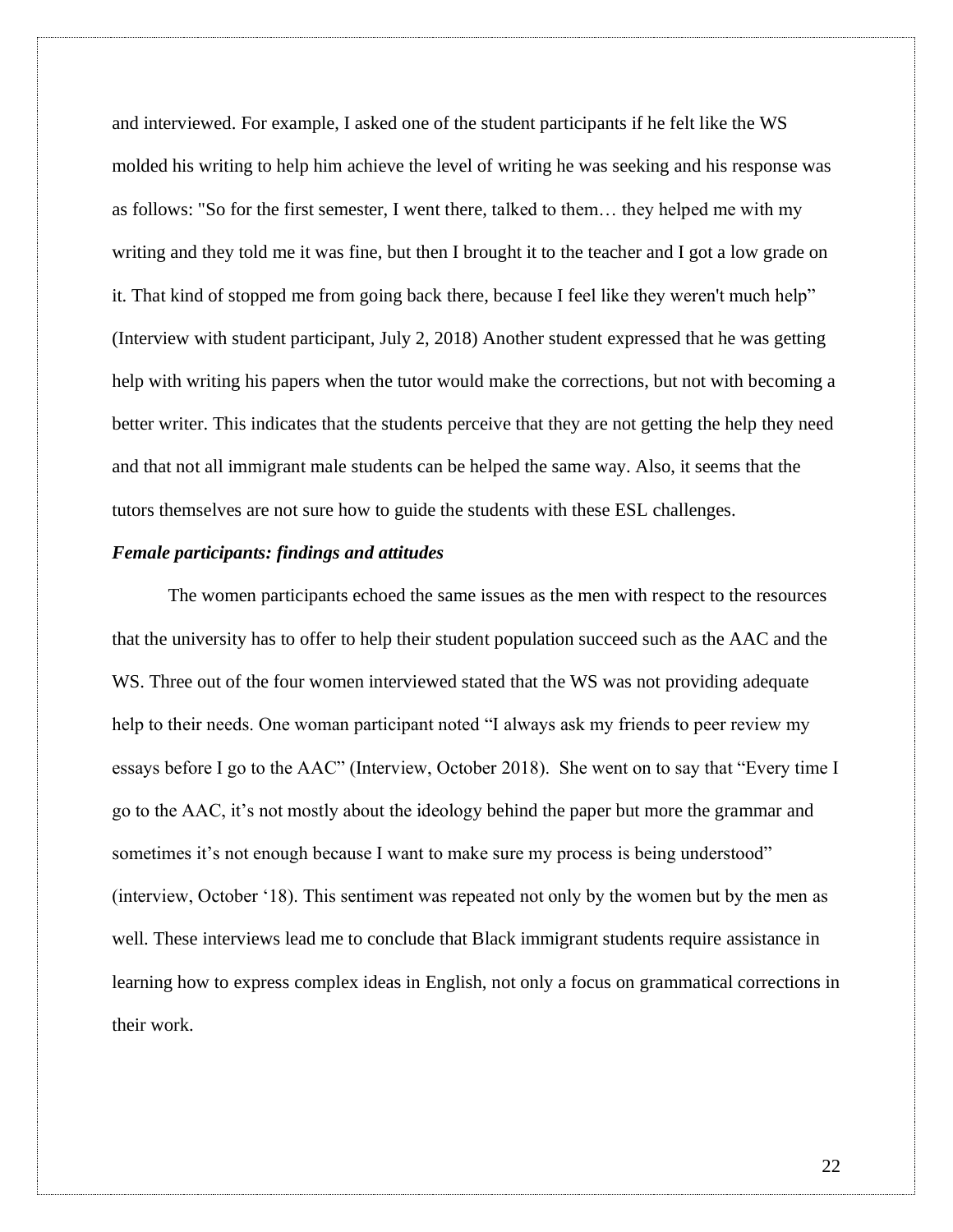The stark difference between the women participants and the men, is that women expressed that they were frequently silenced in their courses when attempting to speak. One participant explained that one of her professor even attempted to erase what they deemed to be their accent: "One thing that affected me is I took a public speaking class and the professor focused the class on getting rid of your accent and did it a speech where apparently, I was pronouncing a word with an accent, and this was a faculty member and so I was shocked cause Bridgewater is about diversity and it didn't feel welcoming" (Interview, October 18<sup>th</sup>, '18). Women students expressed that their male counterparts are picked to answer questions when the professors asks, before women students are called on and that the male students seem to go along with this: "This sucks to say but the males tends to shut down the girls when they talk. When I would raise my hands, the professors would pick the males first. And the males would feel superior and feel like they're right" (Interview, October 18<sup>th</sup>, '18). This echoes the findings in the gender literature section where males' speech patterns are often regarded as superior than women's. Not only is this the case, but when it comes to interactions in the classroom, the women participants noted that their male counterparts tend to speak more quickly and much more straightforwardly than the women who answer the questions on what they say is a much deeper level: "Guys are more like I want to say the same thing you said but, in less words, they add a little humor there when they can." (Interview, October  $16<sup>th</sup>$ , '18). Additionally, the women participants echoed the male participants explaining how acquiring English and being linguistically ready are also difficult for them. The difference lies in where women often feel a sense of uneasiness to speak or feel less than their male counterparts, and they try to make up for this in different ways. One woman participant noted that in the classroom when native born speakers "English is very much advance than yours you feel inferior because you cannot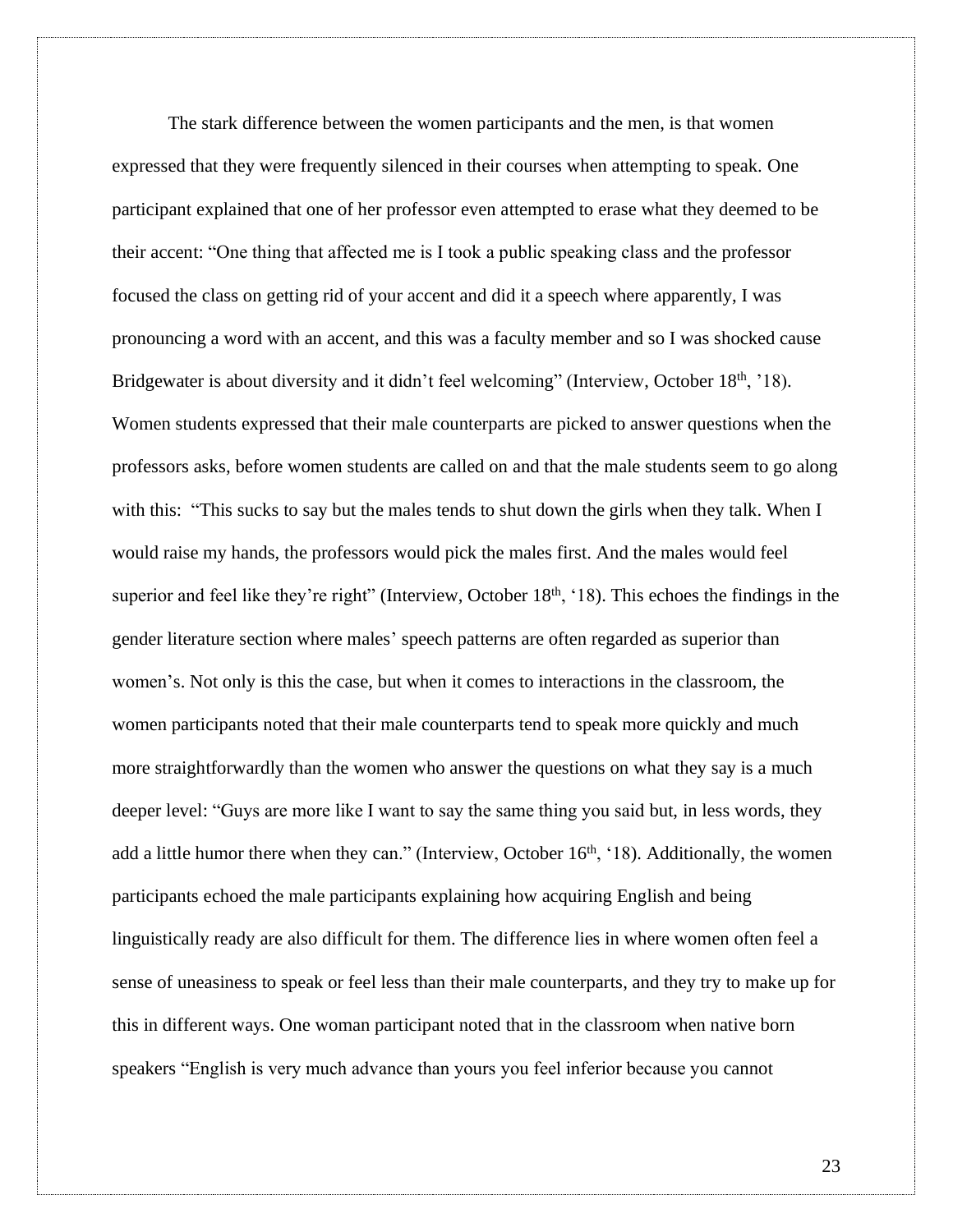elaborate on things as much as they do" (Interview, October 2018). Another noted "I tend to use Thesaurus. Come to try to sound fancy and expand my vocab. It's better to get straight to the point and not trying to make up for not knowing English" (Interview, October 18, '18).

Another interesting finding that highlights a difference between the male and female student participants, was that immigrant males tend to speak in their language of origin, even when acquiring a new language, whereas female immigrants tends to speak in the new language that they are acquiring even among themselves. Through the participant observation and interviews conducted with both groups, as a French and Creole native speaker, one of the women participant who is also from Haiti spoke to me in English throughout the interview process whereas when I interviewed one of the male participants we would go back and forth between speaking in English and speaking in Haitian Creole. At first, the participants stated that they are often shy to do so, but when they acquire a new beloved role within their newly found society, they speak in the new language. Moreover, when an immigrant is learning a new language or have learned a second language they don't often have many opportunities where they can publicly speak in their native tongue as it isn't the dominant language "At home I definitely speak Spanish but most of my everyday life, at school, what I work in the most, its English" (Interview October  $16<sup>th</sup>$ , '18). Speaking English is a reflection of their feelings of belonging or their desire to belong and not be left out. Male students, on the other hand often revert back into speaking their native tongue with one another as it often allows a sense of comfortability. While I don't know how widespread this observation is beyond the sample group, but I raise it as a point for future researchers to explore in greater depth.

*Additional findings—seeking help at the Academic Achievement center and Writing Studio*

24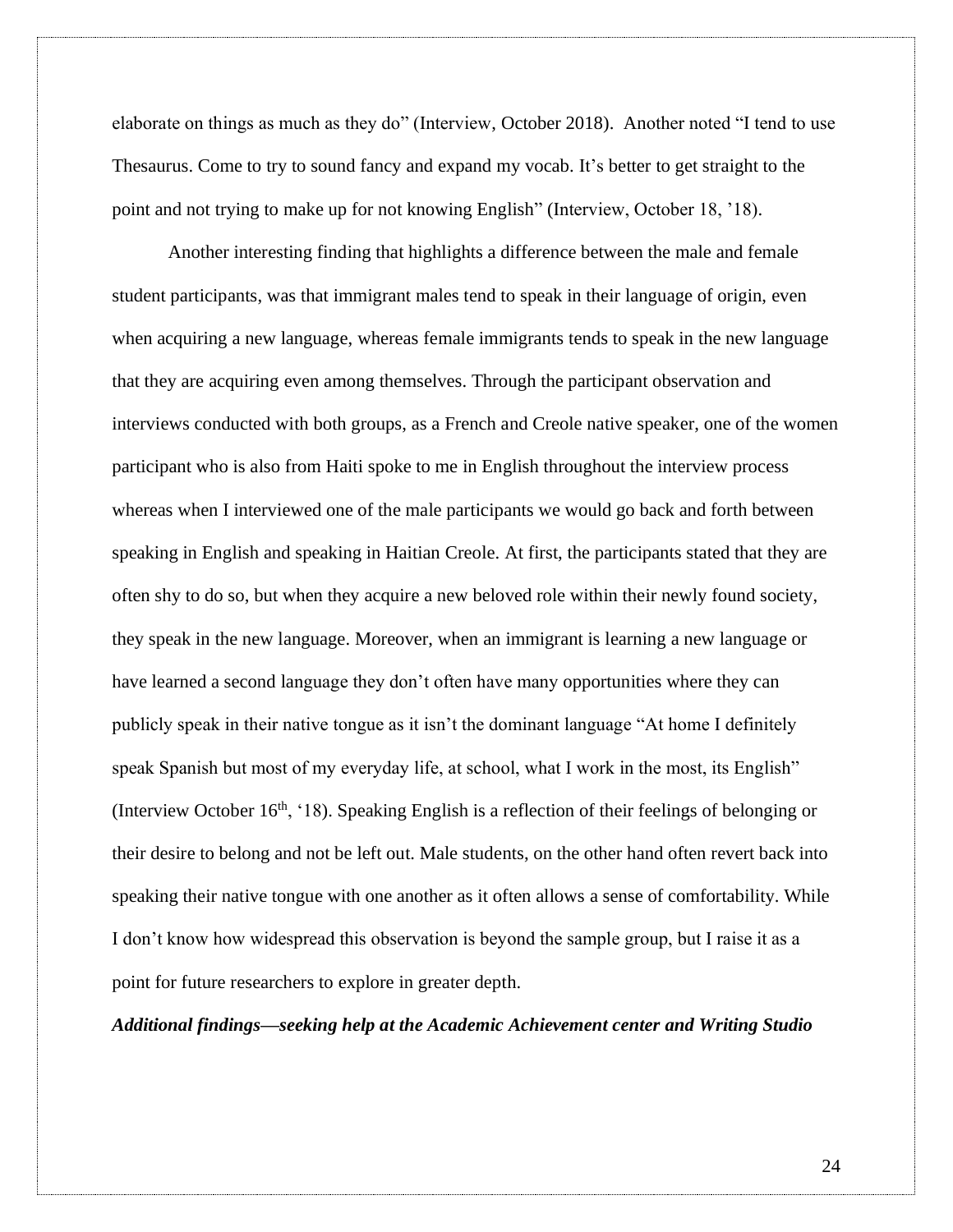The combination of the above factors regarding the kind of support students feel they do not receive, led students not to return and to give up easily. Other reasons that some students indicated include that they were shy in seeking help; others cited the lack of a cultural connection to their mentors, while others thought the aid they received was inappropriate to their needs. The context here, a foundation of the anthropological approach is critical: ESL students have frequently been ostracized, shamed and discriminated against for their accents; they have even experienced the assumption that they are not intelligent because of their accents: "They were told a story of themselves as struggling, less competent learners, while they were doing a task twice as difficult as the rest of their peers" (Lowenstein 2017). This history shaped their perceptions of their experiences, and as an ESL student myself, resonated with my own experience. With that said, the student participants also agreed that there needs to be a resource focused on immigrant students, if not a new one, an improvement on the existing services based on awareness of the experiences of this student population. Their reasoning, according to one participant is that "students of color, immigrants should be able to feel more comfortable. There should be more focus on the students, helping them prepare instead of just putting them in class." (Interview with student participant, July 2, 2018). When asked what that resource would look like, their answers were as follows: "At least an office for immigrant students. Have people that can help you in writing, help you understand the language". Another student, commenting on his own lack of comfort at the WS said, "Just make it more inviting." When asked what he meant by that in a follow up interview, he explained "Sometimes you don't really get the help needed, or enough time because there's other people waiting.

## *Faculty perspectives*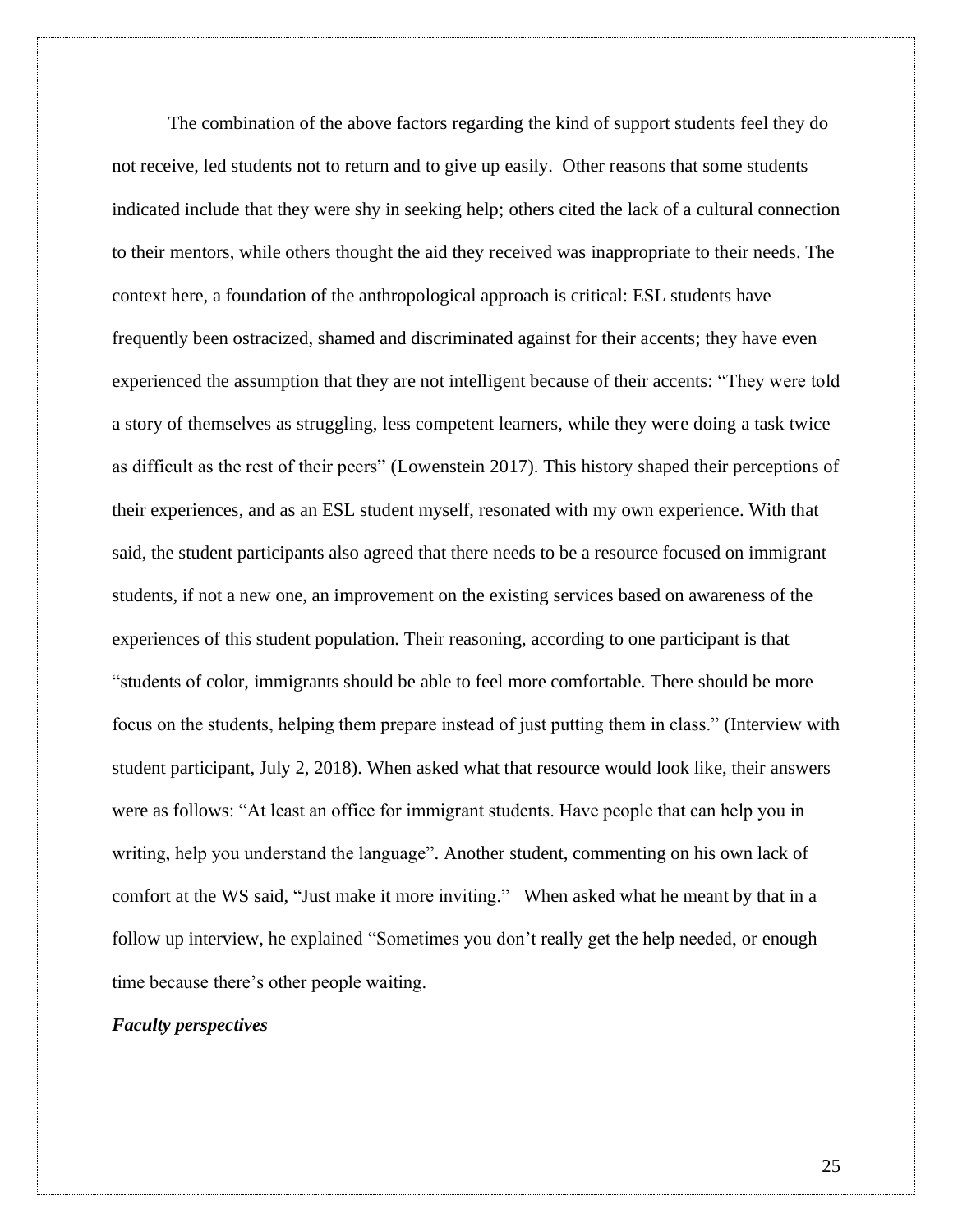The faculty members were also big proponents and supporters of this project being done. All of the faculties saw the need that immigrant students are facing. One of the faculty members interviewed during the ATP project even empathized with the linguistic struggles of immigrants, something that the student participants noted that not all faculty members recognize: "Yeah exactly. If English isn't your first language, you'll have issues with grammar and syntax. So, we talk about different cultural ideologies that influence their writings. So, we try to be aware of cultural differences," said one faculty member. "Often professors will go nuts and be upset about every grammatical error and penalize the student. It's like penalizing someone for having an accent" added the same faculty member (Interview with faculty participant: July 31, 2018). That faculty member understood the cultural differences of immigrant students and how that affects their work. Most professors expect their students, no matter their background, to be linguistically ready academically. "There's a belief that good grammar equals good thinking" (Interview with faculty participant, June 25, 2018). Another shared idea among the faculty was how strongly they believed that a student's mastery of English will definitely affect his studies. I asked one of the faculty participants "Do you feel like the student's mastery of English has an impact on their writings?" to which the response was: "definitely" (Interview with faculty, July 31, 2018). Moreover, during follow up interview process with the faculty participants, they echoed that a student's country of origin plays a huge role in their language acquisition and linguistic readiness, but most importantly in their writing as well. One participant noted:

"Especially Chinese and Japanese culture, it's considered fine to plagiarize because they share everything; you don't have to say whose ideas it is, so often time they're found plagiarizing. Other cultures it's the integration when they write. So, in the Japanese culture, for example, it's the reader's responsibility to make sense of the text whereas in the USA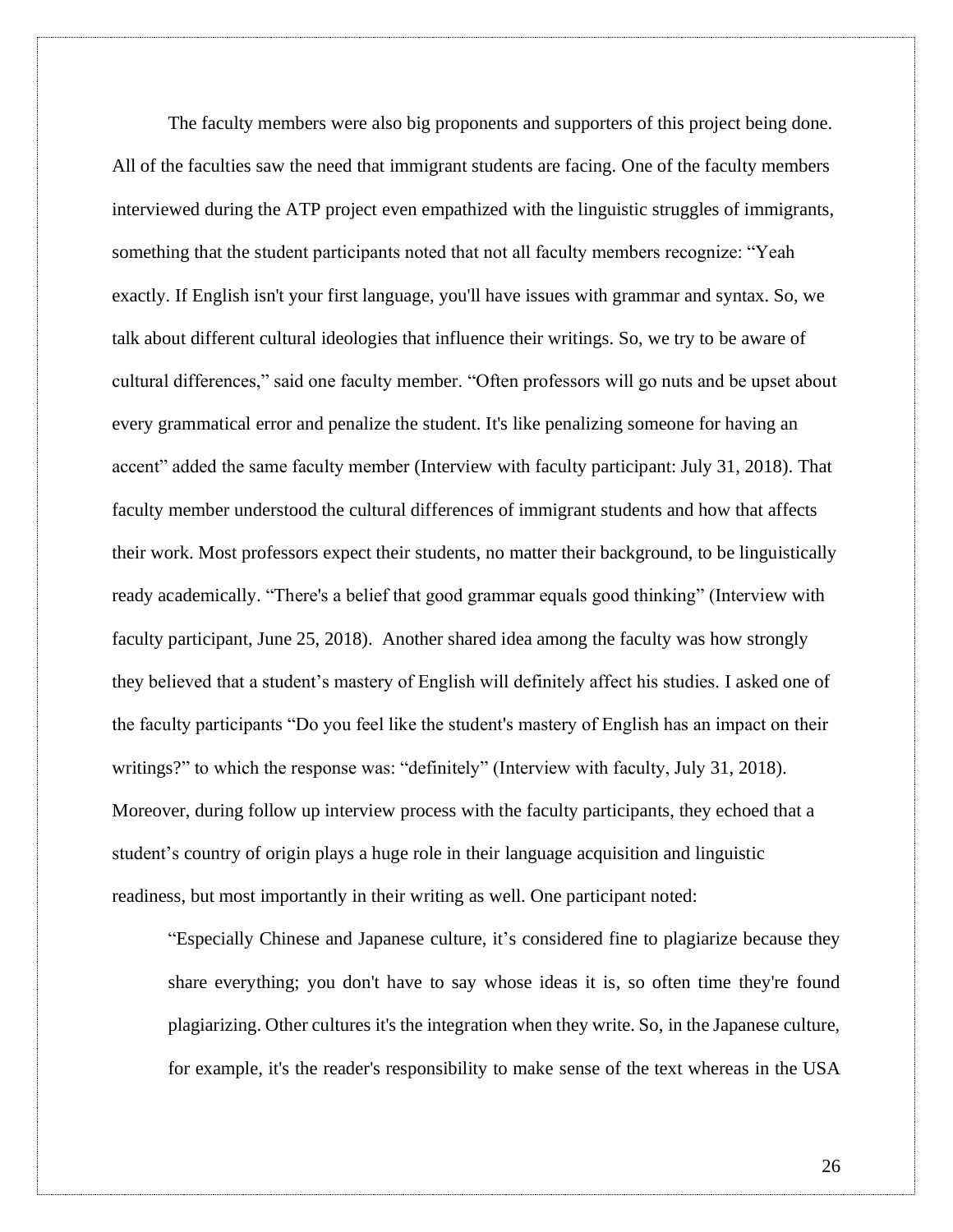t's the writer's responsibility. So, if you're a writer in the States it's your responsibility, in Japan it's the opposite. So, we talk about different cultural ideologies influence their writings. So, we try to be aware of cultural differences. Another aspect particular in Latin x culture. Are things point first or not thing first. In the state, we tend to do a thesis at the beginning." (Interview, July  $31<sup>st</sup>$ , 2018)

These cultural differences are something that are often dismissed when helping students improve in their language and writing skills. Additionally, one faculty participant mentioned that male students tend to show more dysgraphia, which is having difficulties with spelling, poor handwriting, and issues with writing down what their thoughts in intelligible notes. Although considered a learning disability, this is present amongst many immigrant populations when they begin to acquire an additional language. Morphology-the study of words and their structure- was another important aspect of language that needs to be taken into consideration when helping immigrant students and their writing. Although the faculty participants did not echoed that not enough attention has been paid to gender differences and their impact on being linguistically ready one faculty participant noted that women are better at translating while another noted that one's economic background plays a role in acquiring an additional language: "If you identify as a female of a more affluent class, I think you have some confidence in those kinds of thing than if you identify as a female who's had to struggle" (Interview, November  $15<sup>th</sup>$ , 2018). Therefore, the intersectionality of class and gender combined with immigrant and language status all play a role in a student's experience of acquiring linguistic readiness.

#### *Administrator perspectives*

Bridgewater prides itself on being student-oriented first and foremost. That is a viewpoint that all the administrators in the study shared. In regard to being student-centered, they all also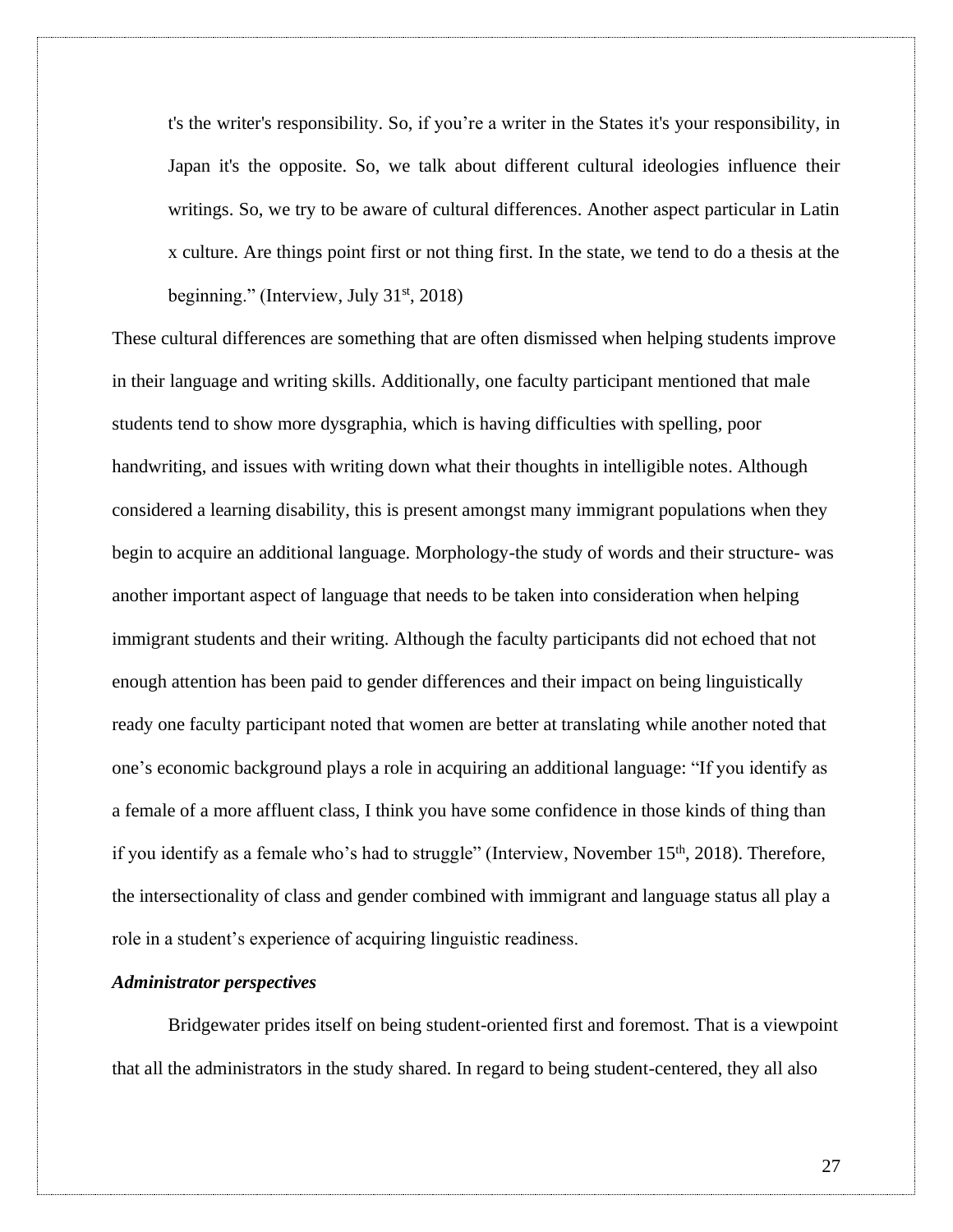echoed how they are data-driven and those data, whether qualitative or quantitative, always involve the student population (from small-scale to larger-scale analyses) "I think the approach that BSU has, 'one student at a time', makes sense. It's an institution that is data driven, using analyses to best help our students," said one administrator (Interview with administrator, July 16, 2018). "We look at the data from institutional research and student-driven" said another administrator (Interview with administrator, July 19, 2018). The administrators' perspectives were that language has not been part of the many programs and research conducted or at the university itself, even linguistic issues in terms of the language that the university utilizes. This fact hinders an upcoming freshman student's ability to fully comprehend the rules, regulations, and operation modules of the university, whether they are an immigrant or not.

One question that I asked of all the administrator participants was, "has language been part of the programs (At BSU)?" In response, one administrator stated, "It hasn't. Your project is making me realize we need to do that more." Another administrator even pointed out that, "I've encountered language issues. For examples policies that are written by a lawyer. For a lawyer, it's easy to understand, but if I'm reading it and I have no notion how the law operates, I'll be lost". "That's a really good question. I'm not sure that it [language proficiency] has been. Clearly, it has been to some extent," added another administrator. Given the many students that Bridgewater caters to, this project has allowed them, the administrators, to look on a smaller scale at a population that was perhaps flying under the radar with an immense number of linguistic struggles. They understood that the immigrant population, in this case, the male immigrants, is an underserved population when it comes to linguistic readiness.

When it comes to intersectionality, the university is diving more into this area in order to cater to their student population more appropriately. One sentiment echoed across the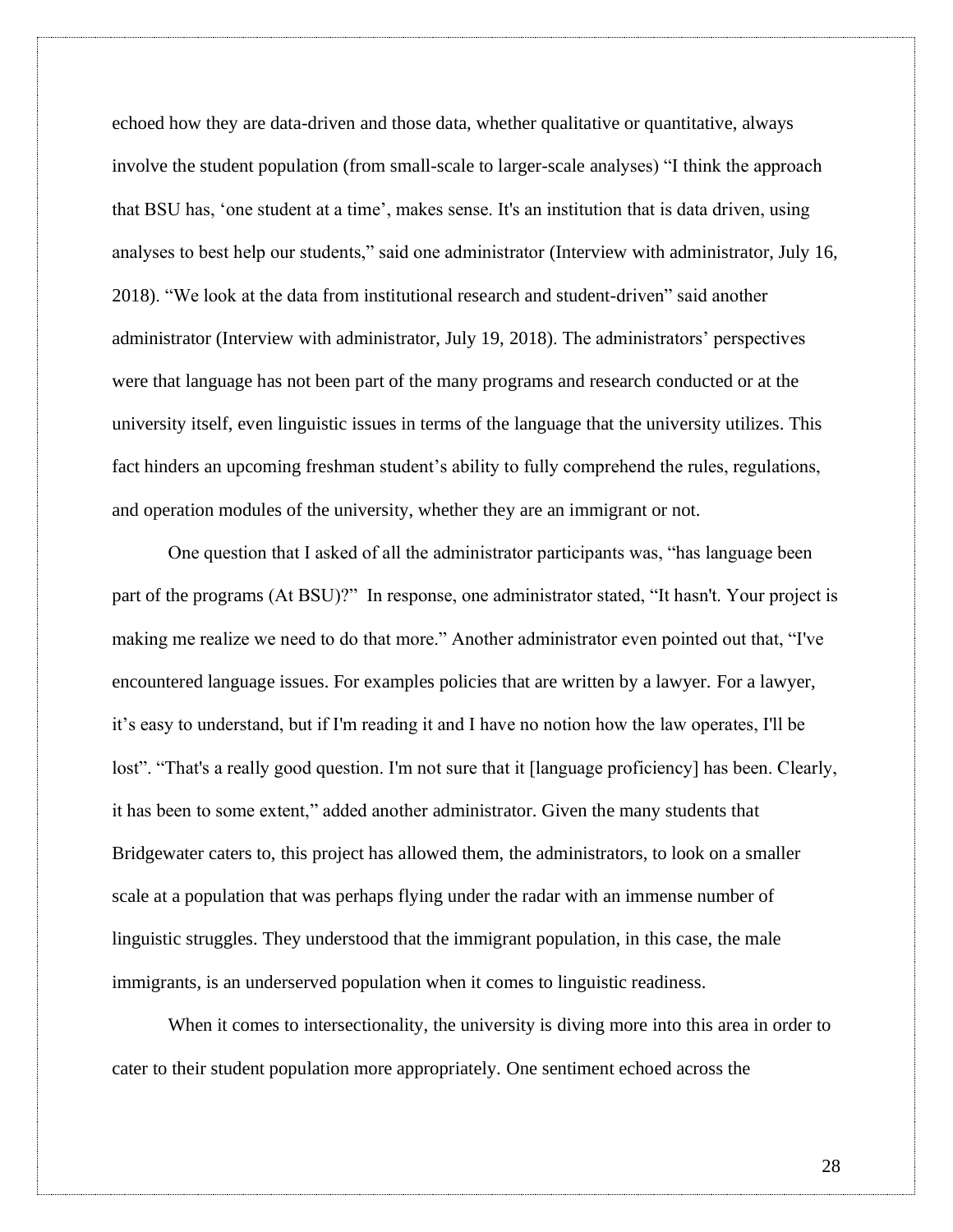administrator participants is that this research project is provoking ideas and important issues that were not necessarily at the forefront of their minds: "You've given me a lot to think about," said one administrator participant (interview, November 2<sup>nd</sup>, 2018). An additional sentiment shared is that there needs to be an emphasis on cultural professional development, or what is known in diversity training as multicultural competencies in order to help administrators, faculty and staff alike to connect, not only to domestic and international white students but Black immigrant students as well. The perception of the Black immigrant students is one that is often misunderstood. According to one administrator who works closely with both domestic and international immigrant students of color, "My biggest issue is trying to teach my peers about how language is different. That students of color are always angry or uneducated because they talk one way or have an accent or they're not warm and fuzzy all the time. My biggest issue is trying to teach my colleagues the value of culture" (Interview, November  $2<sup>nd</sup>$ , 2018). This quote underlines another stereotype not only of ELL/ESL students: that how they express themselves may not only be a matter of English language proficiency, but also is about cultural modes of expression. This is a significant insight that has long been part of the educational system's concerns in the U.S., particularly with respect to "Ebonics" (otherwise known as Black English) the grammatically consistent, but differential use of language by African-American students (DeBose, 157-167; 2010) which often leads white educators to stereotype and disparage the intelligence of Black students due to bias.

## *Analysis and Additional Findings*

In analyzing the data, this project has highlighted quite a few insights. As I studied the use of language of each of these participants, it was evident that they knew how to code switch among their peers in oral communication. For example, after the Church service, where the

29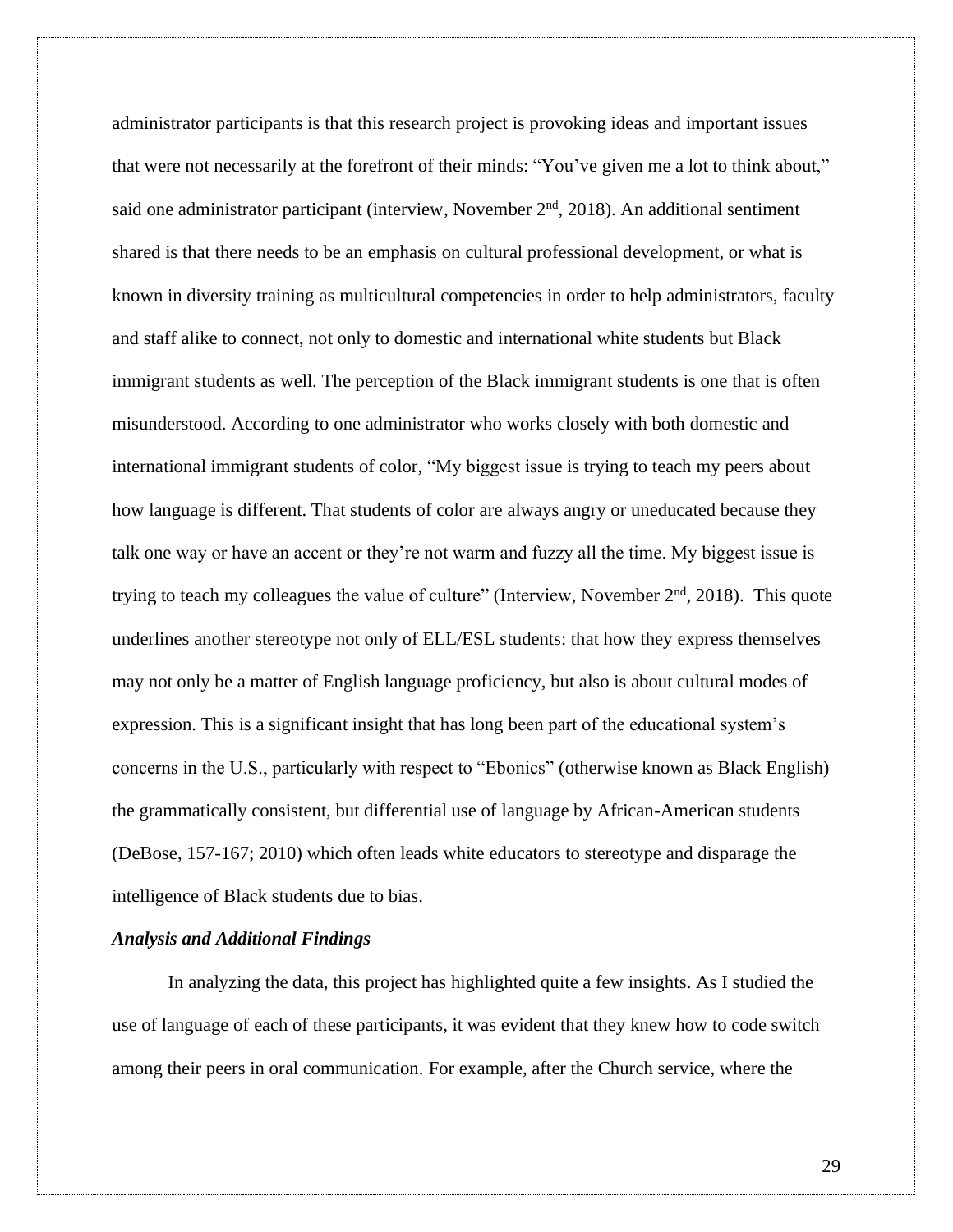student participated in hymns and spoken prayers, he reverted to the peer-to-peer conversational style of Haitian Creole that he and I use in our casual conversations. Another example was when another student participant switched from speaking to me in English to speaking in Cape Verdean creole to his co-workers after I interviewed him. This indicates they knew how to culturally code switch. In a nutshell this means that they demonstrated the ability to adopt behaviors that are normative in a given speech community in their respective form of language, such as being able to greet people in Haitian Creole and quickly switch to greet others in English using proper gestures and tonality. Given that many of them are polyglots (speakers of more than two languages), they followed the rules fairly well in their respective languages. I was able to determine this because the responses they received were not surprised or concerned, but matterof-fact and sometimes led to ongoing conversation. Three out of the four participants use the lingua franca, as well as code-mixing as a mode of communication cross-culturally. For example, in one communicative event, where two of the study's participants and I, alongside our friends, were playing a game of pick-up soccer, more than one language was used simultaneously. We switched back and forth between English and Creole. Many of one of the participants' sentences sounded like this: "Map pran three thirty train lan" which in English translate to "I'm going to catch the 3:30 train". During the same event, one of the participants spoke Haitian Creole to me and English to a friend of mine in the same sentence. Thus, one finding is that oral code switching was successfully achieved in peer group conversations. A second finding is that code mixing was also normative in those same speech events.

From the analysis of the work conducted through the Honors Thesis, it appears that gender, economic background, country of immigration, and race play a huge role in the process of acquiring language which in turns affect the development of linguistic readiness in large part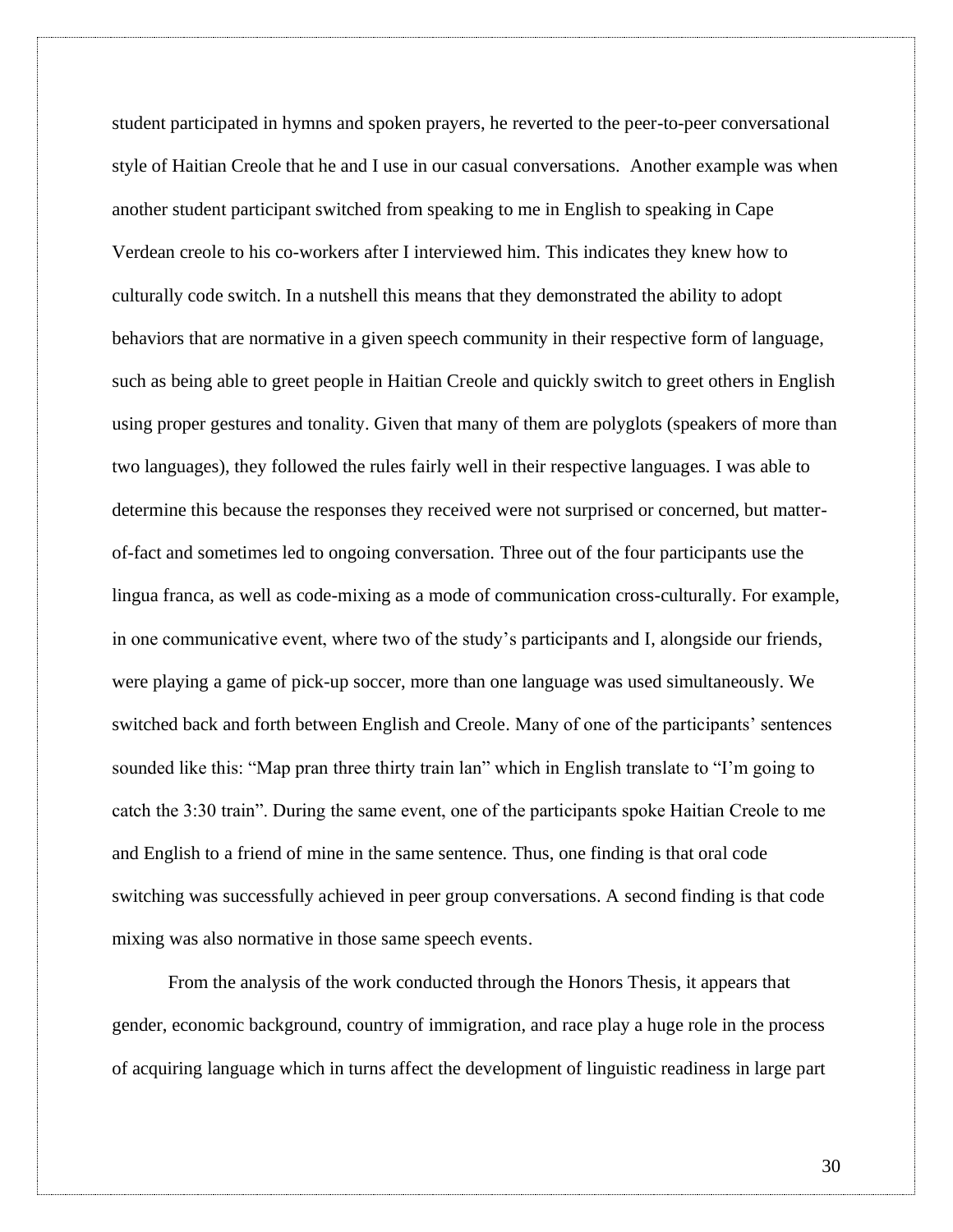because of what is referred to as "lived experience": the day to day experiences of people as members of groups that shape access to opportunities and resources as well as biases and behavior. It appears that students of color including Black immigrant students cherish spaces that are specifically designated to support them, especially when in an uncomfortable situation, such as being at a Predominantly White Institution (PWI). One such space, that that the university has in place that is utilized by Black immigrant students, domestic and international alike, is the Center for Multicultural Affairs (CMA). One administrator participant noted that the staff administrators at the CMA cater to students of color and act as a liaison between them and the rest of the university:

"I like to think that [CMA] assist students in learning how to advocate for themselves coming from first generation, underrepresented and underserved populations. It's difficult sometimes for students on a campus predominantly with white students, to be comfortable in advocating for themselves. Sometimes [their] feelings of intimidation isolation--it fosters a sense of inability to advocate for themselves to get the resources that they need. The other piece is that we work very hard in retention efforts for students of color. There are programs that I'm involved with extending outreach to students from middle school. Sometimes [CMA] try to find students of color to speak to them so that middle school students and high school students can see themselves as college students and *our* students" (interview, November 2<sup>nd</sup>, 2018).

Moreover, I have also concluded, based on the emic views of the students that this is a population who are facing issues that are flying under the radar, so to speak. While Black males are a population who are focused on for success, Black male immigrants who are struggling with language skills, as a subset of this wider population is not targeted for academic success. During

31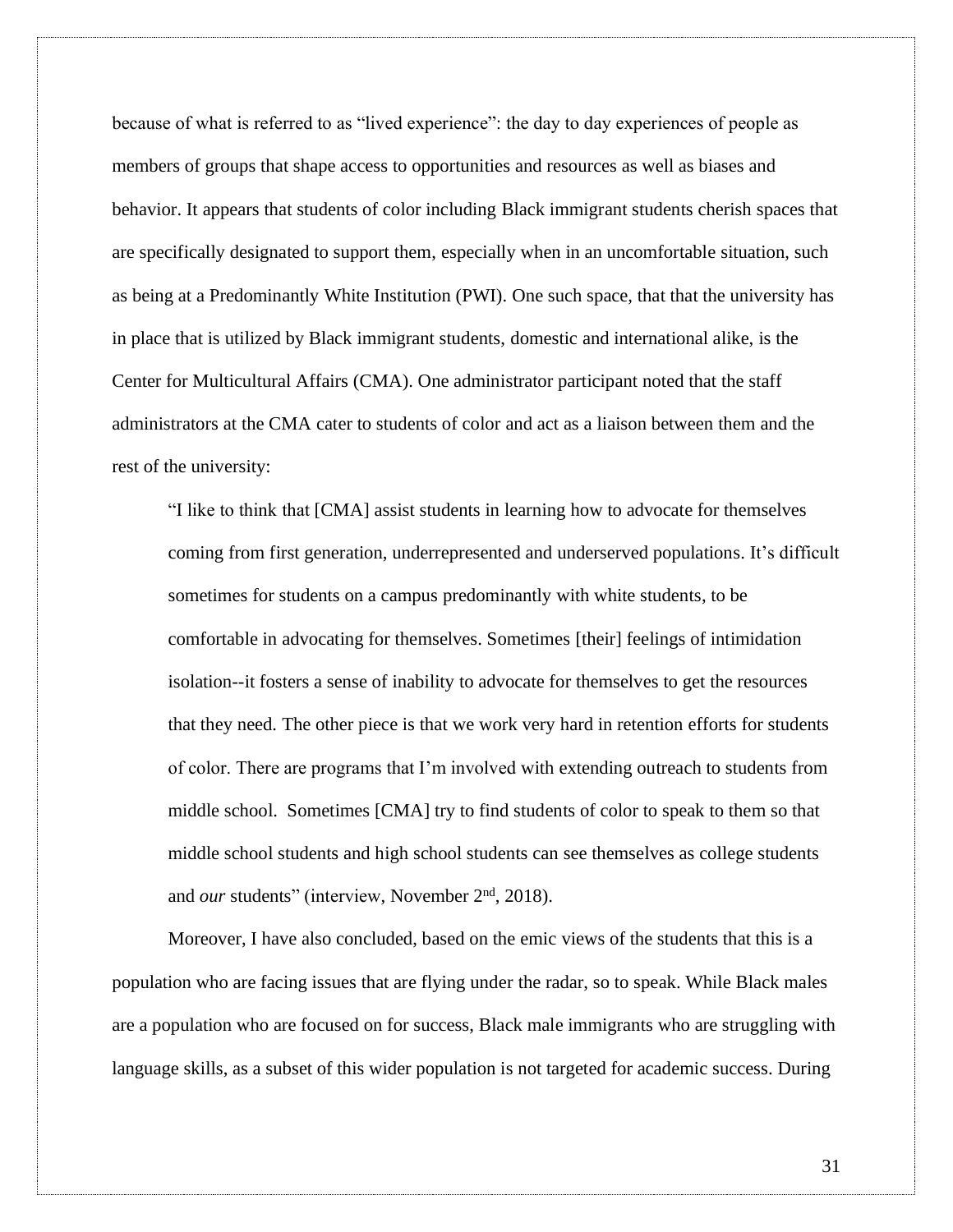one of my interviews with a faculty member, it was brought up that there's a course available, English 101e, for students whose first language is not English and need additional help with their writing beyond English 101. That course is a start, but there are much bigger issues that cannot be solved simply in a matter of a semester. Following that course, my research indicates that there's no way to truly track the improvements of these students for their linguistic proficiency. There are multiple resources available for other populations on campus, but when it comes to resources for black male immigrants, resources are very limited. Additionally, at present, there is no way to track the retention and graduation rates of Black immigrant students. This disables the capacity of the university to help this population.

#### **Section II**

## **Limitations and Future Studies**

#### *Limitations*

This project is amongst many that are looking into how second language learners navigate through the many challenges they face when acquiring a second language, mainly English. However, this project is one the few that looks into the readiness of immigrant college students when it comes to English for this specific population. As the end of the project neared, I started seeing its many limitations. To name a few, the first limitation of this project was that the student participant sample was small and purposefully sampled. Another limitation of the project was that the environment to conduct field research and collect data was already controlled and pre-determined by the IRB constraints. An additional limitation was the timeframe which disabled me from conducting other forms of interviews. This is an important study where time is needed to conduct more research via different methods such as focus group interviews and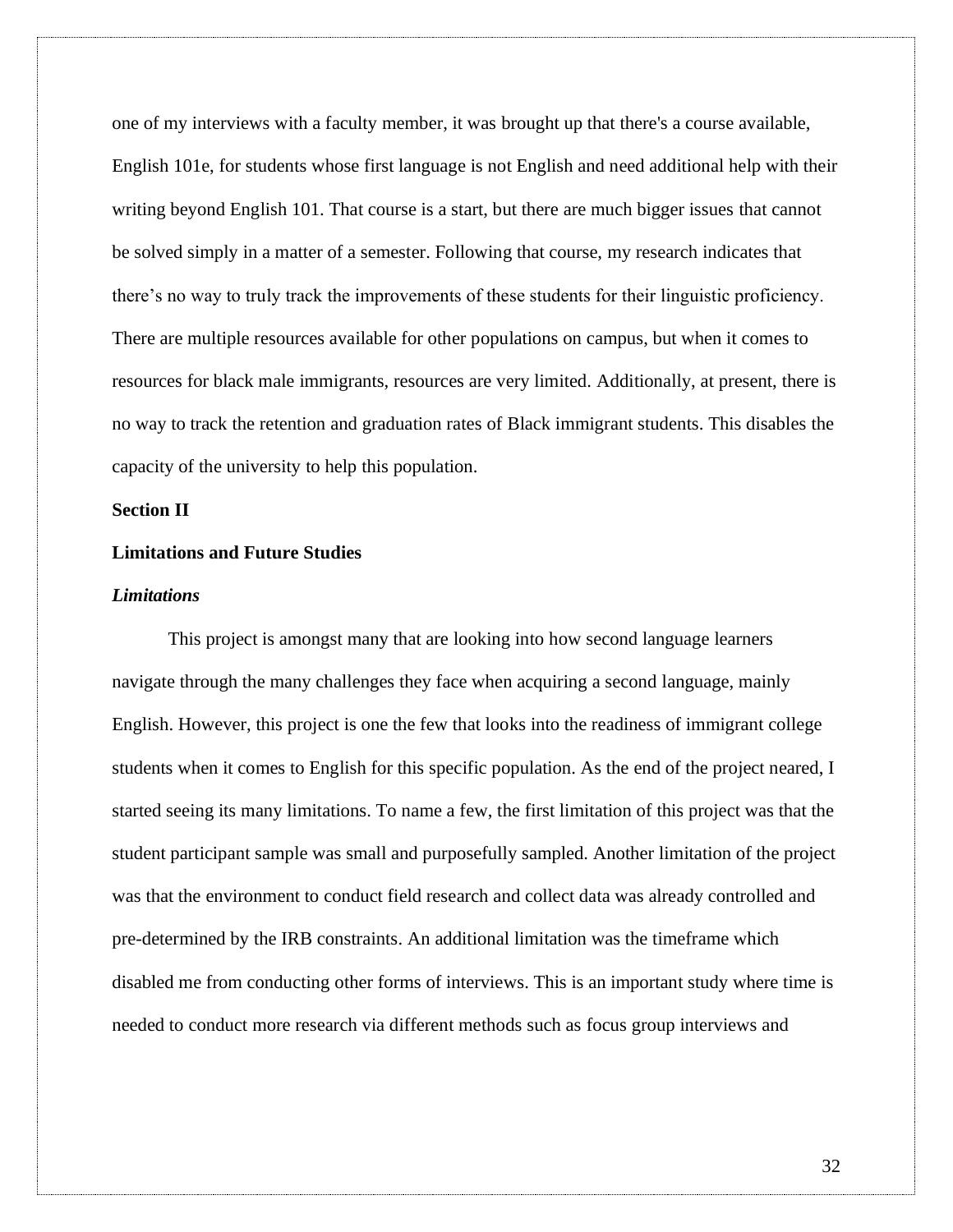participant-observation immersion into each population. Nor was I able to observe the interaction of both groups together, (male and females) in the same space.

## *Future Studies*

There are always two or more angles to an issue. As mentioned above, while this specific project was looking at the issue from the perspective of domestic and international Black, students, the next step is to look at it from other community perspectives such as the LatinX or the White immigrant community perspective. My goal is to understand how other aspects of intersectionality such as the race and gender diversity of other groups play a role in becoming linguistically prepared for university. All of the issues surrounding linguistic readiness highlighted in this study may not necessarily change for those groups of students, but they might look different from their perspective. For instance, while White immigrant students will not experience the same racial stereotypes as Black immigrant students, they may still be ridiculed for their accents. It is also likely that there may be immigrant students in other groups who identify as racially diverse; and issues of racial diversity may render even more complex the intersectional identities of race, ethnicity, immigration status and language proficiency, given potential variation across populations. How society's racial categories weave into this is critical to explore. Thus, I hope to continue this project through my graduate studies pursuing ethnographic research that seeks to understand whether other immigrants, ESL, gender diverse individuals who have completed their first year of college, perceive themselves as linguistically prepared for college life. I also hope to juxtapose the findings from the new communities to these findings, looking at the struggles that each population faces and the impact of these struggles on their linguistic readiness.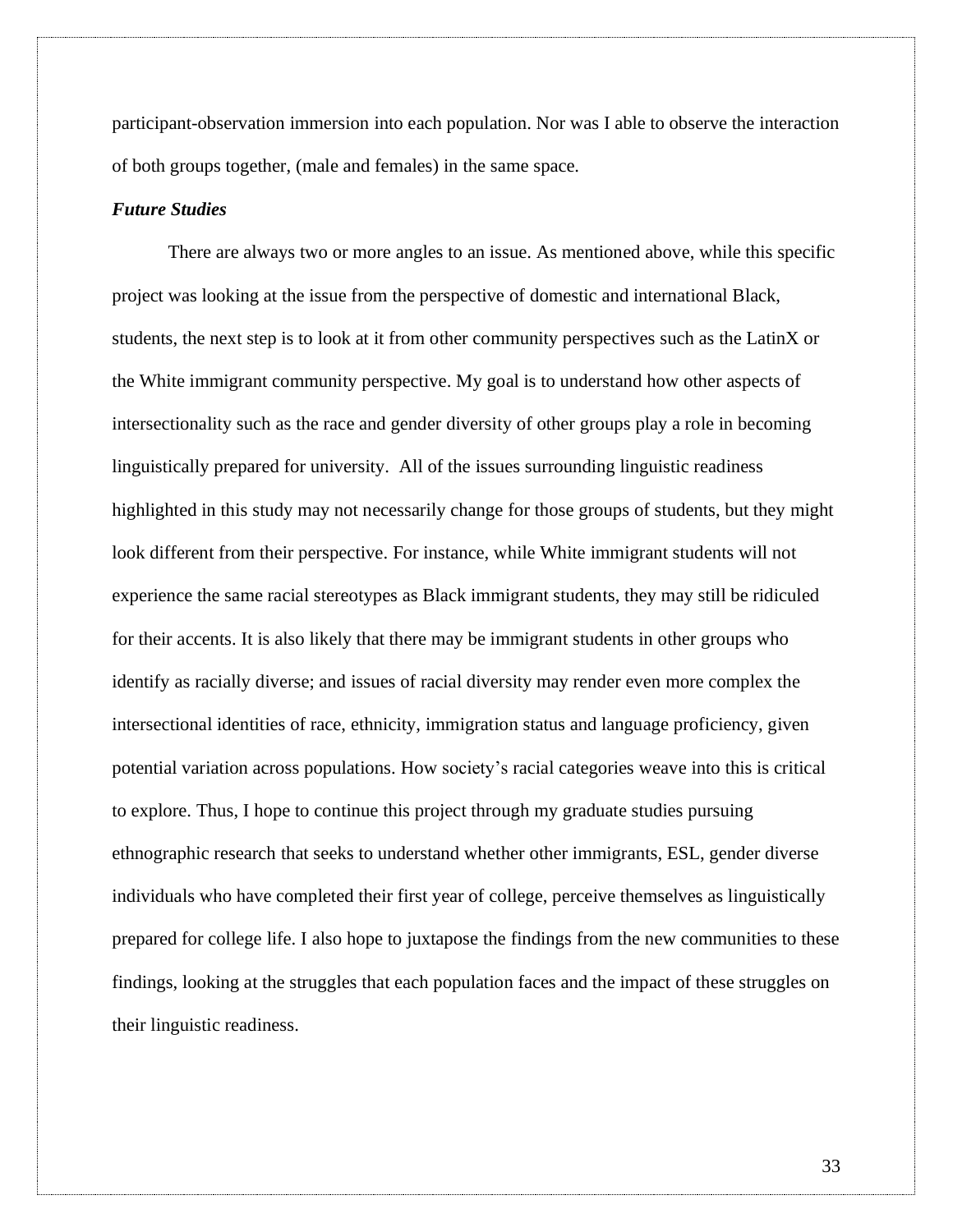## **CHAPTER IV**

## **Section I**

## *Conclusion and Recommendations*

The Findings of this study demonstrate that domestic and international, immigrant, ESL Black men and women who have completed their first year of college at BSU, still feel that they are not being provided with enough resources to help them to acquire the linguistic competence to be fully prepared for college. As noted above, limitations have included a small number of immigrant student participants due to time constrain of the study, combined with the in-depth nature of ethnographic research. Nonetheless, I shall conclude with some recommendations that I believe reflect the insights gained from the combination of student, faculty and administrator contributions.

- I. One of the many recommendations that can be made stemmed from one of the administrator interviews. That recommendation is **to host campus tours, or family orientation programs in a student's native tongue** for both the students and their parents. This would allow the parents to be able to get involved in the student's academic life.
- II. A second recommendation that I can make is for the writing studio to **revisit their training of their staff members to include empathy training.** As I interviewed a faculty member from the WS, they seemed to understand what being an immigrant student is about. They indicated specific awareness and empathy for immigrant students who suffer from self-esteem challenges regarding language use; however, to what extent does the entire staff appreciate the complexity of immigrant student issues, from emotions of inadequacy to skills needed? The importance of the anthropological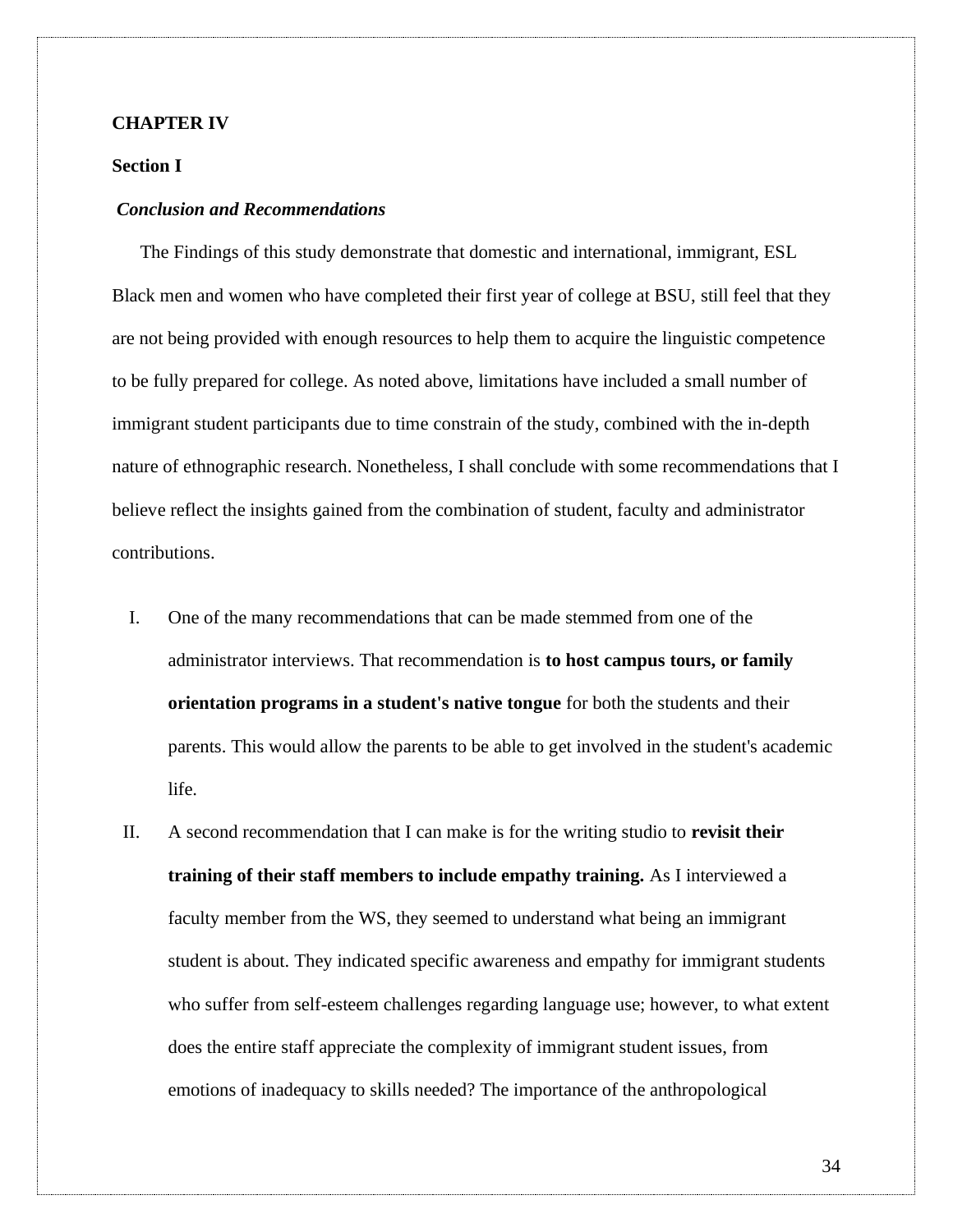perspective is evident here in the distinction between language acquisition and language proficiency. Proficiency includes features of language learning that stem from Sapir's holistic approach to language as part of culture. Students are not only learning grammar, lexicon, morphology and semantics but cultural patterns of language use such as kinesics (body language) and proxemics (spatial distances between communicators) and the subtleties of tonality, volume, and other behaviors that accompany language. ESL/ELL learners would benefit from language trainers who themselves are trained in the **holistic nature** of language.

- III. BSU collects data in many ways to help their students. The CIRP freshmen survey and the placement test are two main ways to identify immigrant students and their needs. However, the process still needs adjustments. The CIRP survey includes questions that ask a student about their level of English and their level of speaking and writing skills. However, the answer choices may not be as clear or well defined where some students may choose a category that doesn't necessarily describe their skills or mastery. A few **questions are needed that point** more directly to **whether students speak and write English as well as first language learners**.
- IV. A fourth recommendation emerges from one of the faculty members that I interviewed who explained that the students felt as if their work was being red-penned, both in the classroom and at the WS. This means that they would go over their work with them, cross out what's wrong and tell them how and what they should write rather than helping them understand why what they originally wrote was wrong in the first place. Therefore, the nature of tutoring must teach students using "**focus correction**". Focus correction is used by **establishing rapport**, an understanding of who that student is and builds a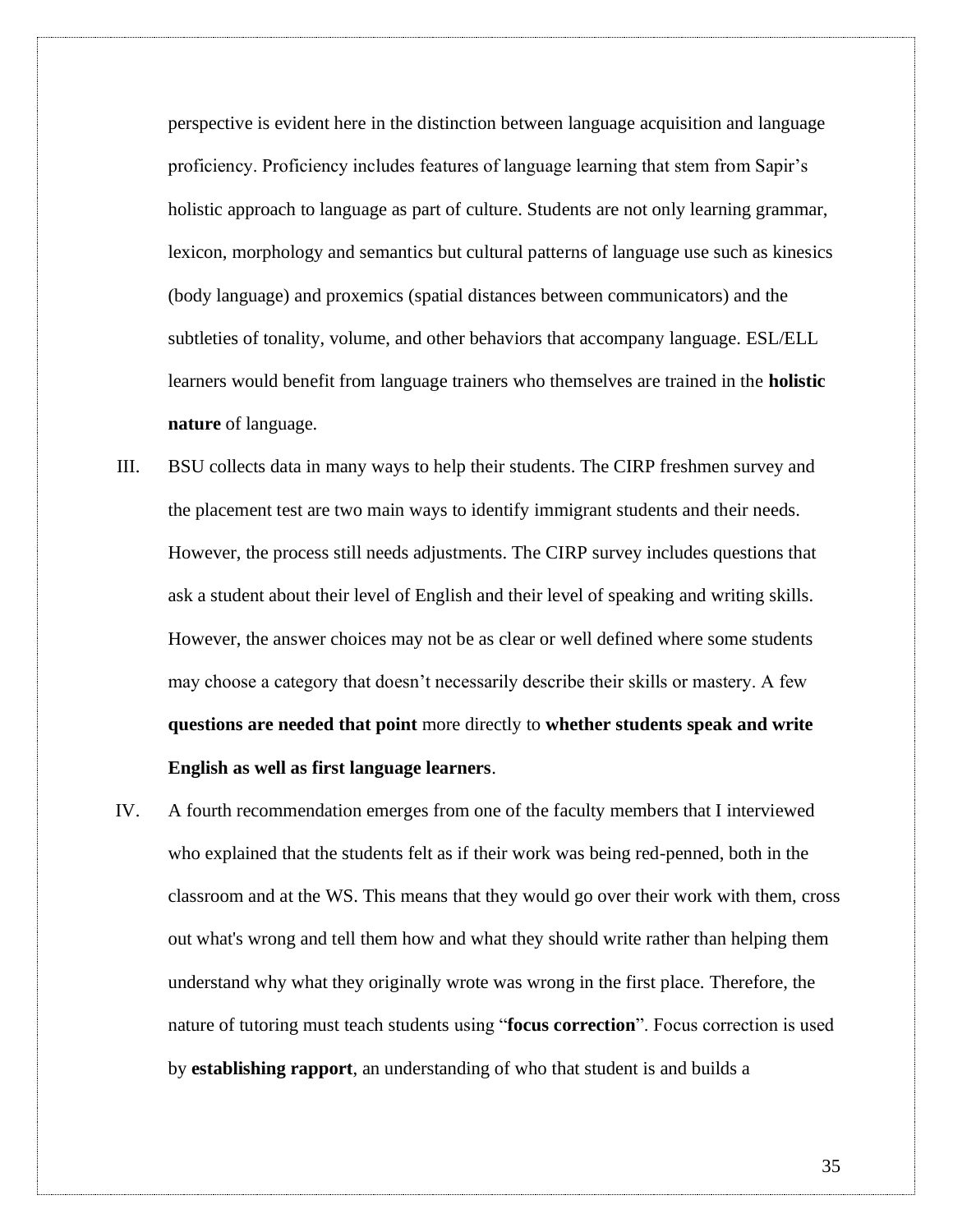relationship with the student. Determining the level of linguistic readiness is part of the focus of the rapport building. In this way, tutors will be able to understand why students are making the mistakes they are and how each student can be helped to see their mistakes and the best way to fix them. A few professors including my advisor and a professor that I interviewed use focus correction rather than red-penning. By the end of next semester in my honors thesis work, I will be able to provide the administration with a chart that includes levels of language proficiency development that can be used as a guide for tutors and professors who have immigrant students in their classes who are ELLs.

V. Language acquisition and linguistic readiness do not only entail writing eloquently and in an appropriate format. They also entail oral presentation skills, being able to professionally code switch from one university setting to another (such as working with a group of students on a project to participating in a classroom discussion), and much more. BSU currently offers a 101e writing course that allows students, mainly immigrant students, to work on their writing skills. The university also hosts a remedial course in math that helps students brush up on their math skills. However, there is not an equivalent course that helps students with their speaking skills. **I would recommend the university to add a 101e public speaking.** Salem State University, also part of the Massachusetts State University system, already offers public speaking courses to help ESL immigrants acquire English language proficiency. This course would help immigrant students at BSU in becoming linguistically ready not only through writing but also through speaking. It would also help them cope with the emotional challenges of

36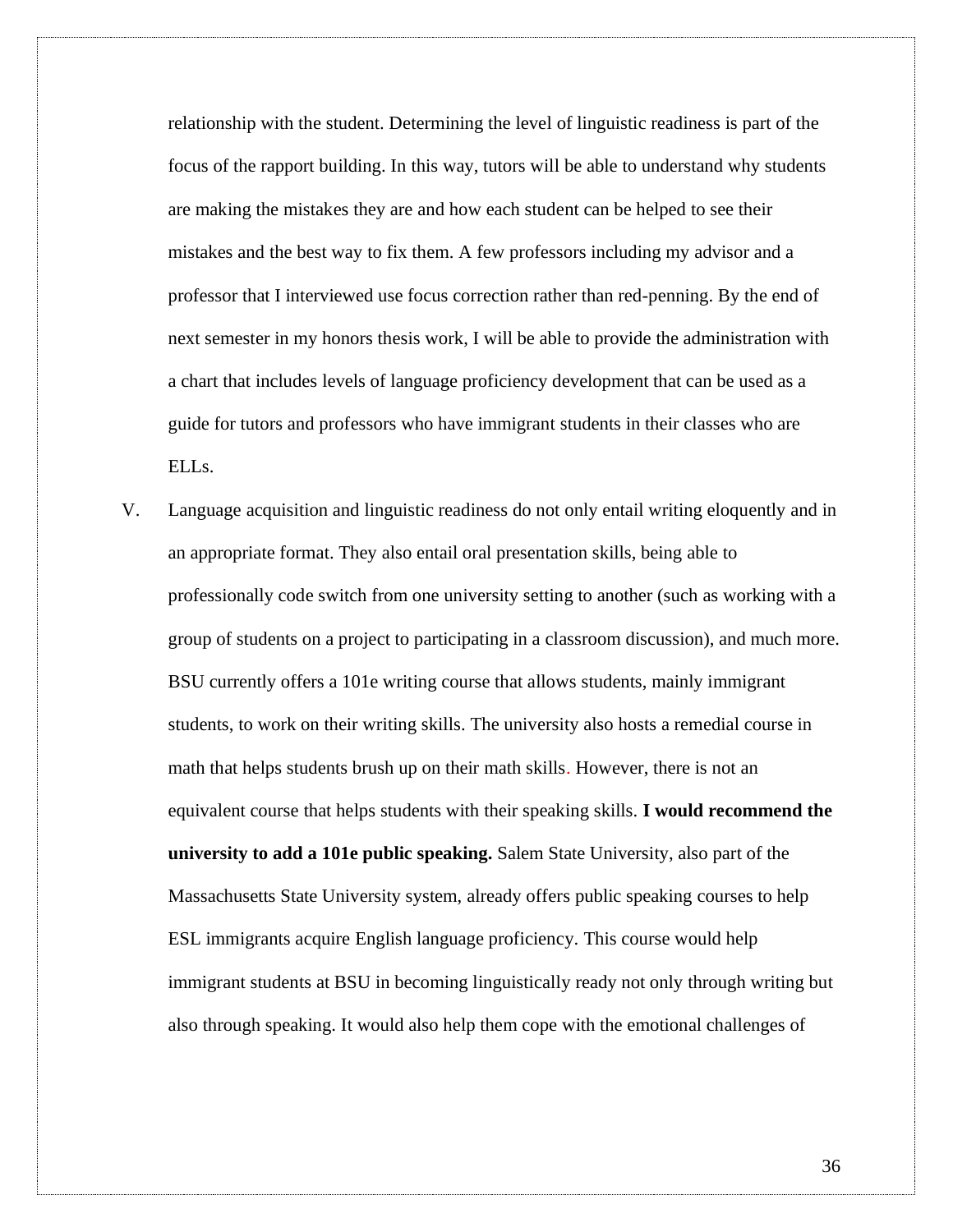shyness, biases toward accents, and how to adapt to culturally relevant practices (e.g. eye contact and body language, which differ significantly from culture to culture).

## VI. **It is crucial that faculty and tutors understand the emotional profile of many**

**ELL/ESL students**. Students in the study group report that because of their language proficiency challenges, there is often the unacknowledged assumption that the students are not as intelligent, and they are often spoken to in louder tones than to other students. This is a subtle form of discrimination that alienates ELL/ESL students and reinforces feelings of inadequacy. A **handbook** or **tips for faculty and tutors that identifies the profile and how to assist students by boosting confidence** is also recommended.

- VII. The university conducts many surveys, including retention and graduation rate surveys; however, Black immigrant students are often left out. In order to understand in greater depth their struggles and to evaluate further, beyond what this study has identified, the adequacy of support for this population, I urge **the university to design one or more research tools to complement and expand the focus of this study.**
- VIII. The university's definition of **Student Success should be easily accessed on the website**, so that all students, including the population of this study, are able to evaluate their own views of their own success vis-à-vis the university's definition. Students need to be able to determine the relationship between the two and identify support systems they need to access to attain success as the university defines it.
- IX. One final recommendation is to conduct further research into the immigrant population at the university and ultimately see if **a program can be developed for undergraduates modeled after the graduate writing fellows program**, which pairs a struggling student with a strong peer and a faculty member to strengthen their writing. This can be a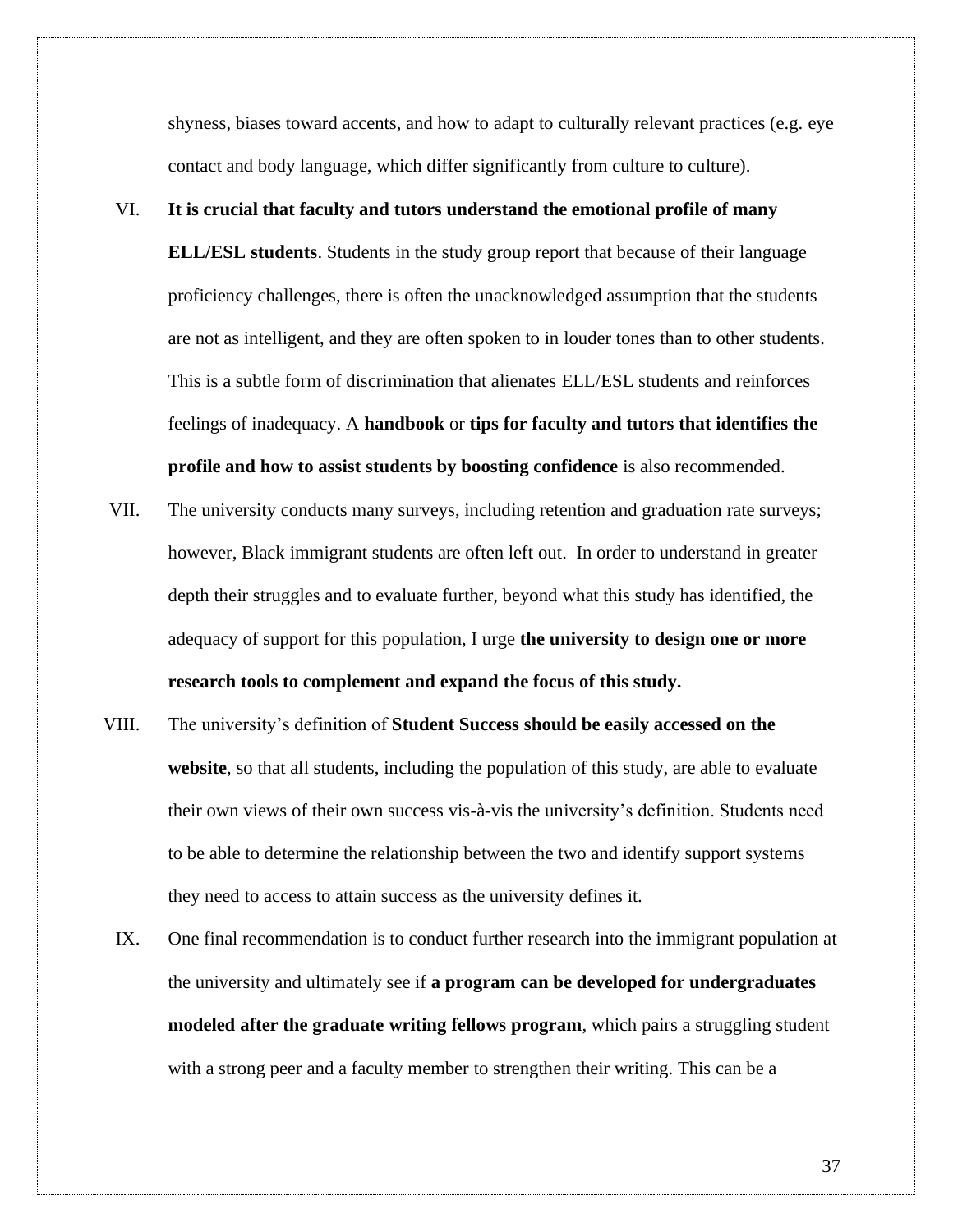resource tailored to focus on immigrant students like the student participants have mentioned throughout their interviews, in terms of a new resource or to better an already existing one. This program for graduate students is fairly new but has seen a lot of success. Something of that nature can definitely be of use to undergraduate immigrant students.

As immigrant students are increasingly growing in numbers in higher education, the topic of their linguistic readiness, as well as associated issues that are faced by immigrant students, is starting to be an essential conversation especially in higher education. The naturalistic observations and participant-observation conducted with the student participants have demonstrated that immigrant students, especially Black male immigrant students, still struggle linguistically. Part of goals of this research was to analyze the programs that the university offers and see whether or not they provided adequate help to assist this population—Black, domestic and international, immigrant, former first year, male students—in their adaptation to college life and in acquiring linguistic proficiency. The field work conducted with my student participants, combined with the interviews with the faculty and administrators, has echoed the attitudes that the programs that the university offers do not fully cater to their linguistic needs.

Bridgewater is a university that prides itself on diversity as well as the success of its students. However, one of the many student populations that attends Bridgewater is facing significant linguistic struggles. It is my hope that this research will inspire the university to take a deeper look by addressing the above recommendations and see how they can best help this population. Becoming linguistically ready is an ongoing battle, especially with detailed writing such as verb tense agreement and noun-verb agreement, which are issues for many immigrant ESL students.

38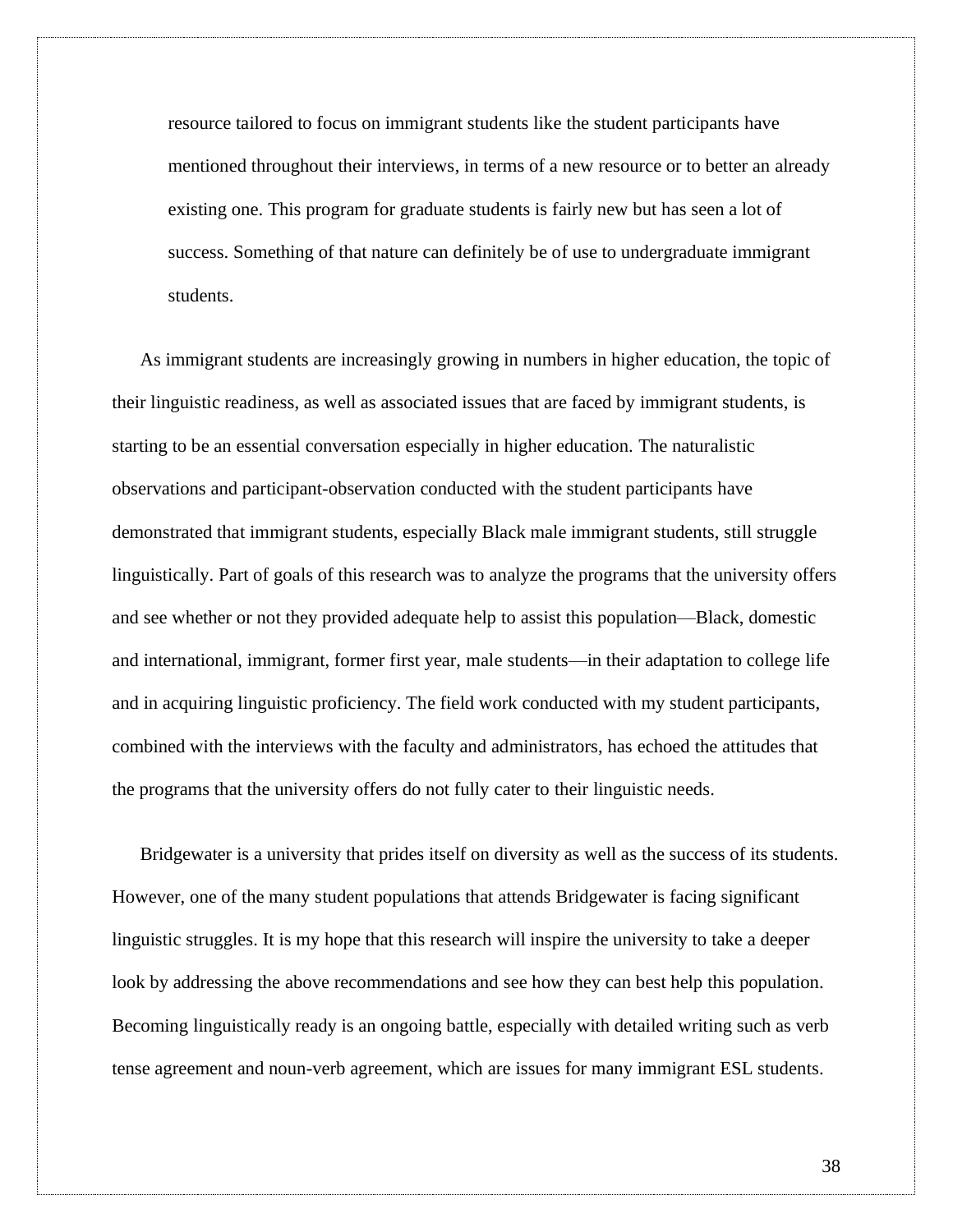In my own experience, as a member of this population, there have been individual professors who have been willing to help me, but no systematic program where I can partake with experts in ESL writing who can train me. This was the kind of work I've had to do as a former first year student at BSU. I've come from afar as I faced many challenges with my writing skills and becoming linguistically ready; however, I still have a long way to go. This situation is also the case for others who are part of this population —Black, domestic and international, immigrant, former first year, male students at BSU, as they are still struggling in becoming linguistically prepared to tackle academic writing and feeling comfortable in the speech community of the classroom. Academic success is not divorced from the emotional struggles created by the stigma of discrimination that ESL students experience. BSU, as an institution that pride itself in diversity, has an opportunity to further its strategic goals through this attention.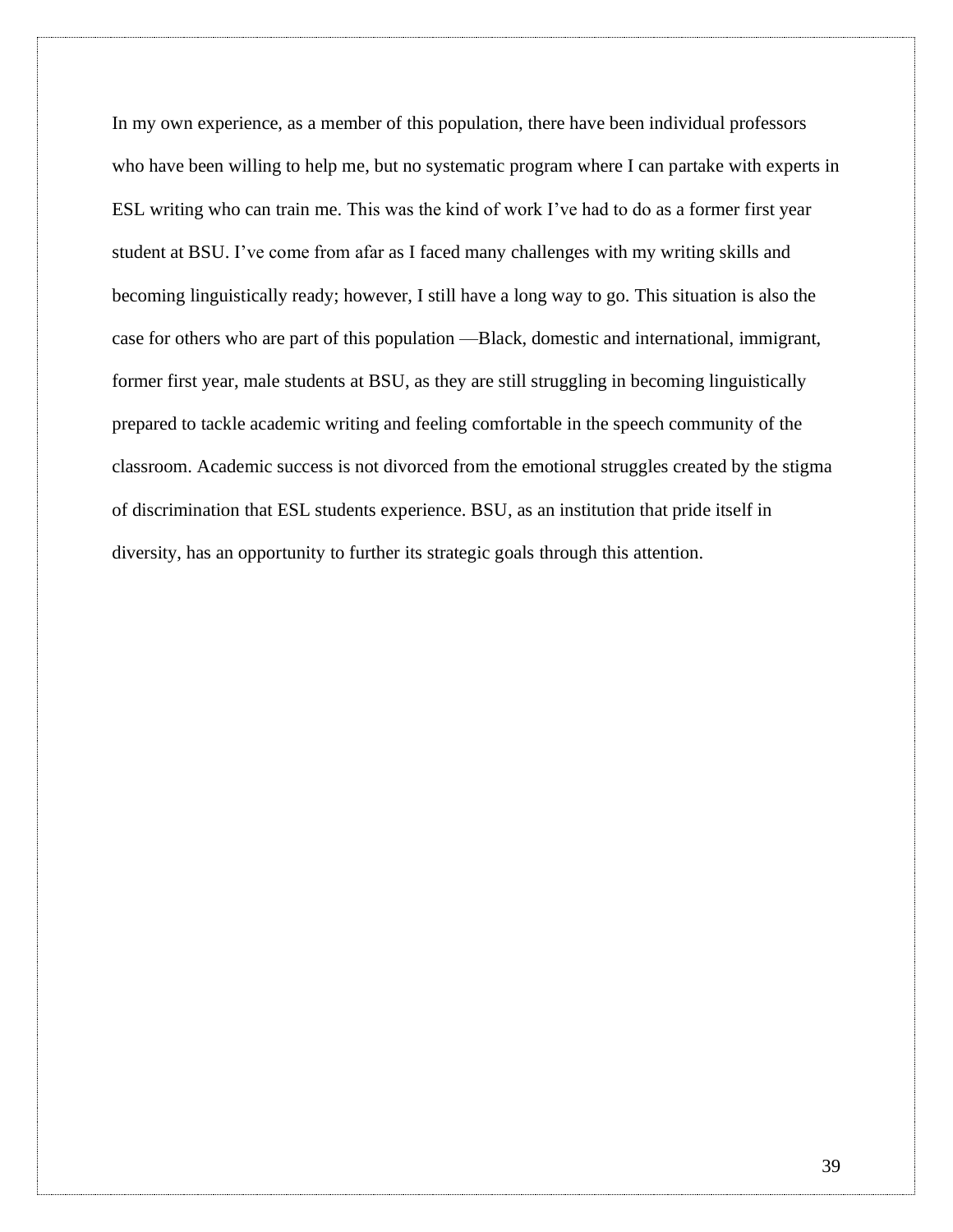## **Appendix A: Glossary: linguistic terms used and terms of interest**

**Bilingual**: people who can speak two languages

**Code-mixing**: the embedding of various linguistics units such as words or phrases and clauses **Code-switching**: the mixing of words, phrases and sentences from two different grammatical systems

**Communicative Strategy:** the shift in a language to fit the nature of a speech community **Cognate:** A word related to another by descent from the same ancestral language **Creole:** A pidgin that has become the first language of a speech community **Creolization:** Process of expansion of a pidgin to other language functions **Decreolization:** speakers of creoles who uses the standard language over the creole **Dialect**: Form of a language or speech used by members of a regional, ethnic, or social group **Diglossia**: the use of two distinct varieties of a language for two different sets of functions. **Ethnography of communication:** The nature of communicative behavior in the context of culture

**Ethnopoetics:** Study of the poetic aspects of discourse

**Ethnoscience:** Lexical classification of the social and physical environment of speakers of a language by means of its vocabulary rather than the relationships of grammatical categories. **Frame (or performance):** face-to-face interaction that participants do when speaking that determines the frame or reference in which the exchange is to be interpreted and understood **Idiolect**: An individual's speech variety

**Kinesics:** The study of body language

**Language Shift:** Adaptation of a new language into a native tongue

**Lexicons:** A person Vocabulary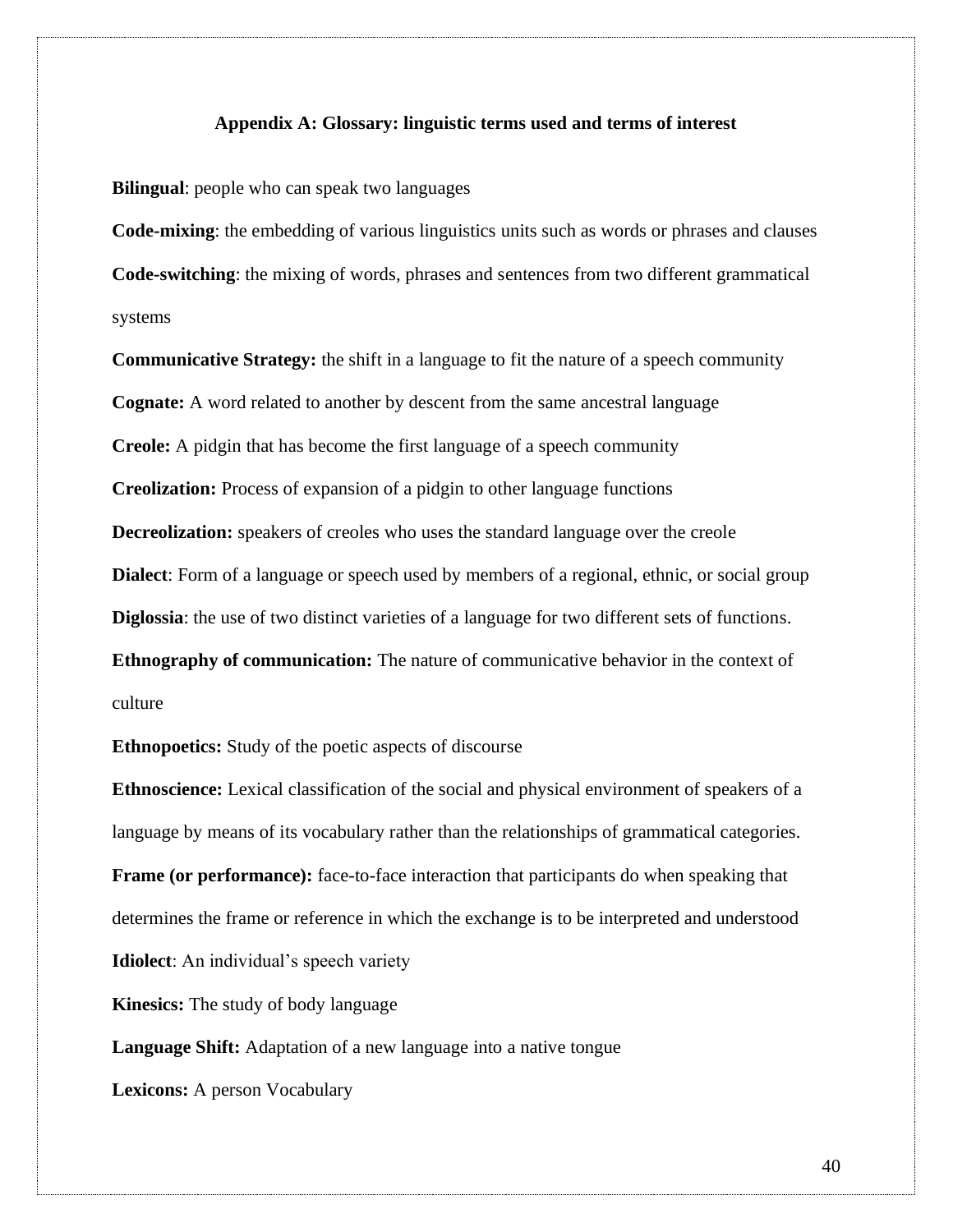**Lingua franca:** A language agreed upon as a medium of communication by people who speak different first languages

**Linguistic competence:** The knowledge of the grammatical rules of their mother tongue,

acquired before adulthood

**Loanwords**: Borrowed lexicons

**Multilingual:** The ability to speak more than one language

**Morphology:** Study of words and their structure (Linguistics)

**Neurolinguistics**: Branch of linguistics concerned with the role the brain plays in language and speech processing.

**Norms of interpretation:** The judgement of what constitute proper interaction

**Paralanguage:** Characteristics of vocal communication considered marginal or optional and

therefore excludable from linguistic analysis

of speech for purposes of an ethnographic analysis

**Passive/Receptive Bilingualism:** The ability to understand a second language but not being able to speak it.

**Polyglot**: People who can speak several languages fluently

**Pidginization:** Process of grammatical and lexical reduction of a language

**Proxemics:** The study of cultural patterning of the spatial separation individuals maintain faceto-face encounters.

**Rules of interaction:** Communicative activity of members of a speech community that knows what is and what is not appropriate

**Semantics**: The study of meaning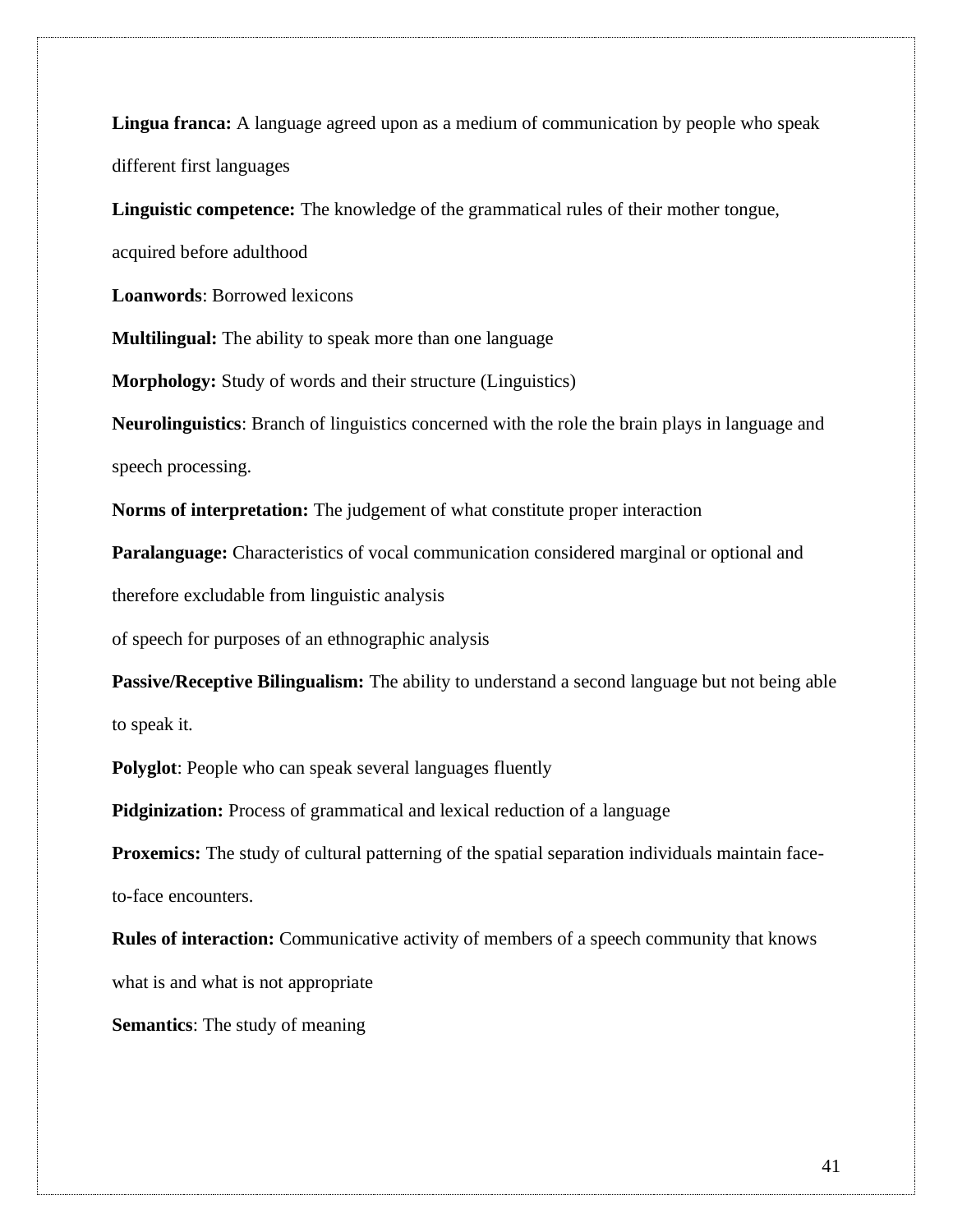**Sequential bilingualism**: a person becomes bilingual by first learning one language and follow up with another

**Simultaneous Bilingualism:** Learning two languages at the same time

**Sound Symbolism:** The presumed association of sound and meaning

**Speech Act:** Minimal unit of speech for purposes of an ethnographic analysis

**Speech Area**: An area in which speakers of different languages share speaking rules

**Speech community**: Those who share specific rules for speaking and interpreting speech

**Speech Event:** Basic unit of verbal interaction

**Speech situation**: The context within which speaking occurs

**Voice characteristics:** Speech through which one talks

**Voice qualifiers:** tone of voice and pacing of speech and variation in intensity or volume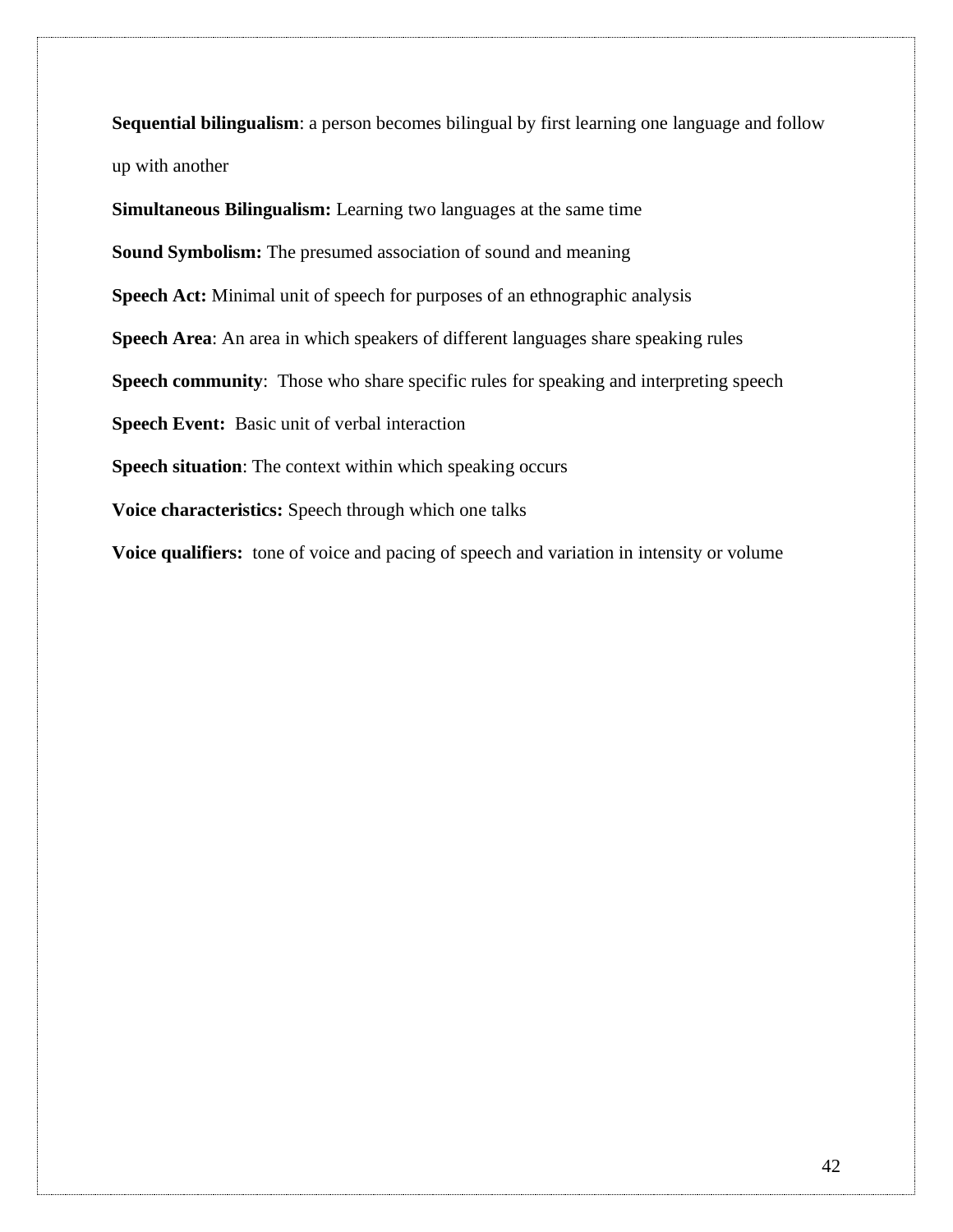## **Appendix B-(B-1) Consent forms Bridgewater State University Informed Consent Document for Student participants**

**Title of Research**: Adapting to College Life: An ethnographic study of the linguistic challenges Faced by Domestic and international, Black, immigrant Students at Bridgewater State University **Researcher(s)**: Carter Remy, J1remy@student.bridgew.edu **Research Advisor**: Dr. Diana Fox, Anthropology, D1fox@bridgew.edu

You are being asked to participate in a project conducted through Bridgewater State University. The University requires that you give your signed agreement to participate in this project. The investigator will explain to you in detail the purpose of the project, the procedures to be used, and the potential benefits and possible risks of participation. You may ask him/her/them any questions you have to help you understand the project. A basic explanation of the project is written below. Please read this explanation and discuss with the researcher any questions you may have. If you then decide to participate in the project, please sign on the bottom of this form in the presence of the person who explained the project to you. You should be given a copy of this form to keep. If you would like to know the results of the study upon its completion, please let the interviewer know.

- 1. **Nature and purpose of the Project:** The purpose of this study is to assess perceptions of linguistic readiness of domestic and international, Black, immigrant students at BSU and to evaluate whether programs offered by the university meet the needs of the students.
- 2. **Explanation of the Procedures:** You will be asked to commit to focus group(s) interview(s) where the researcher will be conducting participant and naturalistic observations in a maximum of three of your speech communities for a period of 7-10 days. You will be asked to engage in interviews and follow-up interviews, which will be recorded using the researcher's cell phone voice memo function or an audio recording device. Recording(s) will take place during interviews and follow up interviews.
- 3. **Discomfort and Risks:** There may be discomfort expressed by members of your social groups at the presence of the researcher. Discomfort may include but not limited to: Being seen in a different light by your peers, worrying about how the information you disclosed to the researcher may be used, worrying about what will become of the data acquired from the observations post-research. If you or any other member of your social group wishes to stop the observations and/or interview you may do so at any time. The researcher will seek to mitigate discomfort by sharing any written results prior to a final written or oral presentation of the research to all interviewees for feedback and editing suggestions
- 4. **Benefits:** This study is important to science, society and the university as well as future immigrant students in meeting not only their educational needs but as well as helping them navigate the U.S cultural barriers following their transition from their home country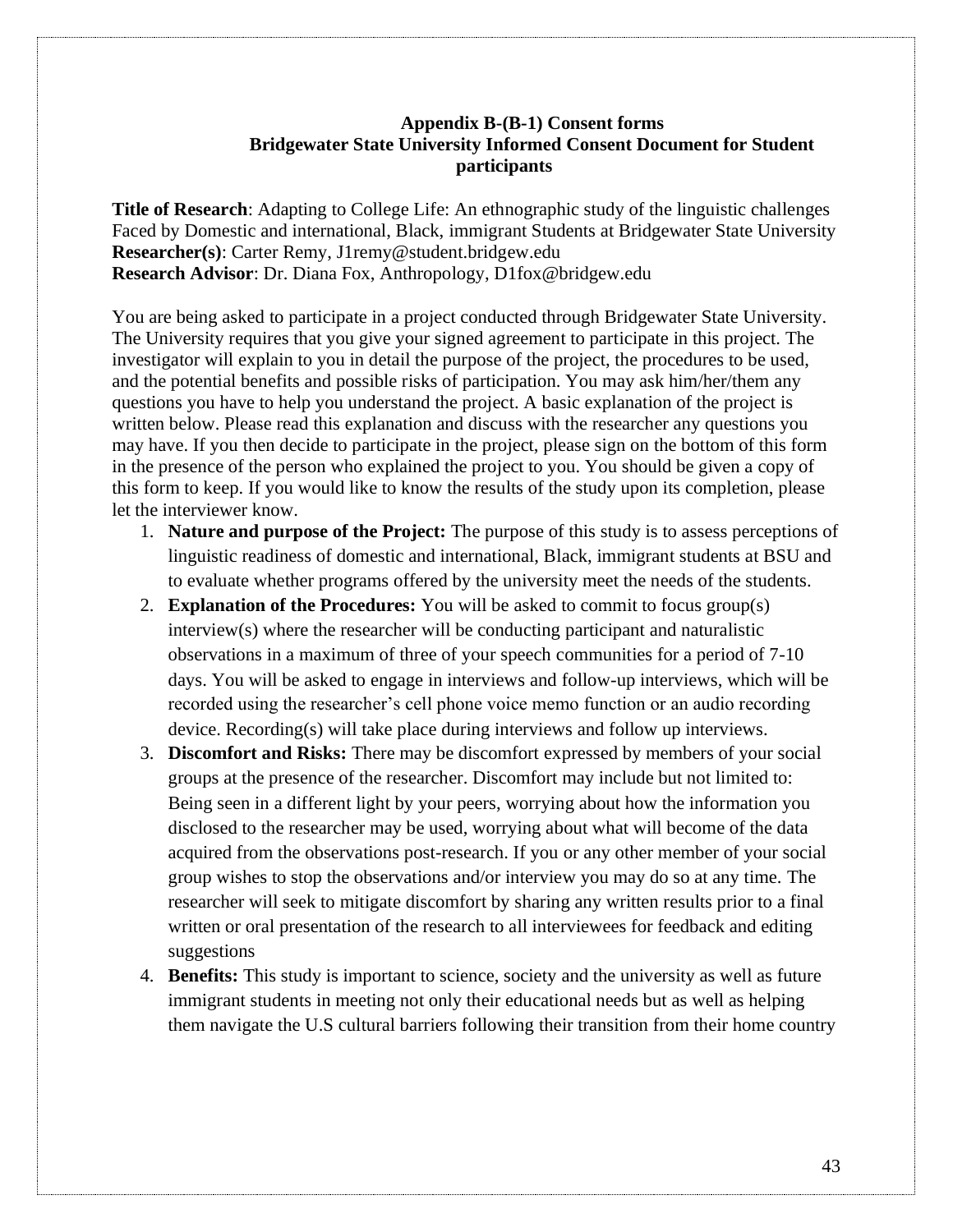44

audio materials will be destroyed after each interview is transcribed, following the completion of the final project. Any data acquired (Written or recorded) will be kept confidential between the researcher and the researcher's advisor. No data or records will be distributed to any party(ies) (Local, state or government) whatsoever or in any format. All data (Written or recorded) will be destroyed upon completion of the research. The researchers will attempt to protect confidentiality; however, the nature of the data makes it potentially identifiable. A pseudonym will be used so that all student participants' names remains protected. There will be no physical, mental, or verbal risks involved in this research

**Refusal/Withdrawal**: Refusal to participate in this study will have no effect on any future services you may be entitled to from the University. Anyone who agrees to participate in this study is free to withdraw from the study at any time without penalty.

5. **Confidentiality:** Your information will be kept safe on the researchers' cell phone

device, that is password protected and the audio device that the researcher will use. All

By signing below, I am indicating that I understand that it is not possible to identify all potential risks in a research protocol, and I believe that reasonable safeguards have been taken to minimize both the potential and unknown risks.

| Participant's Signature: | Date: |
|--------------------------|-------|
|                          |       |

**Researcher's Signature:** Date:

Any questions, comments, concerns, regarding the conduct of the project, questions pertaining to your rights as a research subject, or research related to injury, should be brought to the attention of the IRB Administrator at (508) 531-1242 if you do not feel comfortable addressing the researcher.

Any questions, comments, concerns about the conduct of this research project should be brought to the attention of the principal investigator: Dr. Diana Fox at  $\frac{d1f(x \otimes \text{bridgew.edu}}{d1f(y \otimes \text{bridgew.edu})}$  if you do not feel comfortable addressing the researcher.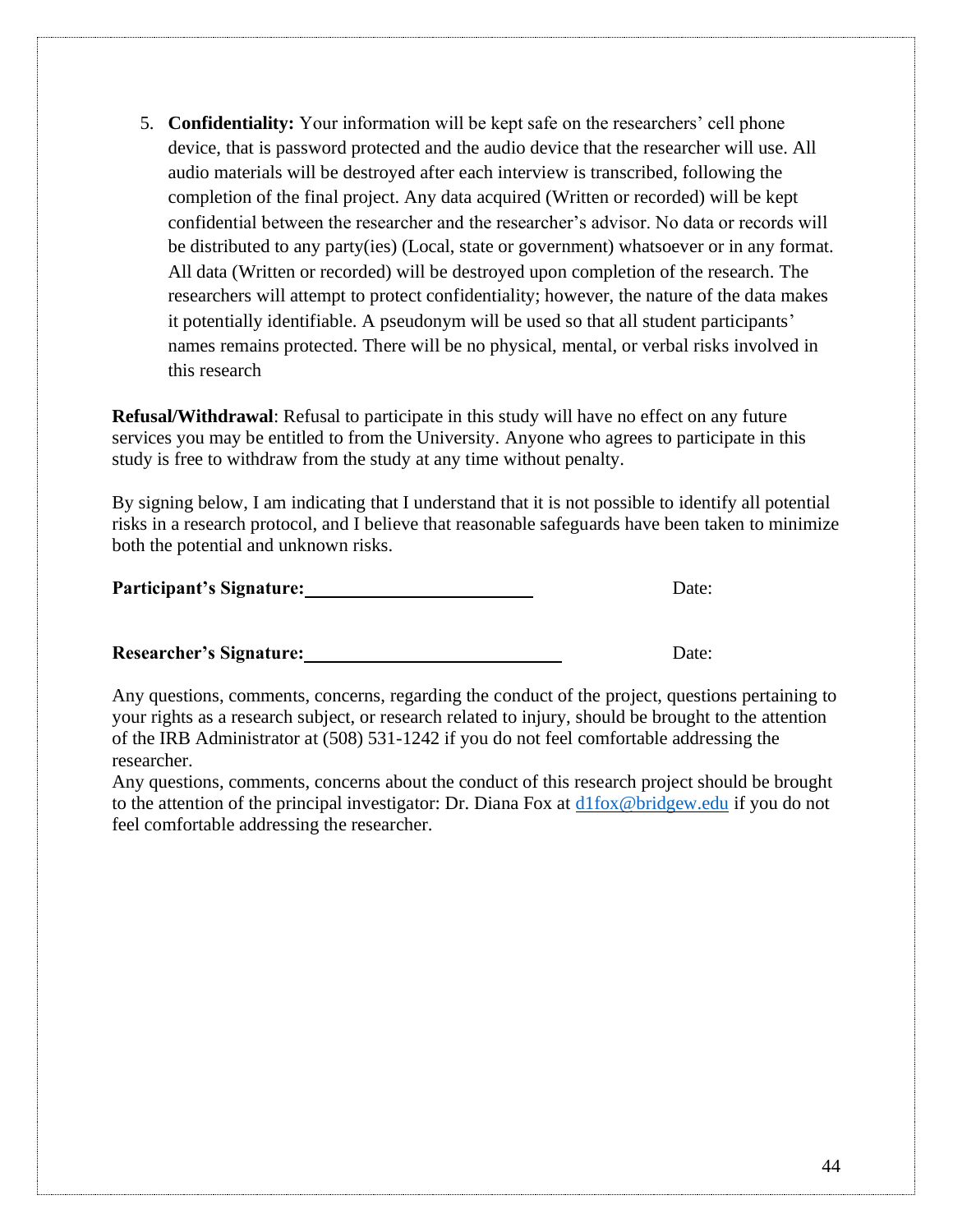## **Appendix B-2 Bridgewater State University Informed Consent Document for Faculty participants**

**Title of Research**: Adapting to College Life: An ethnographic study of the linguistic challenges faced by domestic and international, Black, immigrant students at Bridgewater State University **Researcher(s)**: Carter Remy, J1remy@student.bridgew.edu **Research Advisor**: Dr. Diana Fox, Anthropology, D1fox@bridgew.edu

You are being asked to participate in a project conducted through Bridgewater State University. The University requires that you give your signed agreement to participate in this project. The investigator will explain to you in detail the purpose of the project, the procedures to be used, and the potential benefits and possible risks of participation. You may ask him/her/them any questions you have to help you understand the project. A basic explanation of the project is written below. Please read this explanation and discuss with the researcher any questions you may have. If you then decide to participate in the project, please sign on the bottom of this form in the presence of the person who explained the project to you. You should be given a copy of this form to keep. If you would like to know the results of the study upon its completion, please let the interviewer know.

- 6. **Nature and purpose of the Project:** The purpose of this study is to assess perceptions of linguistic readiness of domestic and international, Black, immigrant students at BSU and to evaluate whether programs offered by the university meet the needs of the students.
- 7. **Explanation of the Procedures:** You will also be asked to engage in interviews and follow up interviews at appropriated public locations such as café's, your office or any cafeterias, at Bridgewater State University. As a faculty member you will be asked for a 30-45-minute interview with possible follow up interviews which will be recorded using the researcher's cell phone voice memo function or an audio recording device. Recording(s) will take place during interviews and follow up interviews.
- 8. **Discomfort and Risks:** If you experience any discomfort regarding any of the questions asked, and if you wish to stop the interview you may do so at any time. Upon the completion of the research, any and all data (written or recorded) acquired from the interviews will be destroyed. Discomforts may include, but not limited to, worrying about how you the interviewee, as a faculty member, may be represented in the research, worrying about how the information you gave may be perceived, worrying about your credibility as an administrator at this university. The researcher will seek to mitigate discomfort by sharing any written results prior to a final written or oral presentation of the research to all interviewees for feedback and editing suggestions.
- 9. **Benefits:** This study is important to science, society and the university as well as future immigrant students in meeting not only their educational needs but as well as helping them navigate the U.S cultural barriers following their transition from their home country.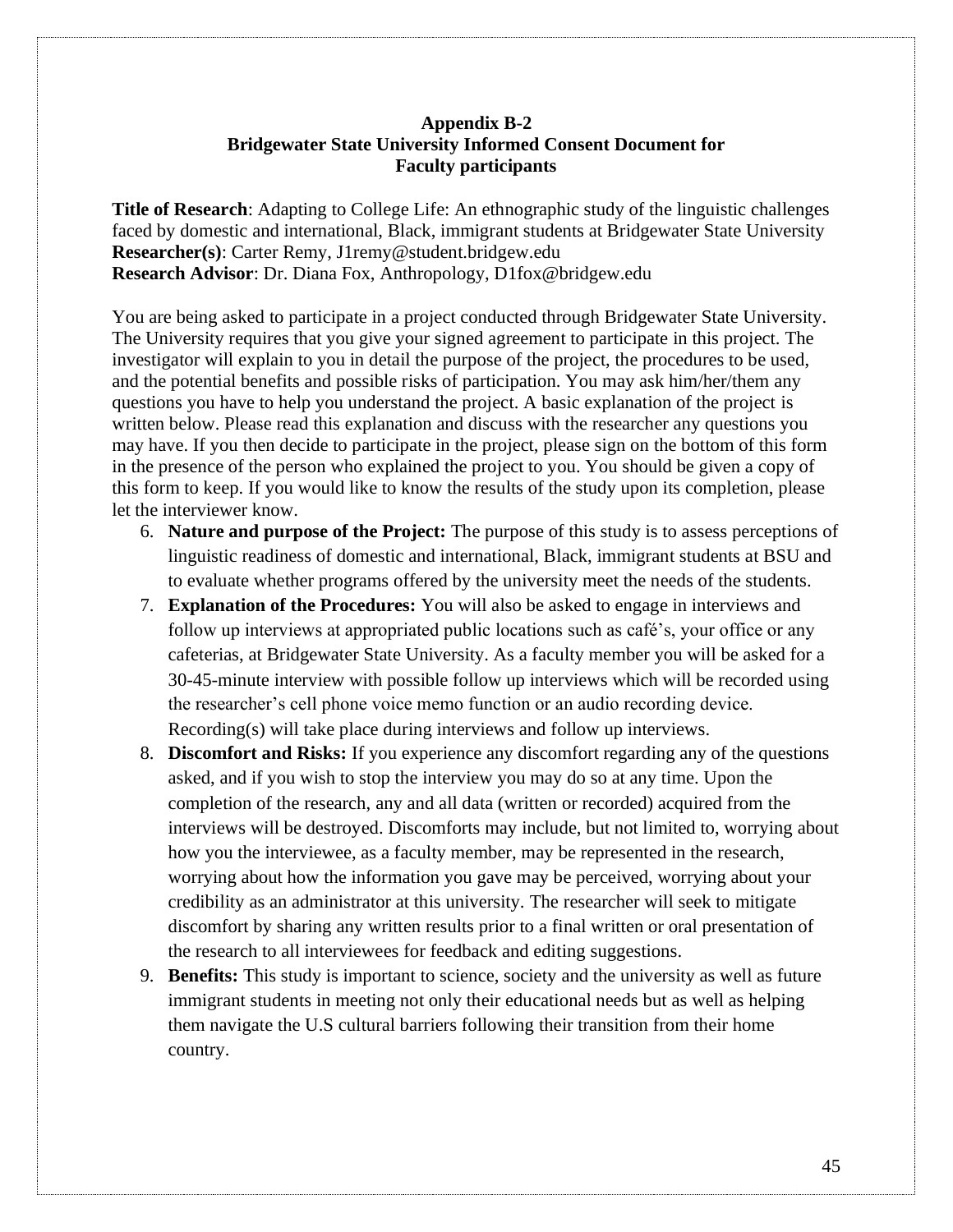10. **Confidentiality:** Your information will be kept safe on the researchers' cell phone device, that is password protected and the audio device that the researcher will use. All audio materials will be destroyed after each interview is transcribed, following the completion of the final project. Any data acquired (Written or recorded) will be kept confidential between the researcher and the researcher's advisor. No data or records will be distributed to any party(ies) (Local, state or government) whatsoever or in any format. All data (Written or recorded) will be destroyed upon completion of the research. The researchers will attempt to protect confidentiality; however, the nature of the data makes it potentially identifiable.

**Refusal/Withdrawal**: Refusal to participate in this study will have no effect on any future services you may be entitled to from the University. Anyone who agrees to participate in this study is free to withdraw from the study at any time without penalty.

By signing below, I am indicating that I understand that it is not possible to identify all potential risks in a research protocol, and I believe that reasonable safeguards have been taken to minimize both the potential and unknown risks.

| <b>Participant's Signature:</b> | Date |
|---------------------------------|------|
|                                 |      |

**Researcher's Signature:** Date

Any questions, comments, concerns, regarding the conduct of the project, questions pertaining to your rights as a research subject, or research related to injury, should be brought to the attention of the IRB Administrator at (508) 531-1242.

Any questions, comments, concerns, about the conduct of this research project should be brought to the attention of the principal investigator: Dr. Diana Fox at  $\frac{d1f(x \otimes \text{bridge}w.edu)}{dt}$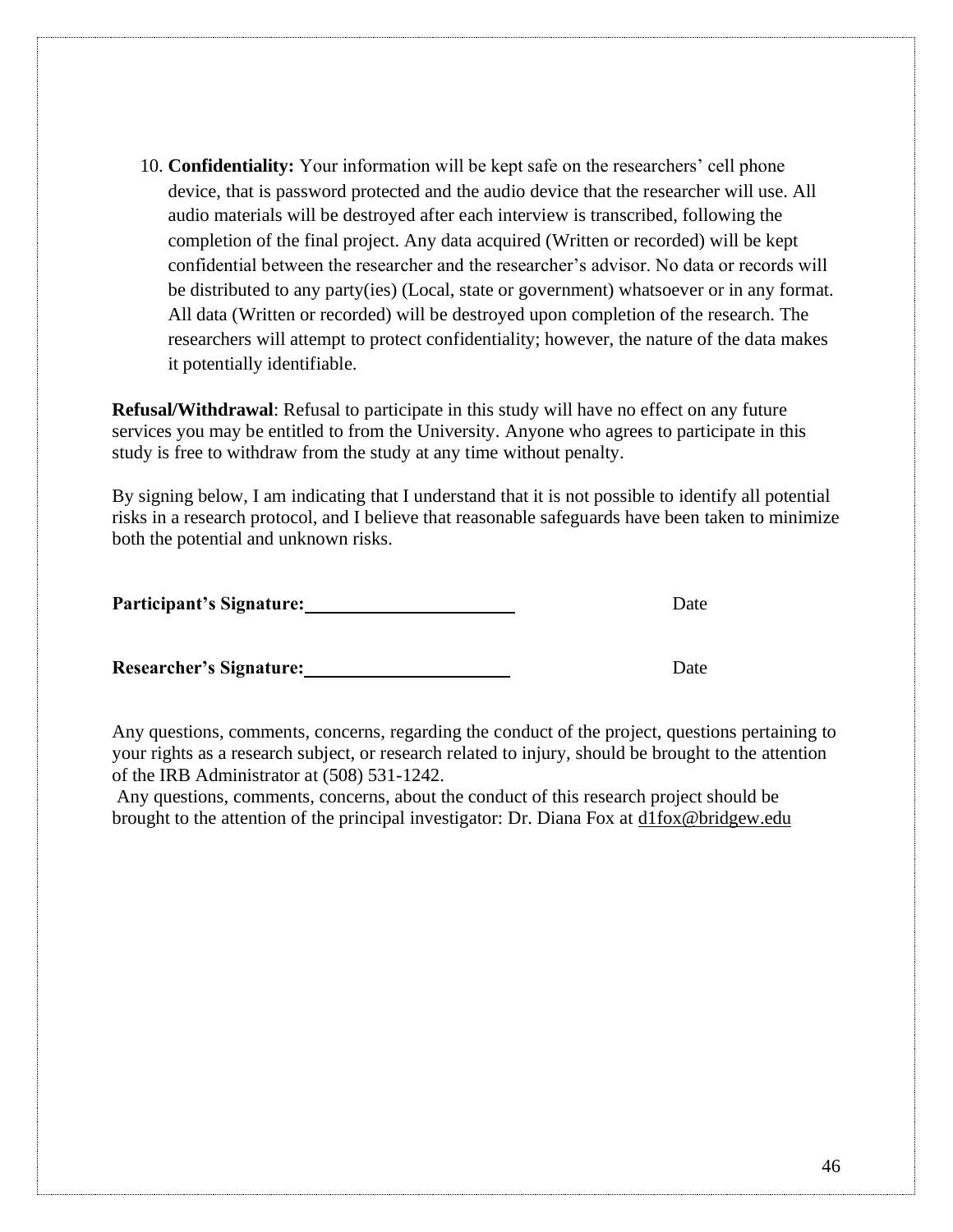## **Appendix B-3 Bridgewater State University Informed Consent Document for Administrators participants**

**Title of Research**: Adapting to College Life: An ethnographic study of the linguistic challenges faced by domestic and international , Black, immigrant students at Bridgewater State University

**Researcher(s)**: Carter Remy, J1remy@student.bridgew.edu **Research Advisor**: Dr. Diana Fox, Anthropology, D1fox@bridgew.edu

You are being asked to participate in a project conducted through Bridgewater State University. The University requires that you give your signed agreement to participate in this project. The investigator will explain to you in detail the purpose of the project, the procedures to be used, and the potential benefits and possible risks of participation. You may ask him/her/them any questions you have to help you understand the project. A basic explanation of the project is written below. Please read this explanation and discuss with the researcher any questions you may have. If you then decide to participate in the project, please sign on the bottom of this form in the presence of the person who explained the project to you. You should be given a copy of this form to keep. If you would like to know the results of the study upon its completion, please let the interviewer know.

- 11. **Nature and purpose of the Project:** The purpose of this study is to assess perceptions of linguistic readiness of domestic and international, Black, immigrant students at BSU and to evaluate whether programs offered by the university meet the needs of the students.
- 12. **Explanation of the Procedures:** You will also be asked to engage in interviews and follow up interviews at appropriated public locations such as café's or your office at the university. As an administrator member you will be asked for a 30-45-minute interview with possible follow up interviews which will be recorded using the researcher's cell phone voice memo function or an audio recording device. Recording(s) will take place during interviews and follow up interviews.
- 13. **Discomfort and Risks:** There may be discomfort expressed by members of your professional groups regarding the research. If you wish to stop the observations and/or interview you may do so at any time. Upon the completion of the research, any and all data (Written or recorded) acquired from the observation will be destroyed. Discomforts may include but not limited to worrying about how you the interviewee, as an administrator, may be represented in the research, worrying about how the information you gave may be perceived, worrying about your credibility as an administrator at this university. The researcher will seek to mitigate discomfort by sharing any written results prior to a final written or oral presentation of the research to all interviewees for feedback and editing suggestions
- 14. **Benefits:** This study is important to science, society and the university as well as future immigrant students in meeting not only their educational needs but as well as helping them navigate the U.S cultural barriers following their transition from their home country.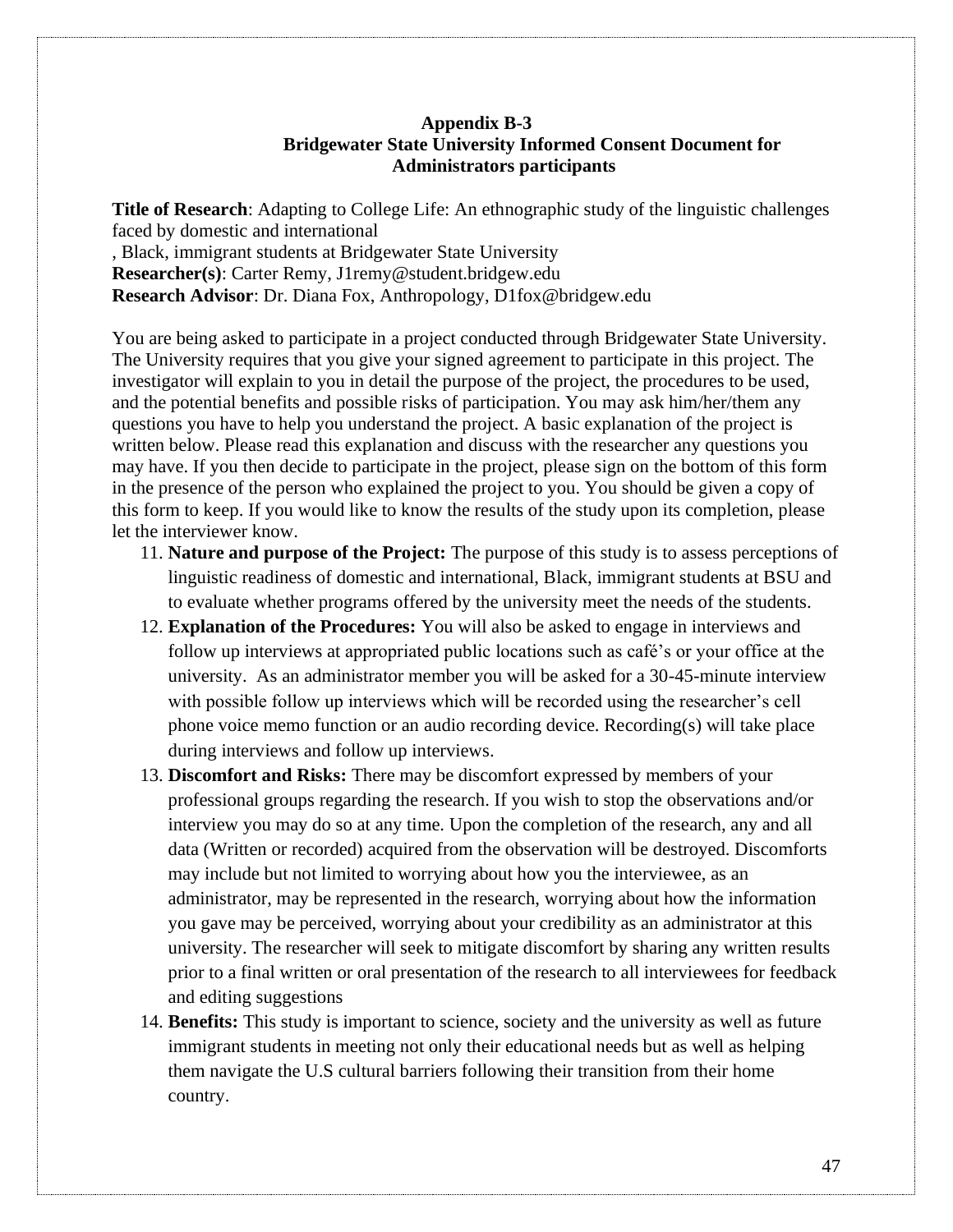15. **Confidentiality:** Your information will be kept safe on the researchers' cell phone device, that is password protected and the audio device that the researcher will use. All audio materials will be destroyed after each interview is transcribed, following the completion of the final project. Any data acquired (Written or recorded) will be kept confidential between the researcher and the researcher's advisor. No data or records will be distributed to any party(ies) (Local, state or government) whatsoever or in any format. All data (Written or recorded) will be destroyed upon completion of the research. The researcher(s) will attempt to protect confidentiality; however, the nature of the data makes it potentially identifiable.

**Refusal/Withdrawal**: Refusal to participate in this study will have no effect on any future services you may be entitled to from the University. Anyone who agrees to participate in this study is free to withdraw from the study at any time without penalty.

By signing below, I am indicating that I understand that it is not possible to identify all potential risks in a research protocol, and I believe that reasonable safeguards have been taken to minimize both the potential and unknown risks.

Participant Signature: Date:

**Researcher's Signature:** Date:

Any questions, comments, concerns, regarding the conduct of the project, questions pertaining to your rights as a research subject, or research related to injury, should be brought to the attention of the IRB Administrator at (508) 531-1242.

Any questions, comments, concerns, about the conduct of this research project should be brought to the attention of the principal investigator: Dr. Diana Fox at [d1fox@bridgew.edu](mailto:d1fox@bridgew.edu)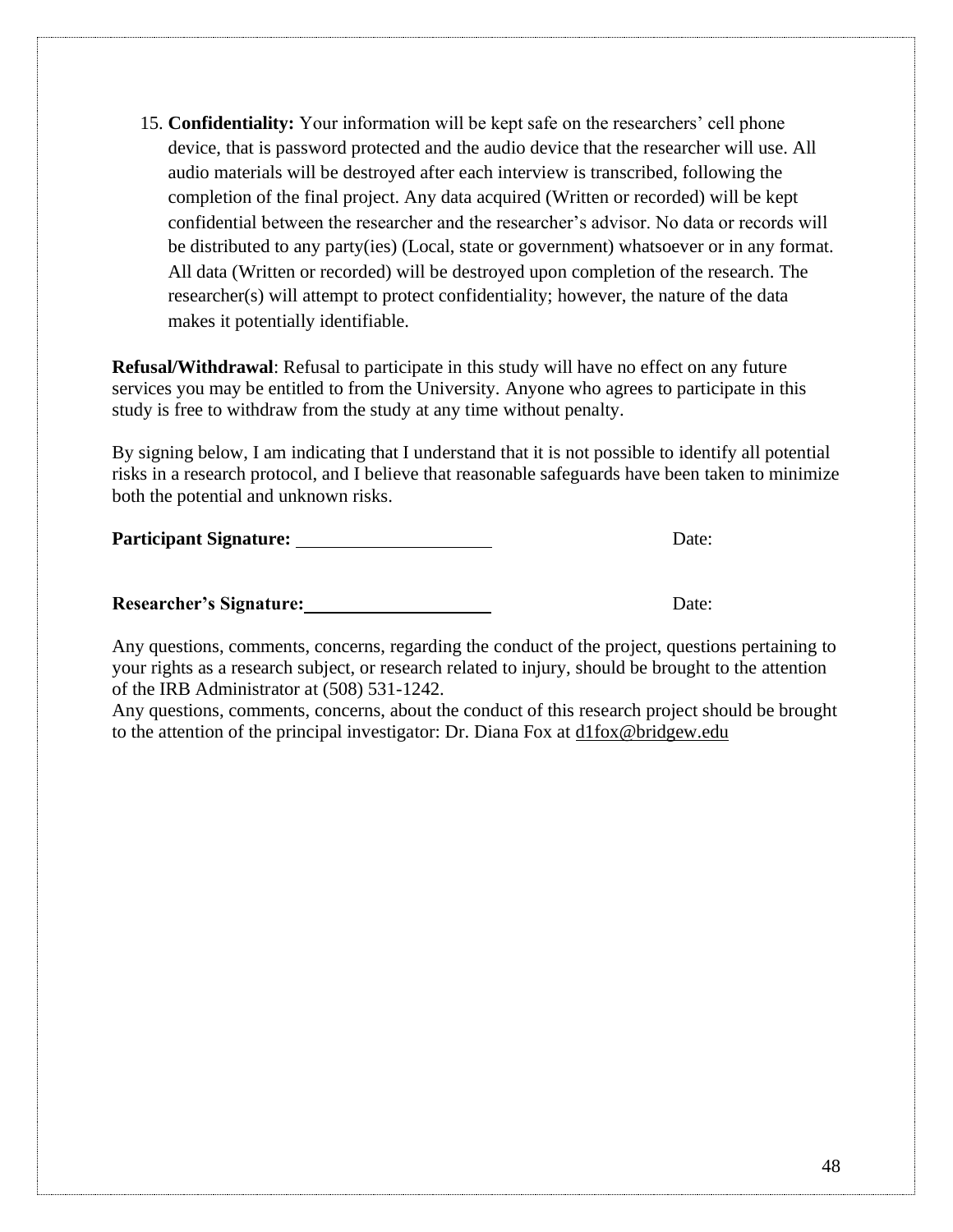## Appendix C-(C-1) Individual Interview questions

#### **Student Interview questions**

- 1. What's your major?
- 2. Is English your first language? If not, what is?
- 3. How many languages do you speak and what are they?
- 4. What language/s do you speak at home?
- 5. What settings do you find yourself facing challenges that you think are the result of language difficulties?
- 6. Please describe some of the most significant challenges you have faced as a student at BSU after your first year at the university?
- 7. Are you aware of the programs that the programs that the university has in place to help students succeed academically? If so, what programs?
- 8. Have you participated in any academic success programs? If so, which ones and when?
- 9. If you answered yes to question 7, can you please explain the impact of these programs on your perceptions of your own work as a student? Please be specific about which program/s and how they impacted you.
- 10. Are you aware of student success programs that are not specific to academics but instead support immigrant students son campus? If so, which ones?
- 11. If you answered yes to question 9, please identify and explain the programs you participated in and how they impacted you.
- 12. Do you believe being a woman have had an impact on you learning English? (if identified as one)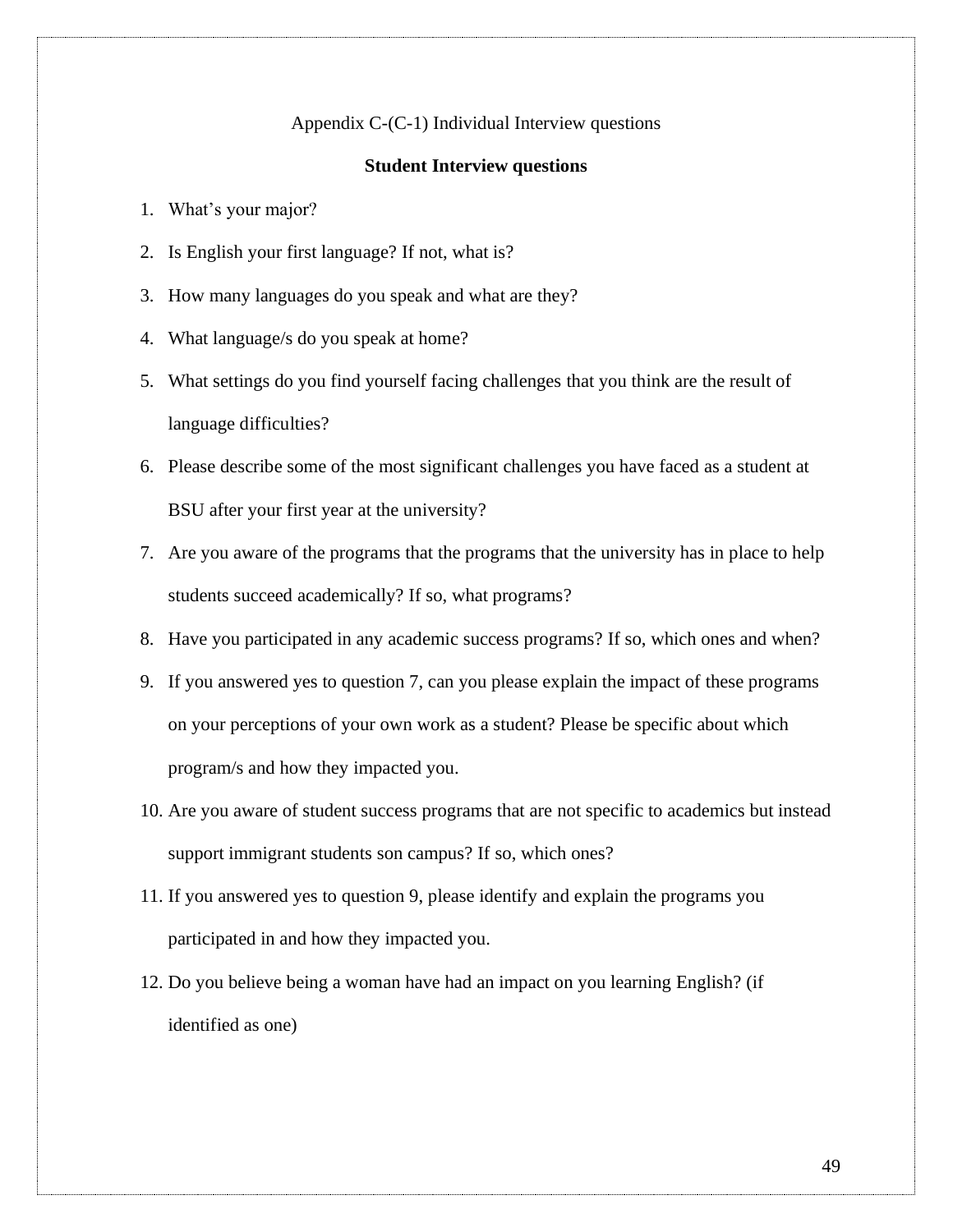- 13. Do you see a difference between your interaction in the classroom and your male peers interaction?
- 14. Is there support you believe you still need? If yes, please explain.
- 15. Do you find yourself struggling with writing? If yes, please explain.
- 16. Do you feel like the high school you went to prepared you for college? Explain.
- 17. Before arriving to the States, did you learn English? If yes, how and when?
- 18. If yes, to the previous question, did you communicate in English prior to being in the States?
- 19. If yes to questions 15 and 16, do you think your study of English has had an impact on your studies? How?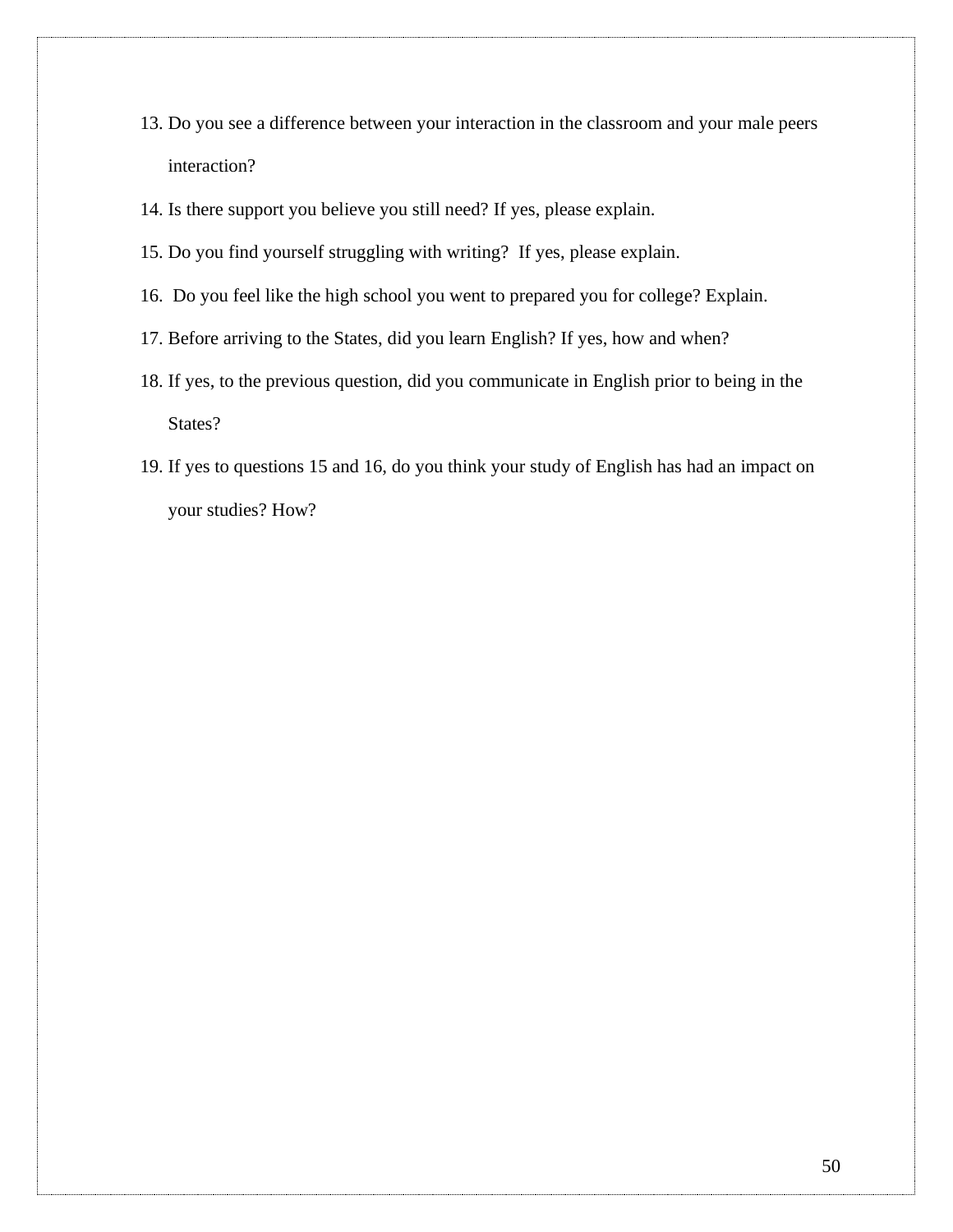Appendix C-2 Individual interview question

#### **Professors/Faculty interview questions**

- 1. How long have you been teaching at BSU and what courses do you teach?
- 2. What are the most significant problems you have faced with teaching new languages to students?
- 3. Have you taught immigrant students? If so, in what capacity? What have been the challenges? Achievements?
- 4. Do English language learning (ELL) students reach out to you with problems in learning English? If so, what kinds of challenges do they face?
- 5. Do you feel like students' level of mastery of English has an impact on their academic progress? If so how? If not why not?
- 6. What advice do you have for students/ have you given students to help improve their linguistic readiness?
- 7. Do you feel like professors have adequate resources to help the population of immigrant students?
- 8. Are you able to see your students, mainly immigrant students, use code switching? Do they write like they talk?
- 9. How do you think BSU can best help the immigration population of ELLs and ESL learners?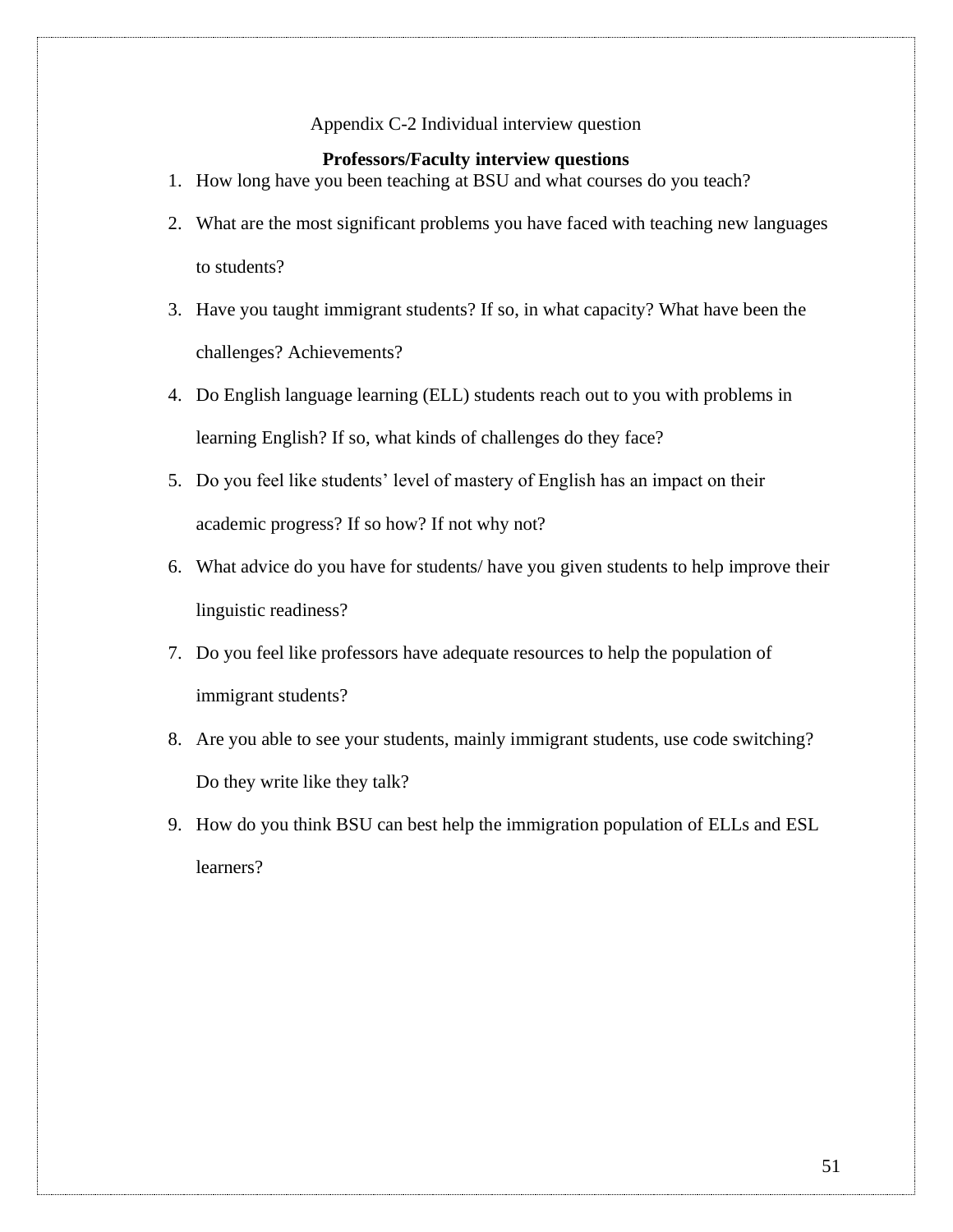## Appendix C-3 individual interview questions **Administrators' Interviews questions**

- 1. What is your job description and how long have you been in this position at BSU?
- 2. What do you work on at BSU with respect to student success?
- 3. What populations of students are you focused on in your work?
- 4. What are the achievements of your programs and how are they measured?
- 5. Has BSU seen any setbacks in terms of the goals established for student success? If so, what are they and what are the overall challenges BSU faces in achieving student success goals?
- 6. Has BSU focused on the immigrant population in terms of student success? If so, how? If not, why hasn't this been a focus?
- 7. How do you think BSU should cater to the immigrant population?
- 8. Has language been a focus of BSU programs? If so, how?
- 9. How does Bridgewater define student success?
- 10. Have immigrant students reach out with concerns regarding you area of expertise? If so, please explain.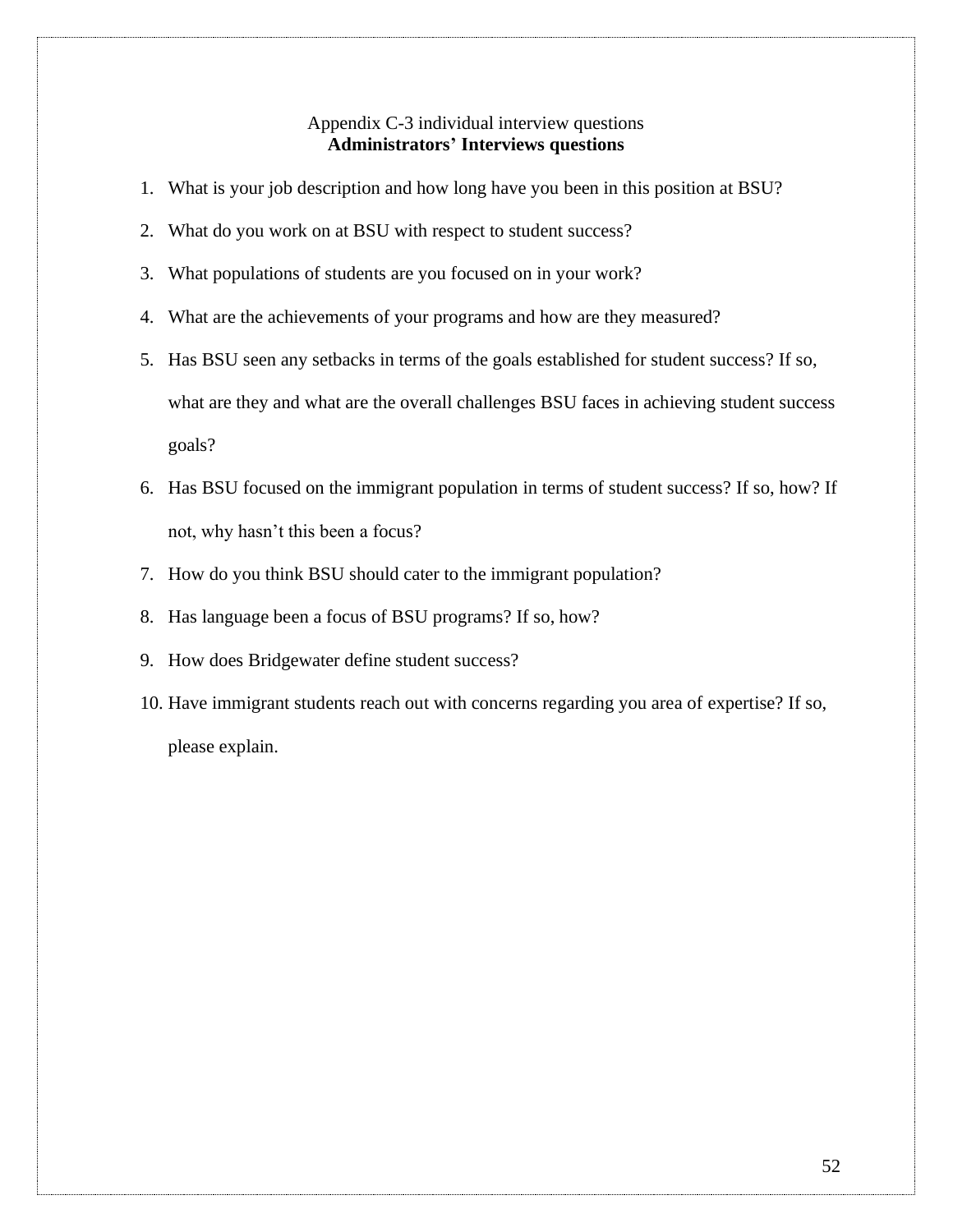## **Appendix C-4**

## **Follow-up interview questions**

## **Faculty, administrator, and research informants' follow-up interview questions**

- 1. How does Bridgewater take into account/cater to the diversity amongst its student population?
- 2. Do you think, as a scholar, someone's gender has an impact on their language acquisition?
- 3. Being a member of this university, do you see a difference to how the university caters to its male population than its female population and other folks on the gender spectrum?
- 4. As a professor here at the university, when you grade your students' papers, is there a difference to how the females and males write?
- 5. Along those same lines, how do you see Bridgewater addressing intersectionality?
- 6. Do you see them being from different countries and of different genders, does that have an impact with how they interact with you in the classroom? Their skill levels?
- 7. I know that the university keeps track of retention rates and graduate rates, do you see a difference in both retention and graduation rates amongst Black, domestic and international, immigrant females versus Black women that were born in the United States?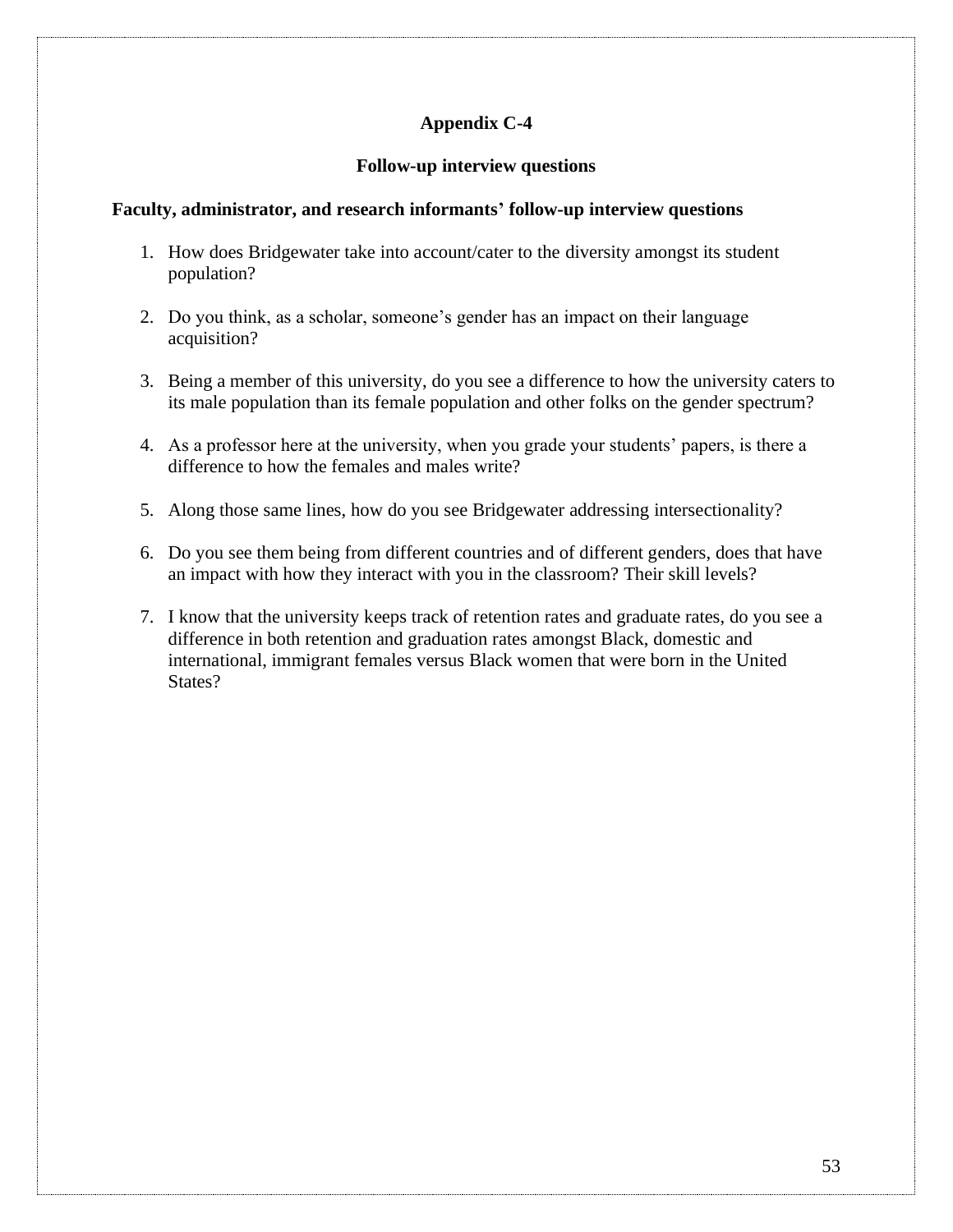## **Bibliography**

"The Relationship Between Language and School Readiness". PDF. Accessed November 25, 2018.https://www.chsc.org/images/uploads/services/Relationship\_between\_language\_and\_schoo l\_readiness.pdf

Andrade, Maureen Snow. "The effects of English language proficiency on adjustment to university life". *International Multilingual research journal*. 2019. Pages 16-34. https://www.tandfonline.com/doi/full/10.1080/19313150802668249

Angélil-Carter, Shelley, and Shelley Angelil-Carter. "Second Language Acquisition of Spoken and Written English: Acquiring the Skeptron." TESOL Quarterly 31, no. 2 (1997): 263. doi:10.2307/3588047.

Bialystok, Ellen, Fergus I.m. Craik, and Gigi Luk. "Bilingualism: consequences for mind and brain." *PMC Journals.* Trends in Cognitive Sciences.16, no. 4 (2012): 240- 50.doi:10.1016/j.tics.2012.03.001.

Bashir-Ali, Khadar. "Language Learning and the Definition of One's Social, Cultural, and Racial Identity." TESOL Quarterly 40, no. 3 (2006): 628. doi:10.2307/40264549.

Bridgewater State University. CIRP Freshmen survey 2017. Raw data. Accessed August 9th '18.

Bridgewater State University (2017). Core curriculum requirements. Bridgewater State University. http://catalog.bridgew.edu/preview\_program.php?catoid=7&poid=1708

Bridgewater State University. "Is English your primary language?" citizenship status crosstabulation. Freshmen survey, 2016. Raw data. Accessed February 1st '18.

Bridgewater State University (2017). "Bridgewater State University Strategic Plan". Bridgewater State University. https://www.bridgew.edu/the-university/strategic-plan

Carnegie Mellon university. "Students are encountering linguistic and cultural obstacles to writing." 2016. Carnegie Melon University. https://www.cmu.edu/teaching/solveproblem/stratcantwrite/cantwrite-04.html

Children hearing and speech center. "The relationship between and school readiness". https://www.chsc.org/images/uploads/services/Relationship\_between\_language\_and\_school\_rea diness.pdf

Coates, Jennifer. "Women, Men and Language; A Sociolinguistic Account of Gender Differences in Language2008". 3RD edition. *Routledge*. 2016. doi:10.4324/9781315835778.

Cummins James. "Linguistic interdependence and the educational development of bilingual children"*. Sage Journals*. 1979. http://journals.sagepub.com/doi/abs/10.3102/00346543049002222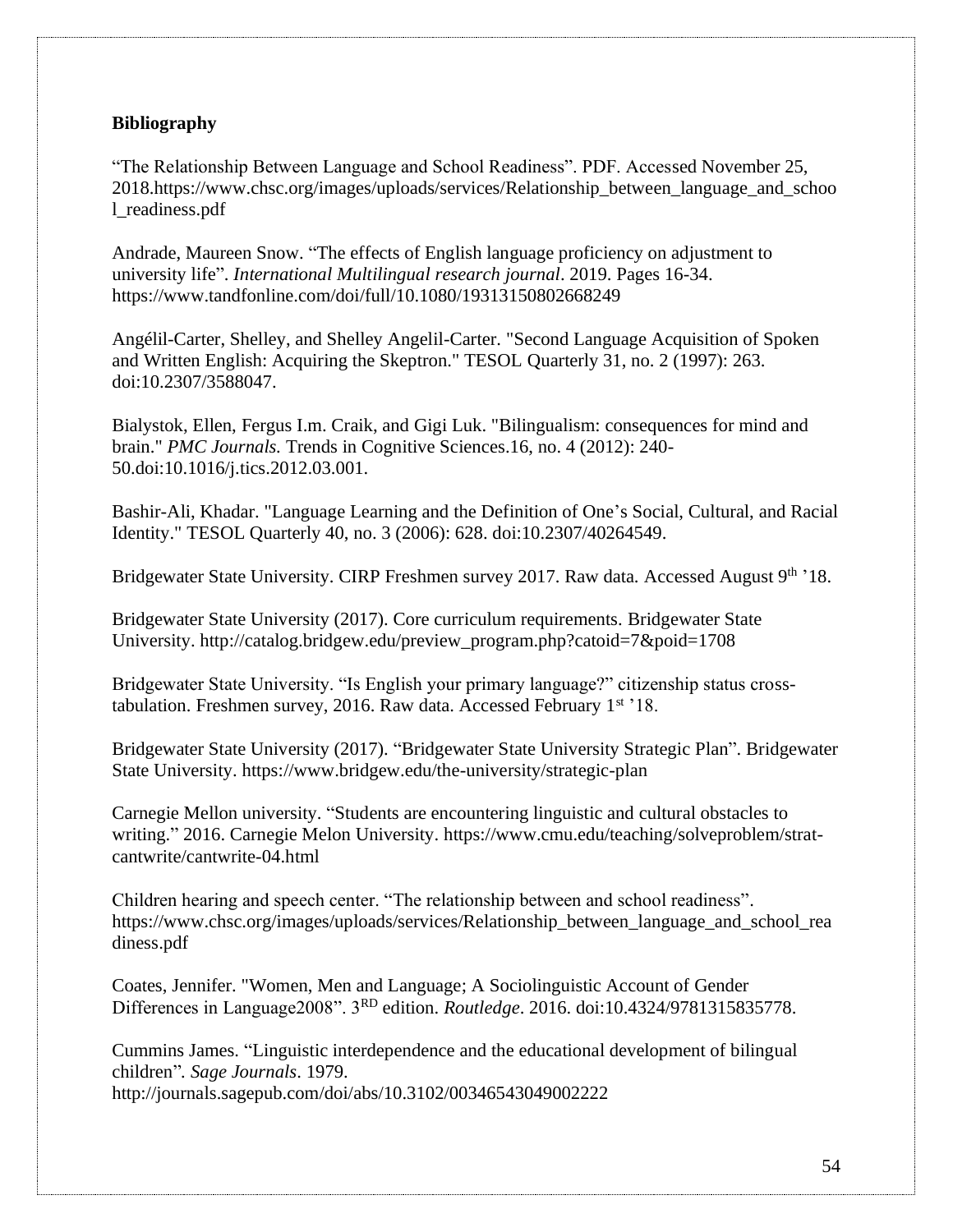Cummins James. "The influence of bilingualism on cognitive growth: A Synthesis of Research findings and Explanatory Hypotheses".1976. *ERIC Education*.

Deborah Tannen. "Teacher's classroom strategies should recognize that males and females use language differently. Chronicle of Higher Education, 37, B1. (1996). https://www9.georgetown.edu/faculty/tannend/chronicle061991.htm

Debose, Charles E. "Codeswitching: Black English and Standard English in the African‐ American Linguistic Repertoire." Journal of Multilingual and Multicultural Development 13, no. 1-2 (1992): 157-67. doi:10.1080/01434632.1992.9994489

Dos Reis, Mauro S. "High School Performance of Cape Verdean Immigrant Students in New Bedford: A Linguistic Perspective." MA Diss., Bridgewater State University 2016. May 2016, 1- 46. Virtual Commons.

Eun-Ju Lee. 'Effects of Gendered Language on Gender Stereotyping in Computer-Mediated Communication: The Moderating Role of Depersonalization and Gender-Role Orientation'. International Communication Association. Human Communication Research, Maltz, D. & Borker, R. (1982). A cultural approach to male-female communication. *Human Communication Research 33, no. 4 (2007): 515-35. doi:10.1111/j.1468-2958.2007.00310.x.*

Frankfurt International School. "Second language acquisition-essential information". Frankfurt International School. http://esl.fis.edu/teachers/support/cummin.htm

Ford Karen, Robertson Kristina. "Language acquisition: an overview". Colorin Colorado, 2009. <http://www.colorincolorado.org/article/language-acquisition-overview>

Friedrich Patricia "Assessing the Needs of Linguistically Diverse First-Year Students: Bringing Together and Telling Apart International ESL, Resident ESL and Monolingual Basic Writers" Writing Program administration. Volume 30. P. 15-36 (2006)

Gumperz, John J. "Fact and Inference in Courtroom Testimony." *Language and Social Identity*: 163-95. doi:10.1017/cbo9780511620836.012.

Hakuta, Kenji, Yuko Goto Butler, and Daria Witt. "How Long Does It Take English Learners to Attain Proficiency?" 2000, 1-28. https://web.stanford.edu/~hakuta/Publications/(2000)%20- %20HOW%20LONG%20DOES%20IT%20TAKE%20ENGLISH%20LEARNERS%20 TO%20ATTAIN%20PR.pdf. Accessed July 2018.

Haynes Judie "Stages of Second Language Acquisition" Everything Esl 1998-2005. http://www.everythingesl.net/inservices/language\_stages.php

Hidden Brain https://na01.safelinks.protection.outlook.com/?url=https%3A%2F%2Fitunes.apple.com%2Fus% 2Fpodcast%2Fhiddenbrain%2Fid1028908750%3Fmt%3D2%26i%3D1000401015554&data=02%7C01%7C%7Cf569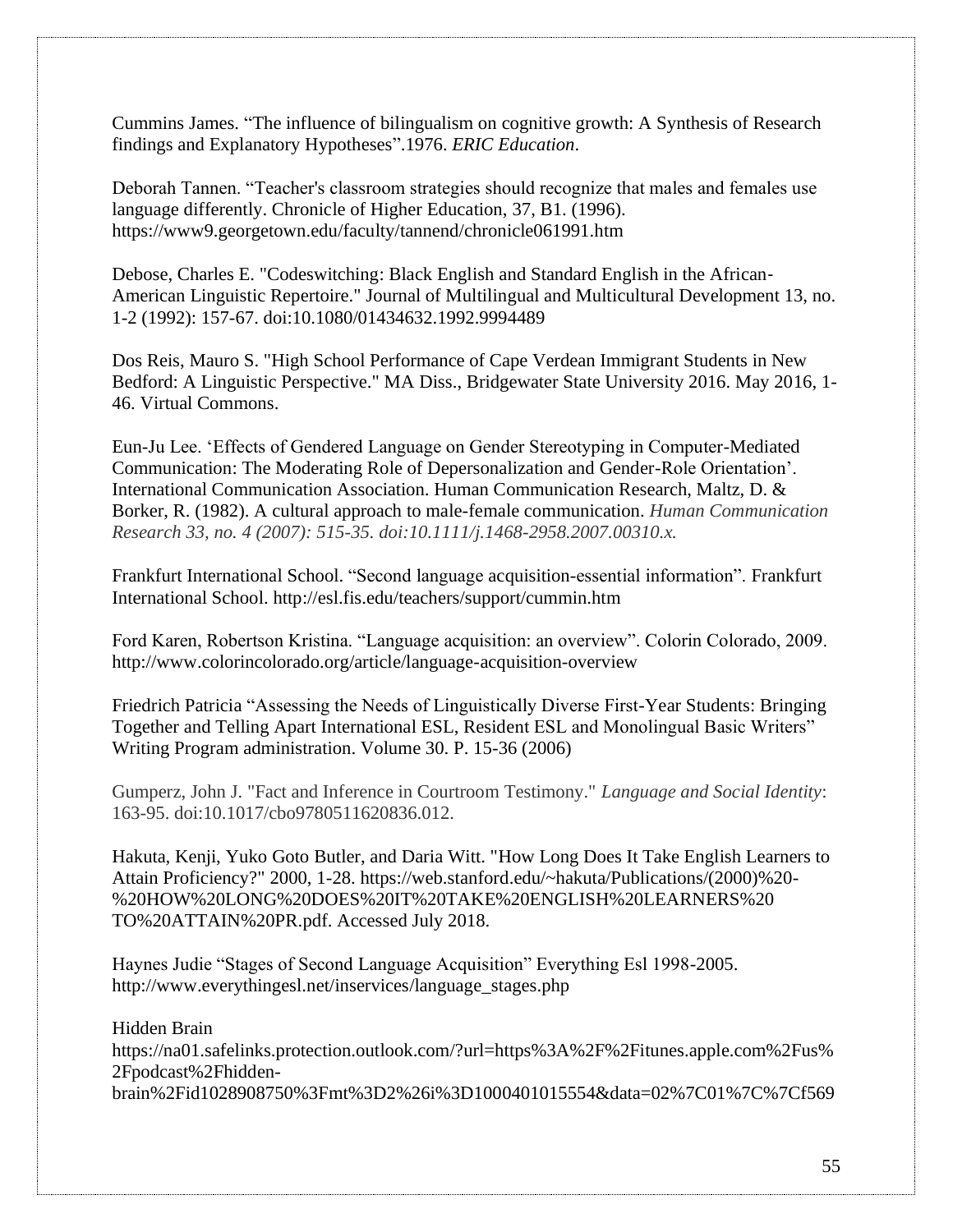231550a74d7e1c3208d5aeb90fee%7C48ec3bf8d1654eabbbeef8d5307f46e1%7C0%7C0%7C63 6607032203489010&sdata=chC%2BEwZW7jekoI8aM71pELej1dhdFqwc4O46M9sM2dk%3D &reserved=0

In St. WI. J. Teeuwen (Ed.) Donum NataJicium Schrijnen (pp. 79-85).

Krashen, Stephen D. *Second language acquisition and second language learning.* New York: Prentice Hall, 1991

Lowenstein, Callie. "Teacher Voice: Dual Language Approach Sees Speaking Spanish for What It Is — a Powerful Asset." November 03, 2017, 1-8. https://www.the74million.org/article/teacher-voice-dual-language-approach-sees- speakingspanish-for-what-it-is-a-powerful-asset/.

Marian, Viorica, and Anthony Shook. "The cognitive benefits of being bilingual." October 31, 2012, 1-9. http://dana.org/Cerebrum/2012/The\_Cognitive\_Benefits\_of\_Being\_Bilingual/.

Marian, Viorica. "Two Is Better Than One: Bilingualism Benefits Young and Old." November 21, 2017, 1-5. http://latinousa.org/2017/11/21/two-better-one-bilingualism-benefits-young-old/

Minich, Christina. "Bridgewater State University Students' Perceptions of Undocumented Immigrants." May 04, 2015, 1-35. http://vc.bridgew.edu/cgi/viewcontent.cgi?article=1104&context=honors\_proj.

Newman, Matthew L., Carla J. Groom, Lori D. Handelman, and James W. Pennebaker. "Gender Differences in Language Use: An Analysis of 14,000 Text Samples." Discourse Processes 45, no. 3 (2008): 211-36. doi:10.1080/01638530802073712.

Nijmegen-Utrecht. Reprinted in David Mandelbaum (Ed.) Selected writings of Edward Sapir in language, culture, and personality (pp. 206-213). Berkeley: University of California Press. https://www.jstor.org/stable/2103561?origin=crossref&seq=1#metadata\_info\_tab\_contents. Accessed December 6<sup>th</sup>, 2018.

Norton, Bonny, McKinney Carolyn "Identity and Second Language Acquisition." The Encyclopedia of Applied Linguistics, 2012. doi:10.1002/9781405198431.wbeal0521.

Råheim, Målfrid, Liv Heide Magnussen, Ragnhild Johanne Tveit Sekse, Åshild Lunde, Torild Jacobsen, and Astrid Blystad. "Researcher–researched relationship in qualitative research: Shifts in positions and researcher vulnerability". *International Journal of Qualitative Studies on Health and Well-being* 11, no. 1 (2016): 30996. doi:10.3402/qhw.v11.30996.

Ravindranath Maya "Language Shift and the Speech Community: Sociolinguistic Change in a Garifuna Community in Belize. 2009". https://repository.upenn.edu/cgi/viewcontent.cgi?article=1042&context=edissertations